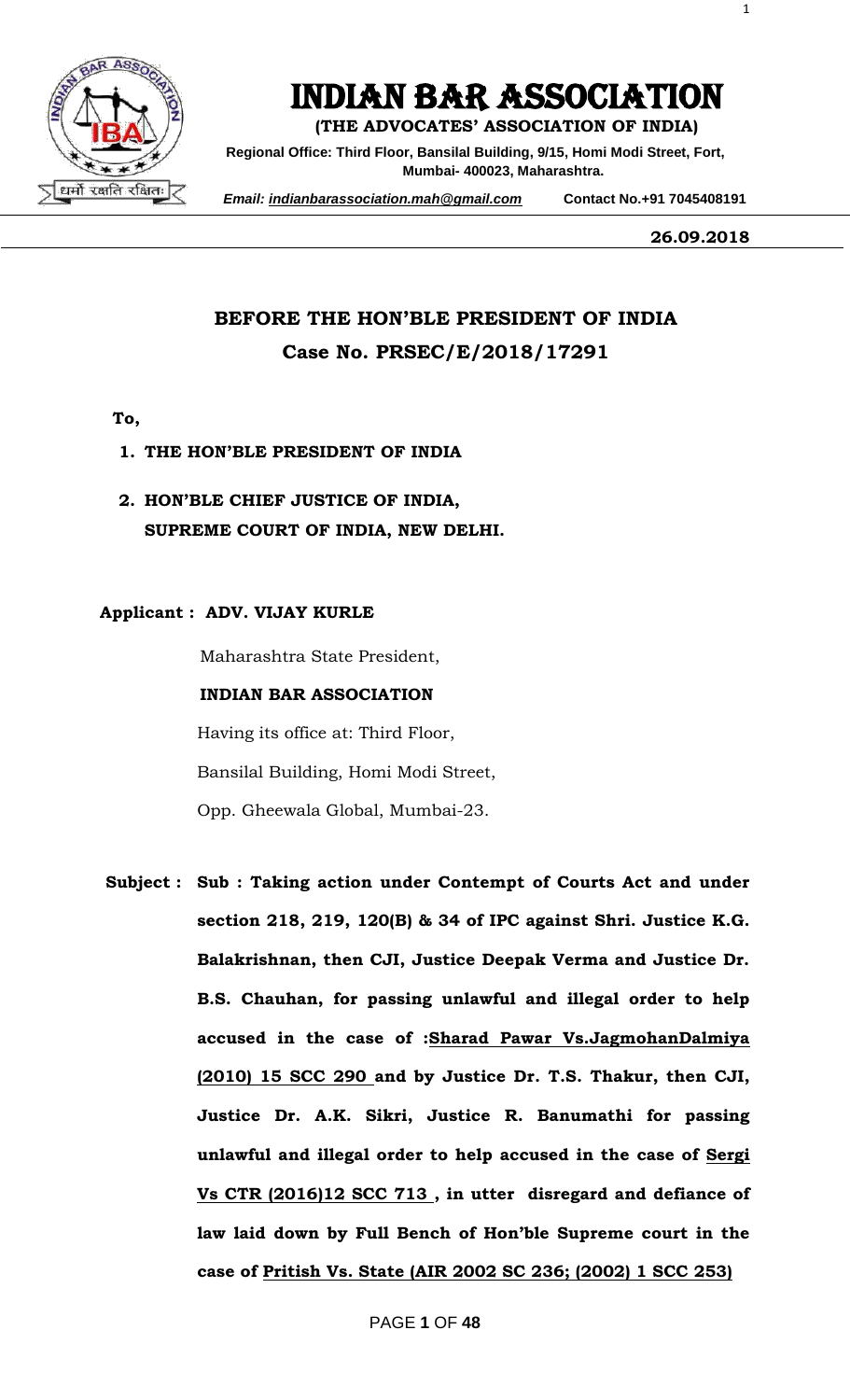#### **a. R.R. Parekh's Case [ (2016) 14 SCC 1]**

#### **b. Sandeep Kumar Bafna's case [(2014) 16 SCC 623]**

Respected Sir,

- 1. I, the applicant, am the Maharashtra State President of Indian Bar Association.
- 2. By way of this complaint I with deep pain bringing to the notice of your goodself, the gross misuse of power by six Judges of Hon"ble Supreme Court of India, with ulterior motive to help the accused who are high profile.
- 3. My complaint is based on the law of the land, as has been settled and laid down by Hon"ble Supreme Court of India.
- 4. My intention behind sending this complaint is to save the image of judiciary being maligned at the hands of some corrupt and incompetent Judges who think themselves above the law.

The proper action on my complaint will send a clear message to all that no-one is above law even if he/she is a Judge of Supreme Court as has been ruled in Justice *Nirmal Yadav"s Case* 2011 4 RCR (Criminal) 809*.*

- 5. The accused six Judges have acted in utter disregard and defiance of various guidelines and law settled by Hon"ble Supreme Court.
- 6. While delivering the 1st lecture on M.C. Setalvad Memorial Lecture Series on 22nd February, 2005, the Hon"ble Mr. Justice R.C. Lahoti (the then CJI), narrated the following story:

*A patient visited a doctor"s clinic and asked the receptionist – I want to see a specialist of eyes and ears.*

*The receptionist said – There are doctors of ear, nose and throat and there are doctors of eyes. There is no specialist who treats both the eyes and the ears. But then why are you in need of such a doctor?*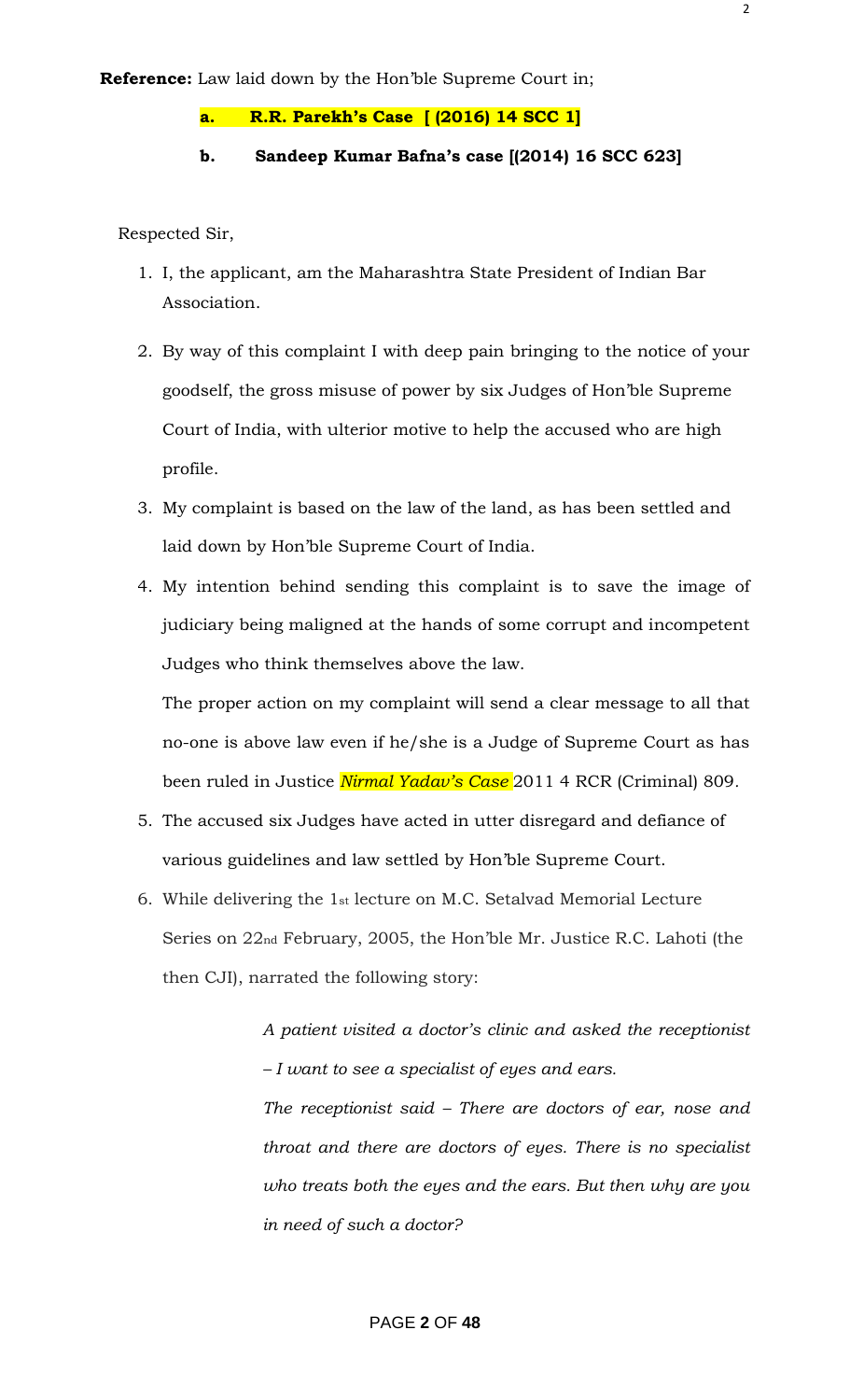This is the reality as on date. Now-a-days, people do not see Judges following what have clearly and unambiguously been laid down in the Constitution, Law-Books and other authorities (citations).In fact, now the citations are displayed only for the ornamental purposes in the Court-Rooms, Judges" Library and in the offices of High-Profile Advocates, which are rarely referred and the principles (as laid down therein) are rarely followed by the Judges except in some selected matters only.

- 7. Justice Krishna Iyer said *"Judge cannot be law unto themselves expecting others to obey the law."*
- 8. In Justice Nirmal Yadav"s case 2011 4 RCR (Criminal) 809 it is ruled as under;

*It has been observed by Hon'ble Supreme Court "Be you ever so high, the law is above you." Merely because the petitioner has enjoyed one of the highest constitutional offices( Judge of a High Court ), she cannot claim any special right or privilege as an accused than prescribed under law. Rule of law has to prevail and must prevail equally and uniformly, irrespective of the status of an individual. Taking a panoptic view of all the factual and legal issues, I find no valid ground for judicial intervention in exercise of inherent jurisdiction vested with this Court. Consequently, this petition is dismissed.*

9. That the six accused Judges acted against judgement, law and ratio by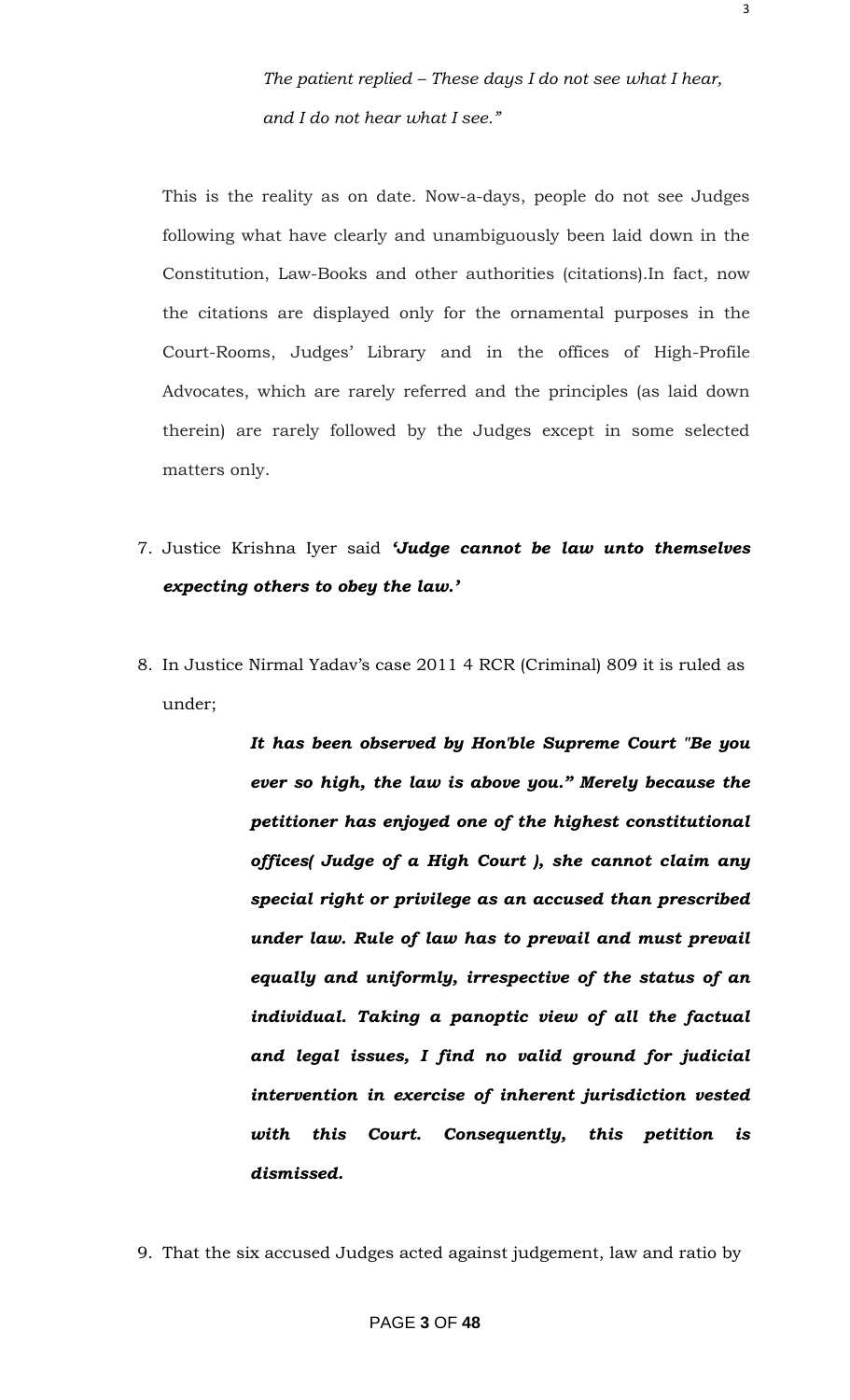Full Bench of Hon"ble Supreme Court in the case of **Pritish Vs. State (2002) 1 SCC 253** where it is specifically ruled that the would-be or prospective accused have no right to participate in the enquiry under Section 340 of Cr. P.C.

a. It is ruled as under;

*i. " Section 340 of Cr.P.C. - Thus, the person against whom the complaint is made has a legal right to beheard whether he should be tried for the offence or not, but such a legal right is envisaged only when the magistrate calls the accused to appear before him. The person concerned has then the right to participate in the pretrial inquiry envisaged in Section 239 of the Code. It is open to him to satisfy the magistrate that the allegations against him are groundless and that he is entitled to be discharged.(Para 12)*

*ii. We are unable to agree with the said view of the learned single Judge as the same was taken under the impression that a decision to order inquiry into the offence itself would prima facie amount to holding him, if not guilty, very near to a finding of this guilt. We have pointed out earlier that the purpose of conducting preliminary inquiry is not for that purpose at all. The would be accused is not necessary for the court to decide the question of expediency in the interest of justice that an inquiry should be held. We have come across decisions of some other High Courts which held the view that the persons against whom proceedings were instituted have no such right to participate in the preliminary inquiry. (vide M. Muthuswamy v. Special Police Establishment (AIR 1985 Criminal Law Journal 420). (Para 18)*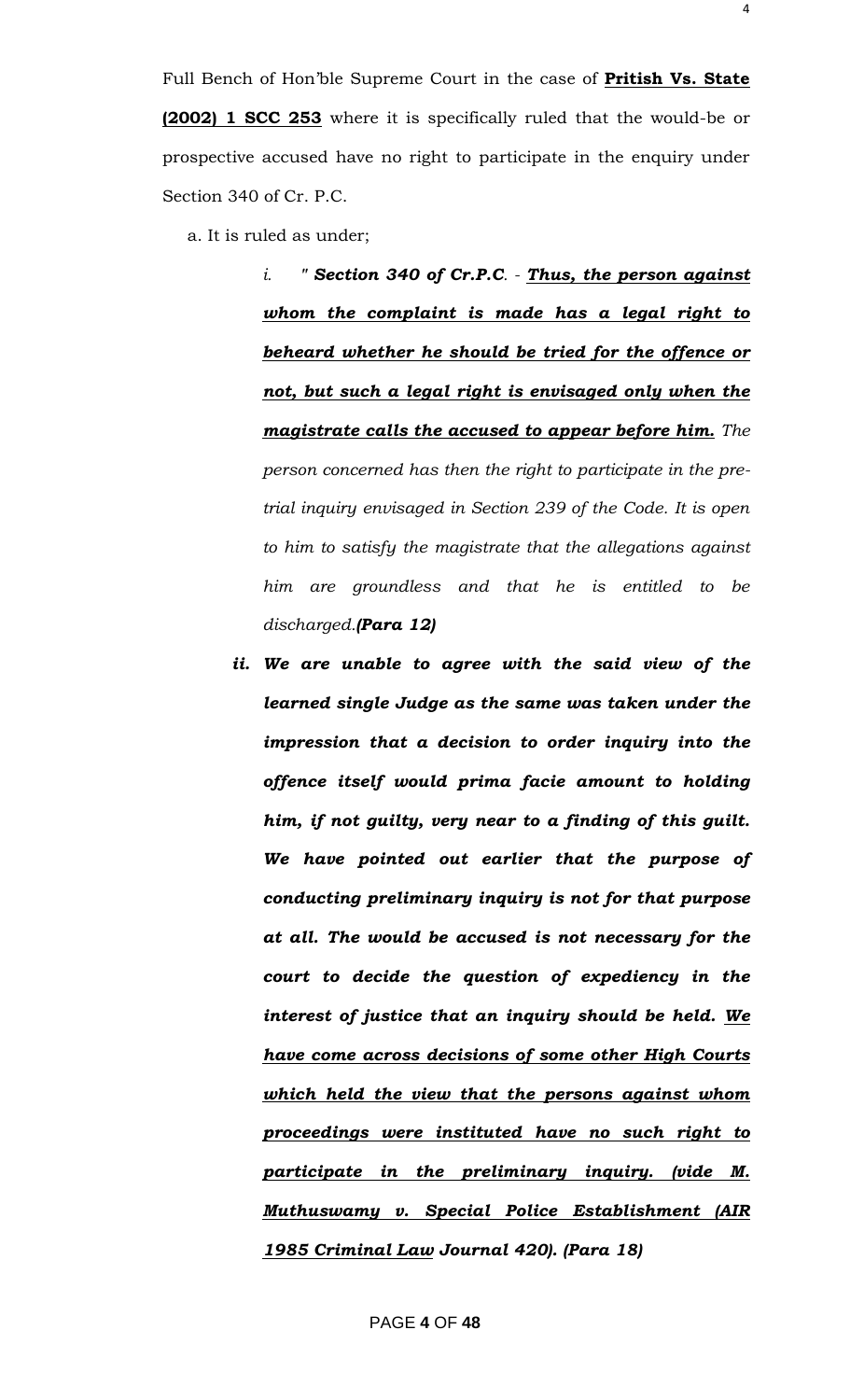*iii. We therefore agree with the impugned judgment that appellant cannot complain that he was not heard during the preliminary inquiry conducted by the reference court under Section 340 of the Code. In the result we dismiss this appeal. "(Para 19)*

10. The above said judgment is followed in the following cases amongst others:

#### **State of Goa Vs. Jose Maria (2018) 11 SCC 659**

*"This Court adverted to the decision of the Constitution Bench in M.S. Sheriff MANU/SC/0055/1954 : AIR 1954 SC 397, to highlight that the Court at the stage envisaged in Section 340 of the Code would not decide the guilt or innocence of the party against whom the proceedings are to be instituted before the Magistrate and at that stage it was to examine as to whether it was expedient in the interests of justice that an inquiry should be made into any offence affecting the administration of justice and that no expression of the guilt or innocence of the persons should be made while passing the order Under Section 340 of the Code. That the scope of the scrutiny Under Section 340 Code of Criminal Procedure was to ascertain whether it could decide on the materials available that the matter requires inquiry by a criminal court and that it was expedient in the interests of justice to have an inquiry into was underscored. It was expressed in clear terms that at the stage of analysis Under Section 340 of the Code for the above purpose, there was no legal obligation to afford an opportunity to the persons*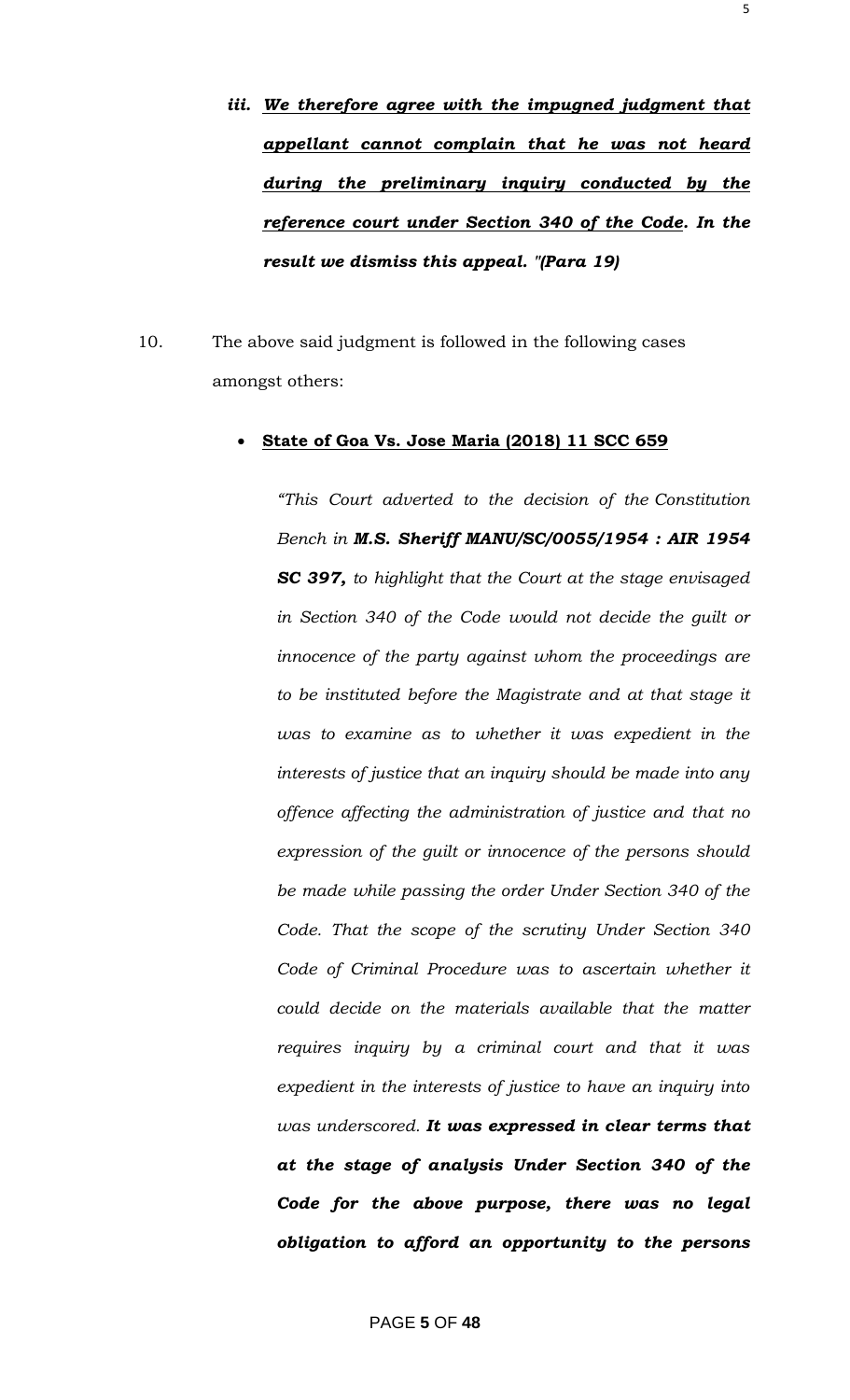*against whom the complaint could eventually be made."*

*( Para 42).*

#### **Libert A. Vaz Vs. State 2018 (5) Kar L.J. 155 -**

*"Thus, the scheme delineated above clearly shows that there is no statutory requirement to afford an opportunity of hearing to the persons against whomthe court might file a complaint before the Magistrate for initiating prosecution proceedings. Such a legal right is envisaged only when he is called to appear before the Magistrate. In the light of the above proposition and the specific provisions contained in sections 340 to 344 of Cr.P.C., the contention urged on behalf of the petitioner is liable to be rejected and is accordingly rejected." (Para 13)*

## **Union of India Vs. Haresh Milani 2017 (4) Mah. L.J. 441 (Bom)**

This judgment of Hon"ble Bombay High Court is upheld by Hon"ble Supreme Court in S.L.P. No. 28766/2017 vide order dated 18.09.2017.

## **Devinder Singh Zakhmi Vs. Amritsar Improvement Trust, Amritsar & Anr. 2002 Cri.L.J. 4485**

*" Cr.P.C. S. 340 – 195- Petitioner filed Civil suit – In reply to the suit the respondent officer of Amritsar Improvement Trust filed a false and misleading reply in Court to frustrate claim of petitioner – Thereafter petitioner filed application under section 340 of Cr.P.C.*

*– Respondent officer filed application of adducing*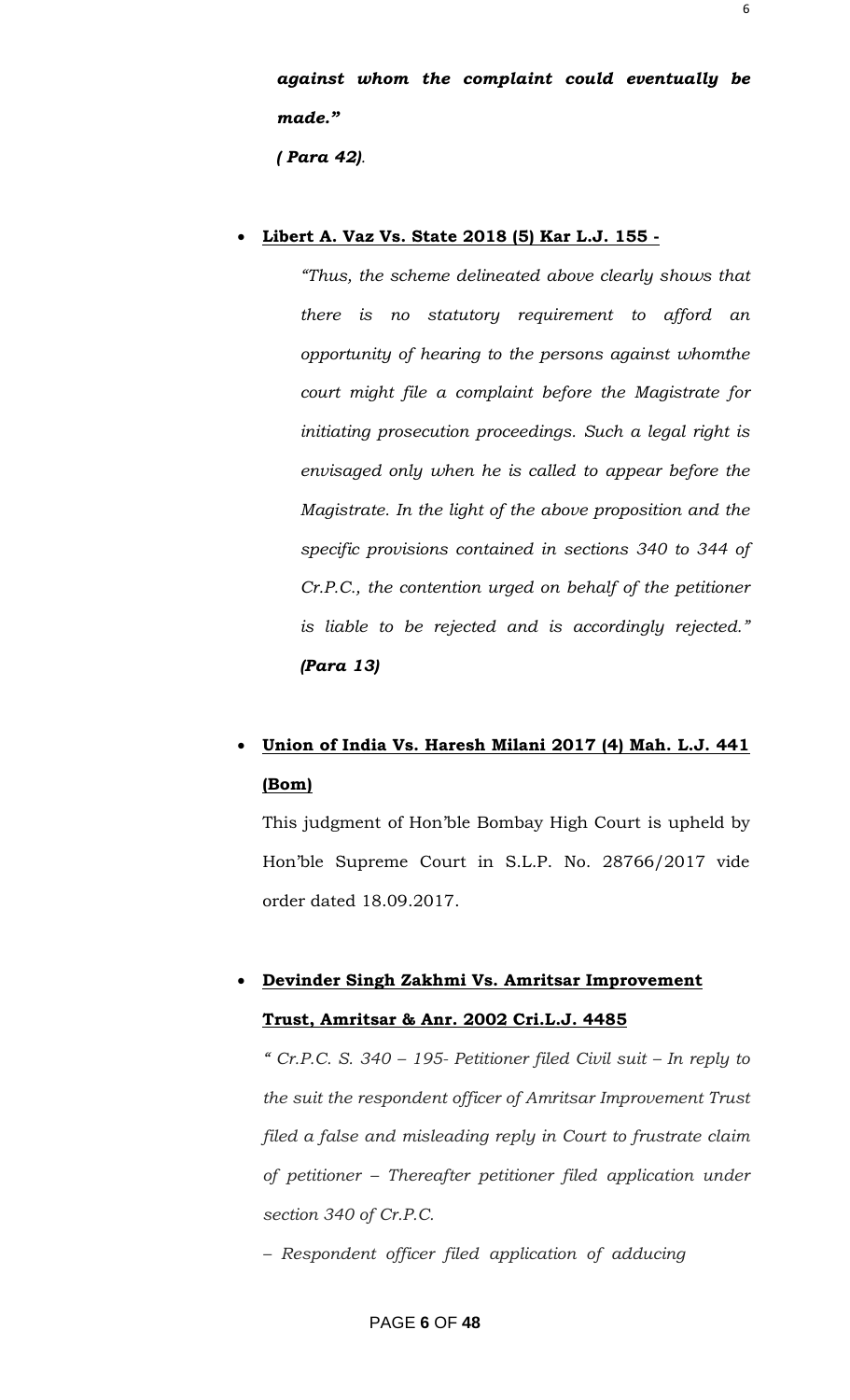defence evidence which is allowed by Civil Judge - Held-*During course of enquiry under sec. 340 of Cr.P.C. the Court cannot grant permission to accused to produce defence evidence the order is illegal, hence set aside. It is against the mandate of law explained by Supreme Court in Pritish"s Case (2002 Cri.L.J.548)"*

# **M/s A-One Industries Vs. D.P Garg (1999 Cri. L.J. 4743)** *Criminal P.C. (2 of 1974), S.340- Complainant for filing false affidavit in judicial proceedings pending before DistrictJudge - Material on record clearly making out case against accused under Section 193 of Penal Code- Court cannot examine defence of accused at initial stage of filing of complaint under Section 340 - Order directing prosecution of accused for offence under S. 193 - No interference. (Para 5)*

11. Similarly in Jose Maria's case supra Hon'ble Supreme Court after considering all judgements of Constitution Bench and other Benches of Hon"ble Supreme Court, had explained about the procedure to be followed by all Courts in cases u/s 340 Cr.P.C. It should be the procedure as provided under Sec. 202 to 204 of Cr.P.C.

12. Full Bench of Hon"ble Supreme Court in **Manharibhai Muljibhai Kakadia and Anr** Vs.. **Shaileshbhai Mohanbhai Patel and Ors.** (**2013 Cr.L.J. 144)** ruled that during enquiry the accused have no right to participate nor they are entitled to any hearing of any sort whatsoever until the order of issuance of process. And the Magistrate has to pass the order without considering the defence of the accused as under;

**a. Sec. 202 - 204 Cr.P.C.-**

### *Magistrate ordering investigation after perusing complaint - Cannot be said to have not taken cognizance - the persons*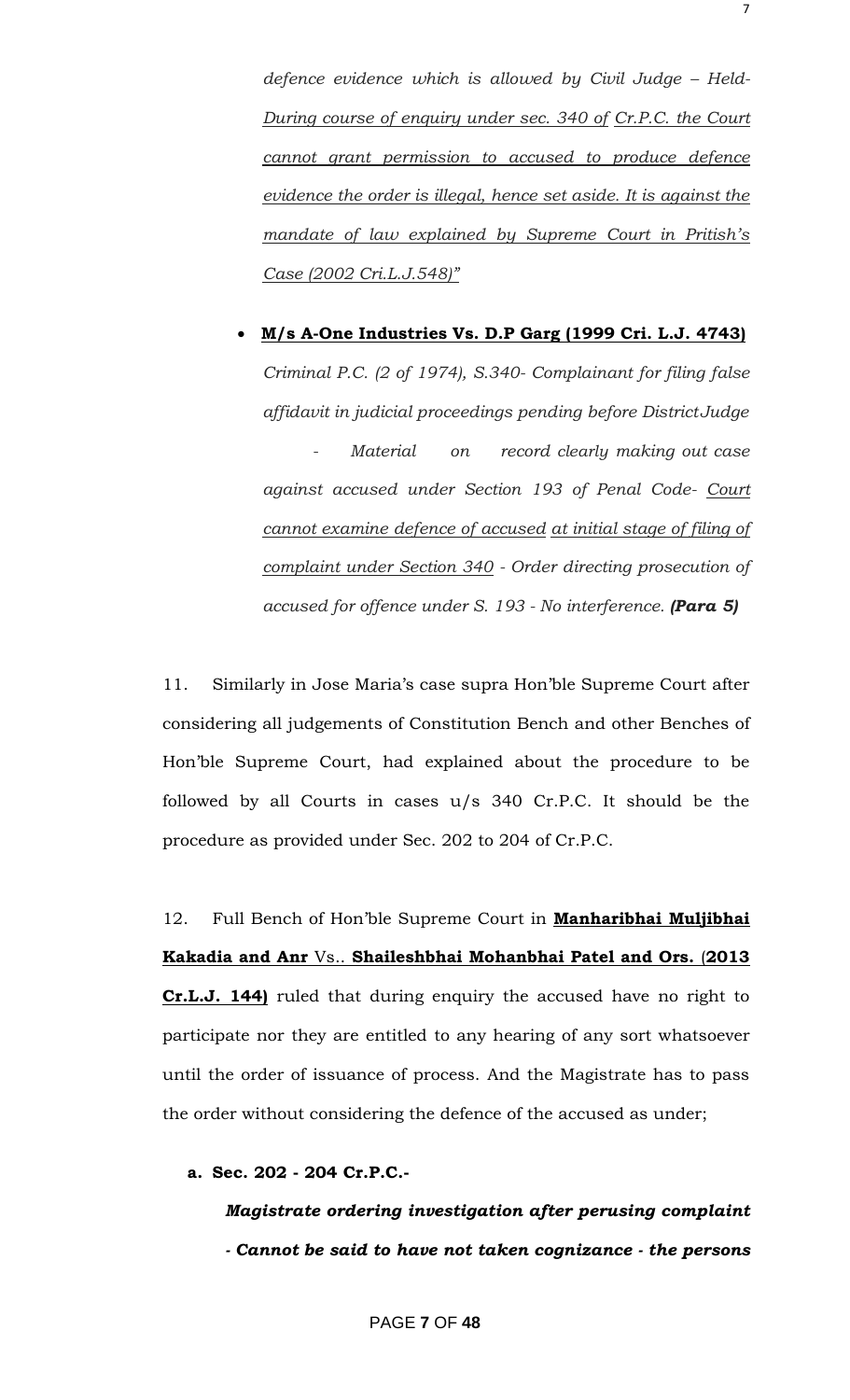*who are alleged in the complaint to have committed crime have, however, no right to participate in the proceedings nor they are entitled to any hearing of any sort whatsoever by the Magistrate until the consideration of the matter by the*

*Magistrate for issuance of process. (Paras 58) This being the position in law, which is to be expected and obeyed by all the courts including co-equal benches of Hon"ble Supreme Court.*

### *The judgments of the High Courts to the contrary are overruled.*

*24. In Chandra Deo Singh (AIR 1963 SC 1430), a four-Judge Bench of this Court had an occasion to consider Section 202 of the old Code. The Court referred to the earlier decision of this Court in VadilalPanchal (AIR 1960 SC 1113) and few previous decisions, namely, ParmanandBrahmachari v. Emperor AIR (1930) Patna 30, RadhaKishun Sao v. S.K. Misra and Anr. AIR (1949) Patna 36, RamkistoSahu v. The State of Bihar AIR (1952) Patna 125, Emperor v. J.A. Finan AIR (1931) Bom 524, BaidyaNath Singh v. Muspratt and others ILR (1886) XIV Cal 141 and it was held that the object of provisions of Section 202 (corresponding to present Section 202 of the Code) was to enable the Magistrate to form an opinion as to whether process should be issued or not and to remove from his mind any hesitation that he may have felt upon the mere perusal of the complaint and the consideration of the complainant's evidence on oath. It was further held that an accused person does not come into the picture at all till process is issued.*

*25. In Smt. Nagawwa (AIR 1976 SC 1947), this Court had an occasion to consider the scope of the inquiry by the Magistrate under Section 202 of the old Code. This Court referred to the*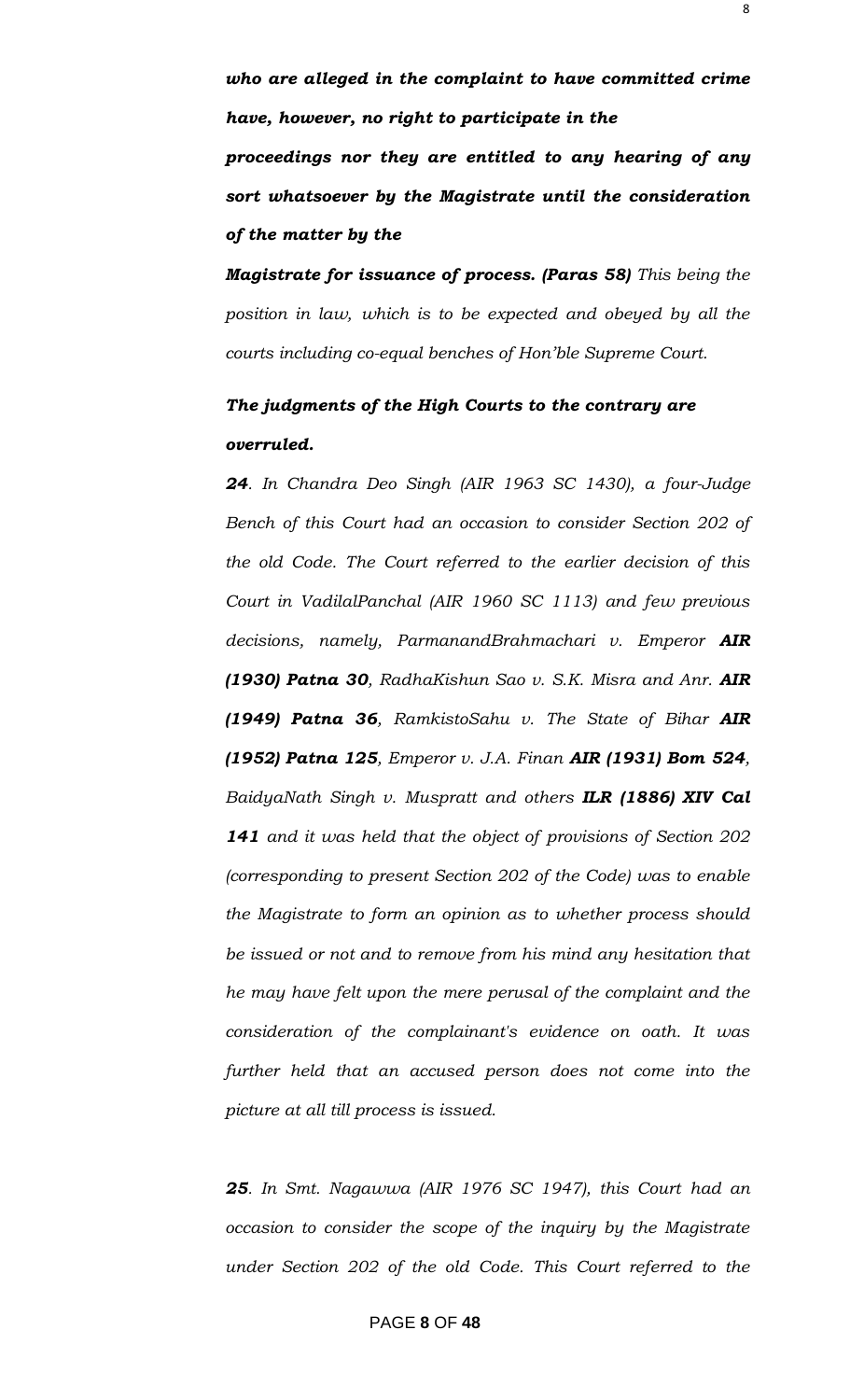*earlier two decisions in VadilalPanchal (AIR 1960 SC 1113) and Chandra Deo Singh (AIR 1963 SC 1430) and in para 4 of the Report held as under:*

*"4. It would thus be clear from the two decisions of this Court that the scope of the inquiry under Section 202 of the Code of Criminal Procedure is extremely limited - limited only to the ascertainment of the truth or falsehood of the allegations made in the complaint - (i) on the materials placed by the complainant before the court; (ii) for the limited purpose of finding out whether a prima facie case for issue of process has been made out; and (iii) for deciding the question purely from the point of view of the complainant without at all adverting to any defence that the accused may have. In fact it is well settled that in proceedings under Section 202 the accused has got absolutely no locus standi and is not entitled to be heard on the question whether the process should be issued against him or not."*

- 13. Hence it is clear that the accused cannot participate in the enquiry u/s 340 of Cr.P.C unless and until process is issued against him by the Magistrate as per Section 204 of Cr.P.C. and enquiry Magistrate cannot examine the defence of the accused.
	- a. But, I came across 2 Judgements of Hon"ble Supreme Court which are passed against the law settled by Hon"ble Supreme Court in above said cases and various High Courts in India;
	- b. The two Judgements contrary to law are;
		- (i) **Sharad Pawar Vs. Jagmohan Dalmiya & Ors. (2010) 15 SCC 290**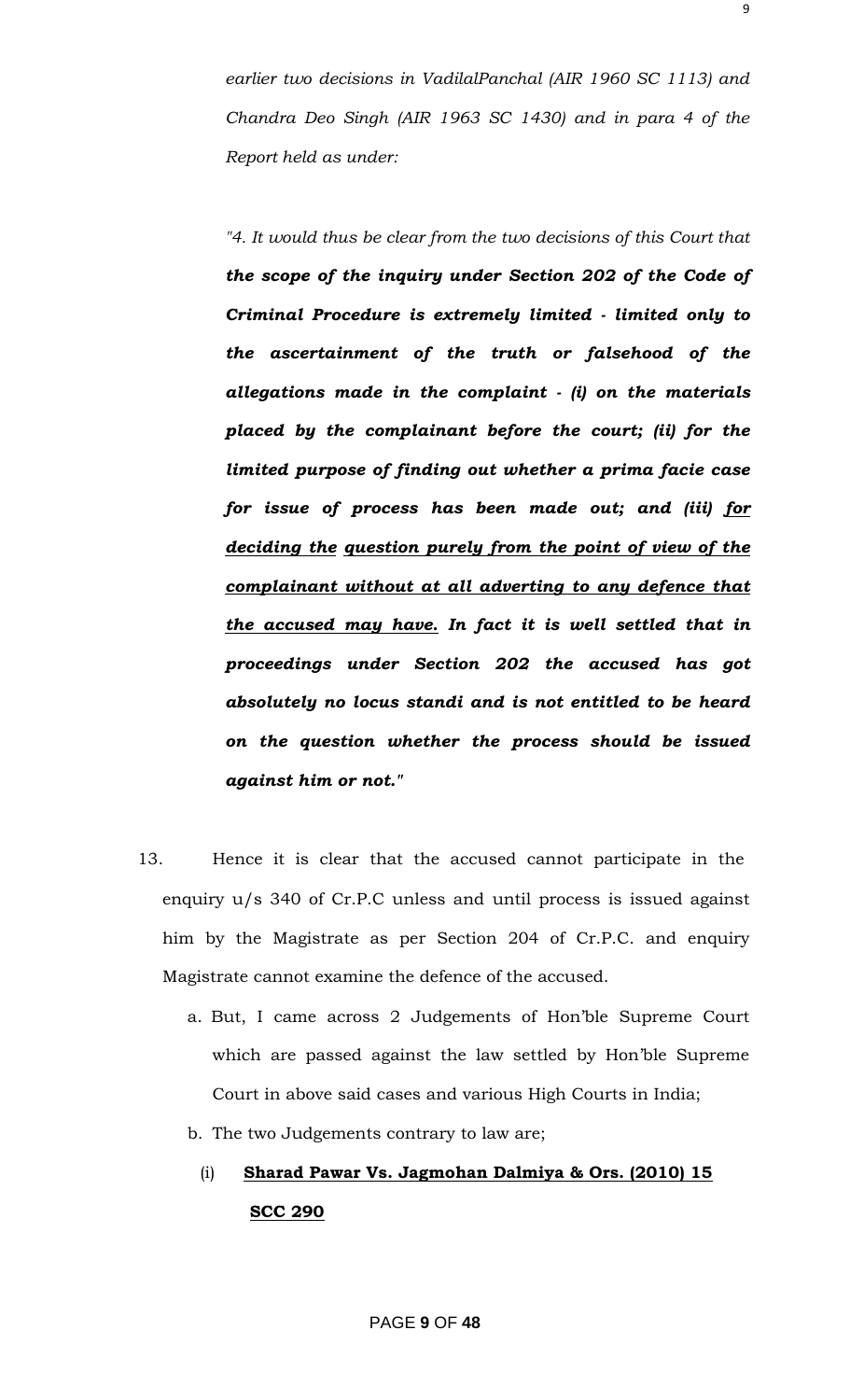c. While deciding above two cases, the law settled by Hon"ble Supreme Court is ignored and exactly opposite stand is taken by few judges of the Supreme Court, that too by not going through the provisions of Cr.P.C. and not even referring the earlier judgment of Hon"ble Supreme Court. The said two Judgments are passed against settled principles of law. Hence the above said two judgments of Hon'ble Supreme Court in Sharad Pawar's Case & in Sergi"s case are not only Per-Incurriam but also contempt of Hon"ble Supreme Court apart from the offence under section 219 of I.P.C.

#### d. **PER INCURIAM:**

That, Hon"ble Supreme Court in the case of **Sandeep Kumar Bafna Vs. State of Maharashtra (2014) 16 SCC 623**had ruled as under;

PAGE **10** OF **48 "PER INCURRIAM** *:- A decision or judgment can be per incuriam any provision in a statute, rule or regulation, which was not brought to the notice of the Court. A decision or judgment can also be per incuriam if it is not possible to reconcile its ratio with that of a previously pronounced judgment of a Co-equal or Larger Bench; or if the decision of a High Court is not in consonance with the views of this Court. It must immediately be clarified that the per incuriam rule is strictly and correctly applicable to the ratio decidendi and not to obiter dicta. It is often encountered in High Courts that two or more mutually irreconcilable decisions of the Supreme Court are cited at the Bar. We think that the inviolable recourse is to apply the*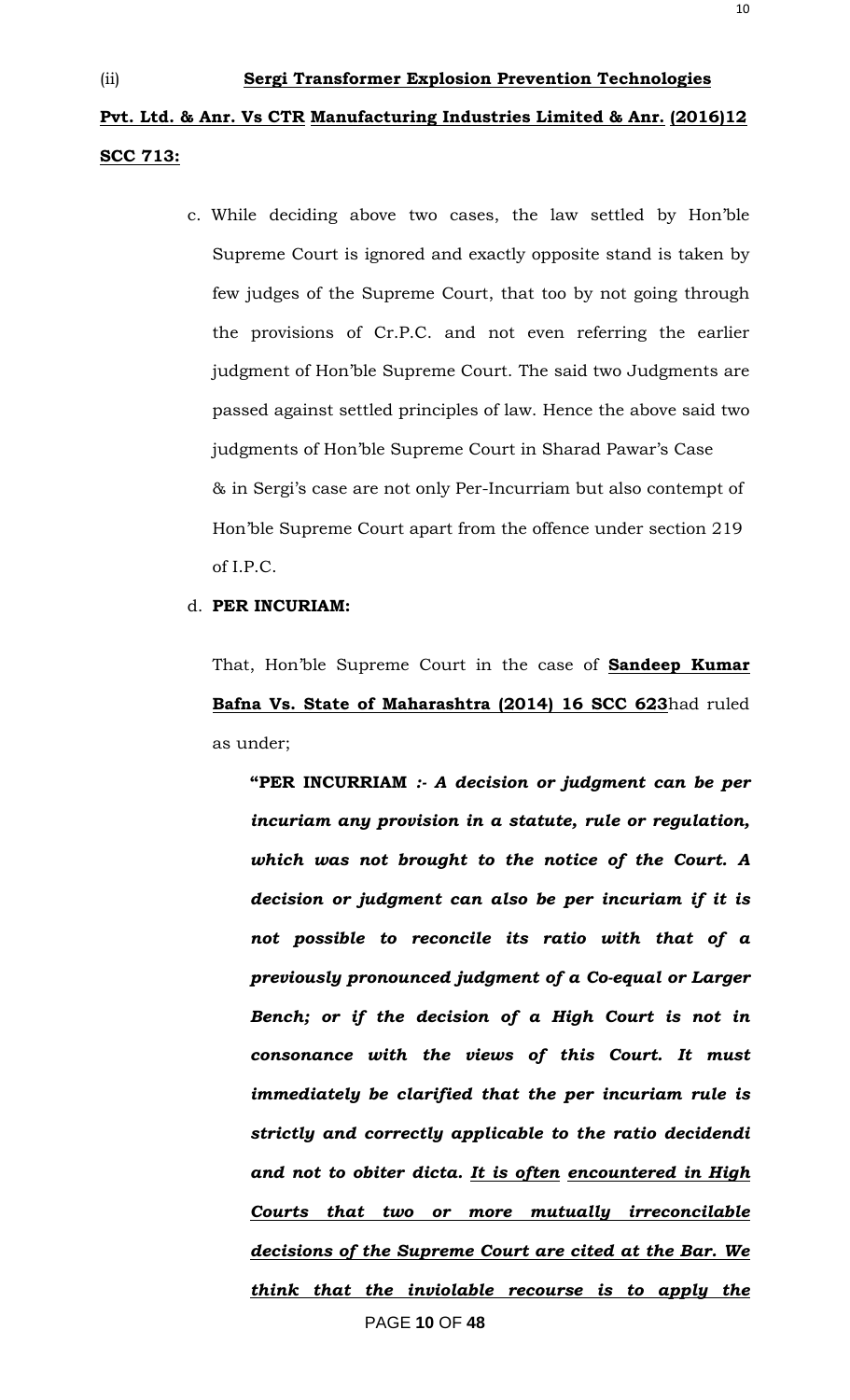### *earliest view as the succeeding ones would fall in the category of per incuriam."*

Hence it is clear that the two judgments in Sharad Pawar's case & Sergi"s case are pre-incuriam.

15. That in **Sergi -Vs- CTR (2016) 12 SCC 713** while deciding the issue the order under challenge before Supreme Court was the order passed by Hon'ble Bombay High Court dated 30th October 2012 reported in **CTR – Vs. Sergi 2012 SCC online 1626: (2014) 1 RCR (Cri) 131.**

It is shocking to mention here that the Judgment dated 30th October 2012 passed by of Hon'ble Bombay High Court which was set aside by Hon"ble Supreme Court, was based on the law laid down by full bench Judges of Hon"ble Supreme Court in **Pritish's case (2012) 1 SCC 253**. The said judgment of Pritish's case and many other judgments of Hon"ble Supreme Court were referred by Hon"ble High Court. But Hon'ble Supreme Court while setting aside order of the Hon'ble Bombay High Court had neither referred nor discussed the case law relied by Hon"ble Bombay High Court which was law laid down by the Full Bench of Hon'ble Supreme Court in Pritish"s Case (Supra). This is nothing but Judicial Adventurism on the part of accused Judges as been ruled by full bench of Hon'ble Supreme Court in **Dwarikesh case AIR 1997 SC** 2477 which is followed by Hon'ble Supreme Court in recent Judgment in the case of **State Bank of Travancore (2018) 3 SCC 85** where it is ruled as under;

#### *i. "JUDICIAL ADVENTURISM by Court – Passing Order by*

*ignoring law settled by Supreme Court.*

*ii. It is duty of the court to apply the correct law even if not raised by the party. If any order against settled law is to be passed then it can be done only by a reasoned order,*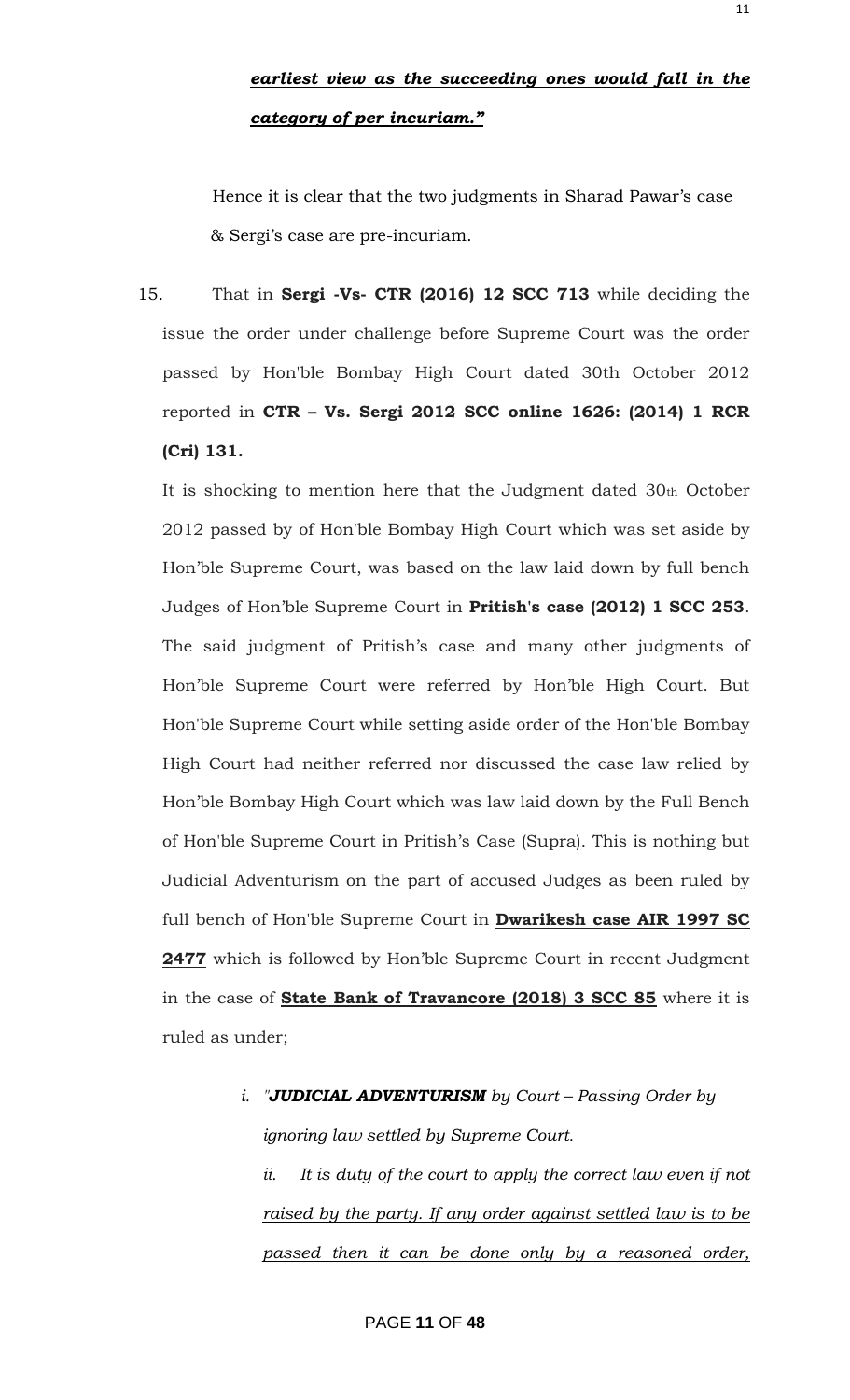*containing a discussion after noticing the relevant law settled.*

- *iii. 16. It is the solemn duty of the Court to apply the correct law without waiting for an objection to be raised by a party, especially when the law stands well settled. Any departure, if permissible, has to be for reasons discussed, of the case*  falling under a defined exception, duly discussed after *noticing the relevant law. In financial matters grant of exparte interim orders can have a deleterious effect and it is not sufficient to say that the aggrieved has the remedy to move for vacating the interim order.*
- *iv. 18. We cannot help but disapprove the approach of the High Court for reasons already noticed in Dwarikesh Sugar Industries Ltd. v. Prem Heavy Engineering Works (P) Ltd. and Anr. MANU/SC/0639/1997 : 1997 (6) SCC 450, observing:*
- *v. 32. When a position, in law, is well settled as a result of judicial pronouncement of this Court, it would amount to judicial impropriety to say the least, for the subordinate courts including the High Courts to ignore the settled decisions and then to pass a judicial order which is clearly contrary to the settled legal position. Such judicial adventurism cannot be permitted and we strongly deprecate the tendency of the subordinate courts in not applying the settled principles and in passing whimsical orders which necessarily has the effect of granting wrongful and unwarranted relief to one of the parties. It is time that this tendency stops.*
- 17. Judges cannot use their discretion when case law is clear Hon"ble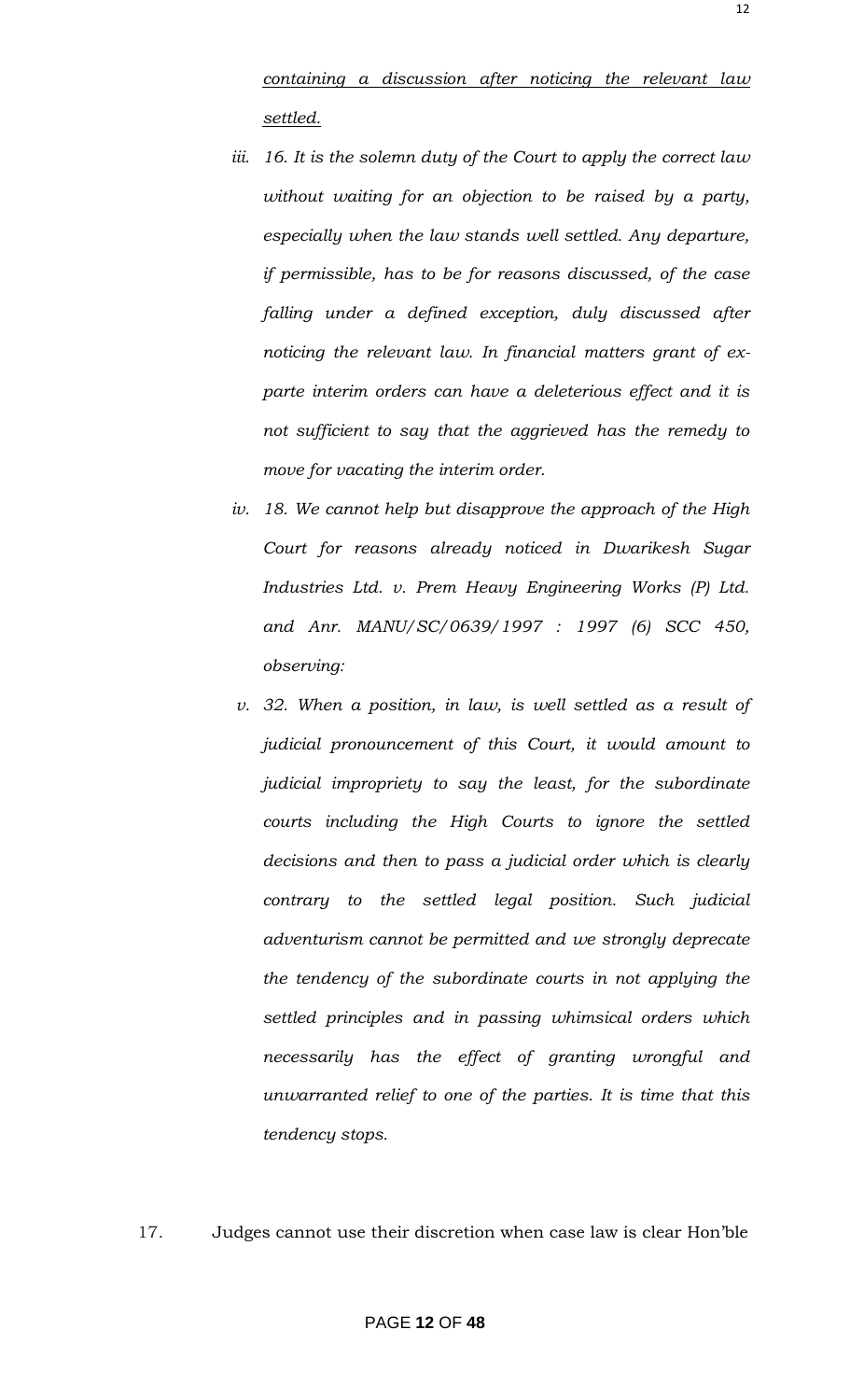*"Judges are bound by precedents and procedure - They could use their discretion only when there is no declared principle to be found, no rule and no authority - where a single judge or a Division Bench does not agree with the decision of a Bench of co-ordinate jurisdiction, the matter shall be referred to a larger Bench. It is a subversion of judicial process not to follow this procedure - it is the duty of judges of superior courts and tribunals to make the law more predictable. The question of law directly arising in the case should not be dealt with apologetic approaches. The law must be made more effective as a guide to behaviour. It must be determined with reasons which carry convictions within the Courts, profession and public. Otherwise, the lawyers would be in a predicament and would not know how to advise their clients. Sub-ordinate courts would find themselves in an embarrassing position to choose between the conflicting opinions. The general public would be in dilemma to obey or not to obey such law and it ultimately falls into disrepute- One must remember that pursuit of the law, however glamorous it is, has its own limitation on the Bench."*

18. Recently Hon"ble Supreme Court withdrew all work from Justice Shukla of Allahabad High Court for passing an order by unjustified exercise of jurisdiction to favor an undeserving party. In said case i.e. in **Medical Council's case (2018) 12 SCC 564** The country wants to give thanks to Sr. Advocate Shri Prashant Bhushan, Shri Dushyant Dave, Smt Indira Jaising for exposing the corruption in this case which compelled the Supreme Court to take action against the High Court Judge in the said ruling it is ruled as under;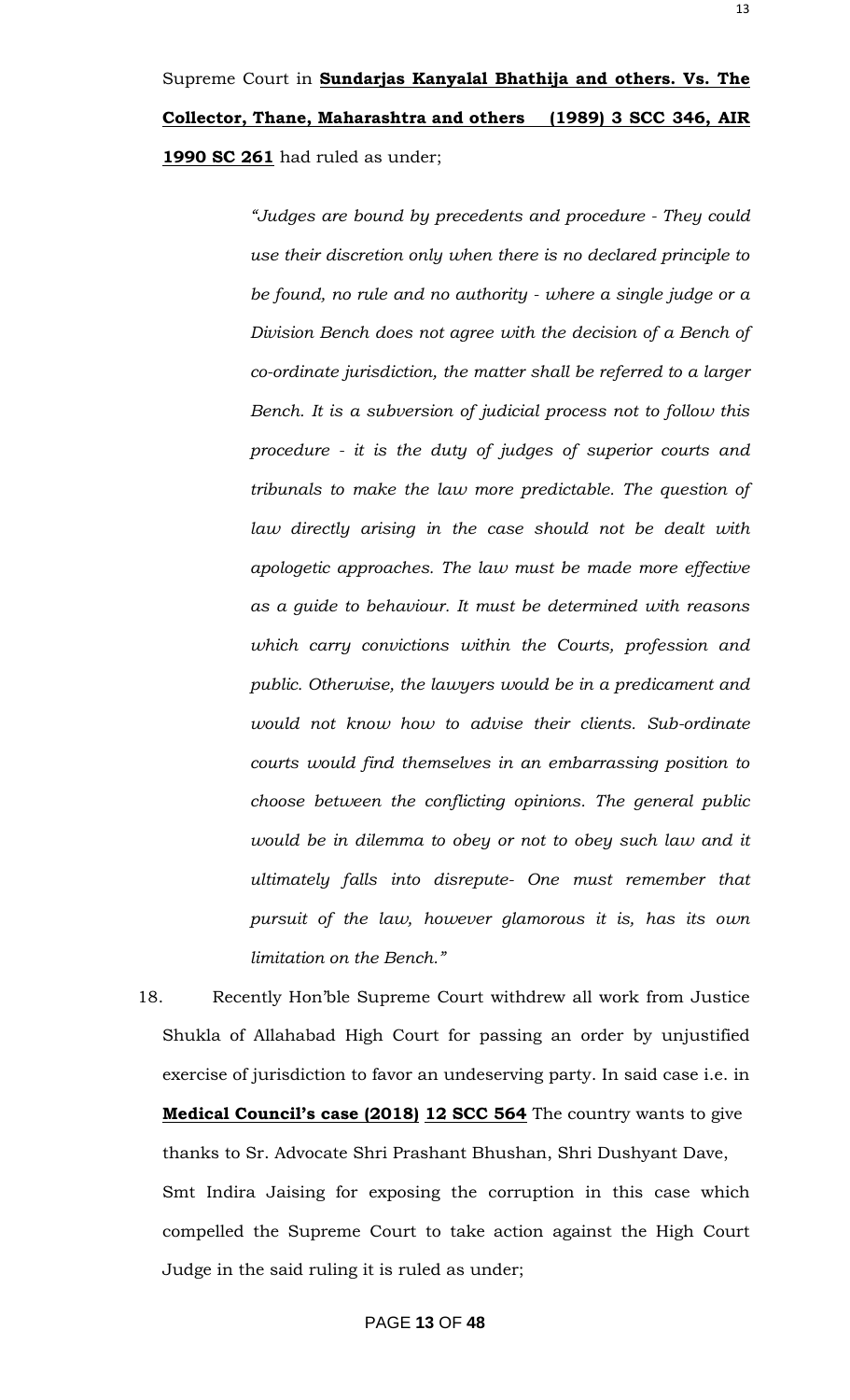*" Discretion :- A Judge cannot think in terms of "what pleases the Prince has the force of law". A Judge even when he is free, is still not wholly free; he is not to innovate at pleasure; he is not a knight-errant roaming at will in pursuit of his own ideal of beauty or of goodness; he is to draw inspiration from consecrated principles the Respondentinstitution directed to pay Rs. 10,00,000/- to each of the students. Costs of Rs. 25 lacs to be deposited before Court within eight weeks. A Judge is not to be guided by any kind of notion. The decision-making process expects a Judge or an adjudicator to apply restraint, ostracize perceptual subjectivity, make one's emotions subservient to one's reasoning and think dispassionately. He is expected to be guided by the established norms of judicial process and decorum.***(Para 13)**

*A Judge should abandon his passion. He must constantly remind himself that he has a singular master "duty to truth" and such truth is to be arrived at within the legal parameters. No heroism, no rhetorics. (13)*

*The judicial propriety requires judicial discipline. A Judge cannot think in terms of "what pleases the Prince has the force of law". Frankly speaking, the law does not allow so, for law has to be observed by requisite respect for law."*

19. Hence it is clear that the six Judges are guilty of gross contempt of Hon"ble Supreme Court and since the offence is still in continuance it is just and proper to forthwith take action against the guilty Judges.

#### 20. In Re : **Justice C.S. Karnan's case AIR 2017 SC 3191** it is ruled by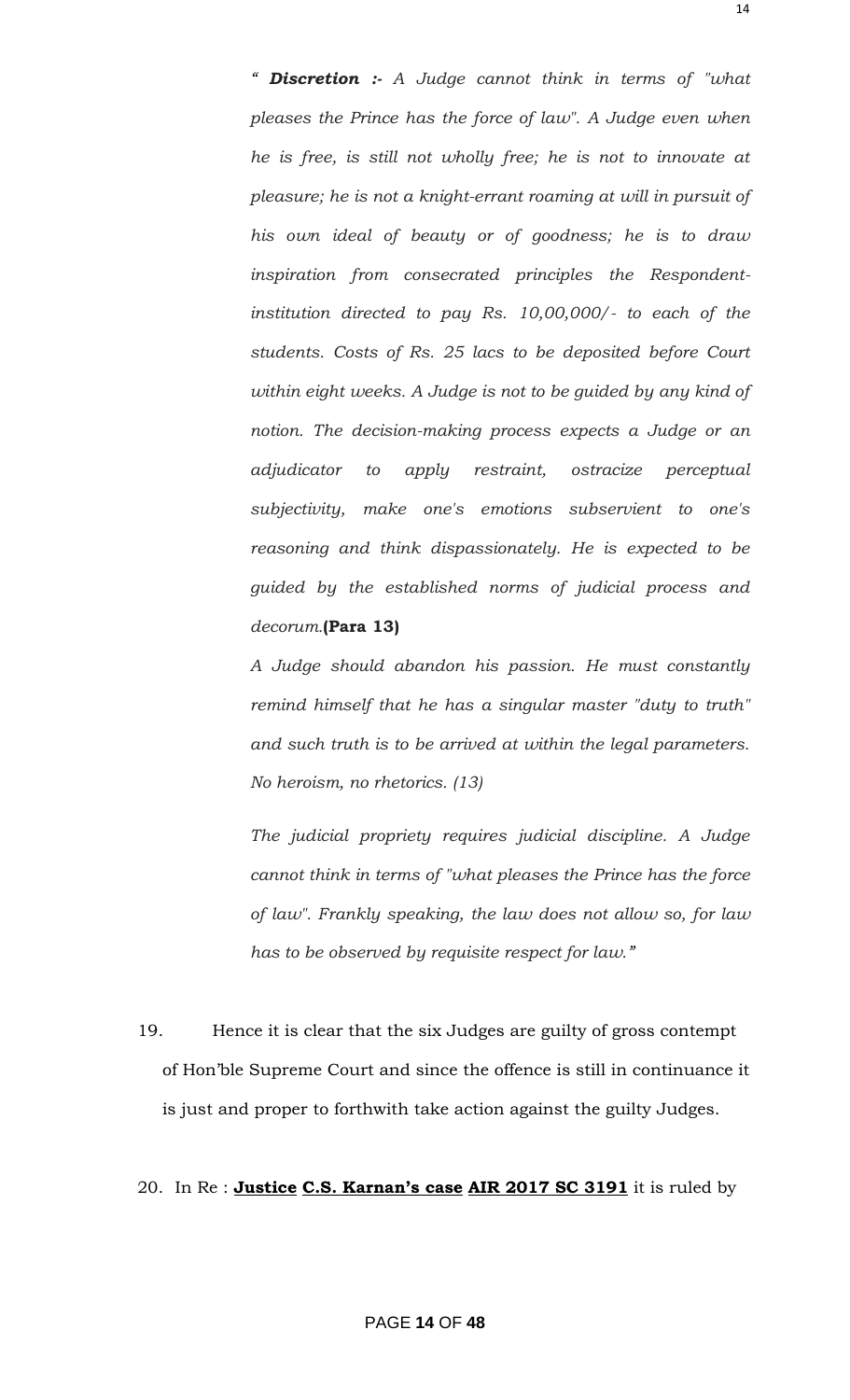7 Judge Bench of Hon"ble Supreme Court that if contempt petition is filed by any citizen against any judge then the Supreme Court will examine it.

- 21. It is therefore just and necessary that appropriate action be taken in the matter in order to avoid further travesty of justice at the hands of any of the Judges in India including Judges and even Chief Justice of Supreme Court of India.
- 22. That the judgement in **Sharad Pawar's case (Supra)** is delivered by the bench of Shri. Justice K.G. Balkrishnan then CJI, Justice Deepak Verma & Justice Dr. B.S. Chauhan **& Judgement in Sergi's case** is delivered by Bench of Justice Dr. T.S. Thakur, the then C.J.I , Justice. Dr. A. K. Sikri and Justice .R. Banumathi.
- 23. In Re: **M.P. Dwivedi's case AIR 1996 SC 2299** while punishing the Judge under contempt Hon"ble Court Act Hon"ble Supreme Court made it clear that the Judge cannot take defence that he was not aware of the earlier Judgment of the Supreme Court. And if any Judge acts against the law and direction of Supreme Court then such Judge is liable for Punishment. Hence based on this ratio all Six Judge of Supreme Court are liable to be punished.
- 24. That the above said conduct of the six contemnor/accused Judges of Supreme Court passing Judgement against law squarely comes under pronouncing a judgement maliciously as per law xplained by Hon"ble Supreme Court in **R.R. Parekh's** case **AIR 2016 SC 3356 : (2016) 14 SCC 1**where it is ruled as under;

*"A judge passing an order against provisions of law in order to help a party is said to have been actuated by an oblique motive or corrupt practice - breach of the governing principles*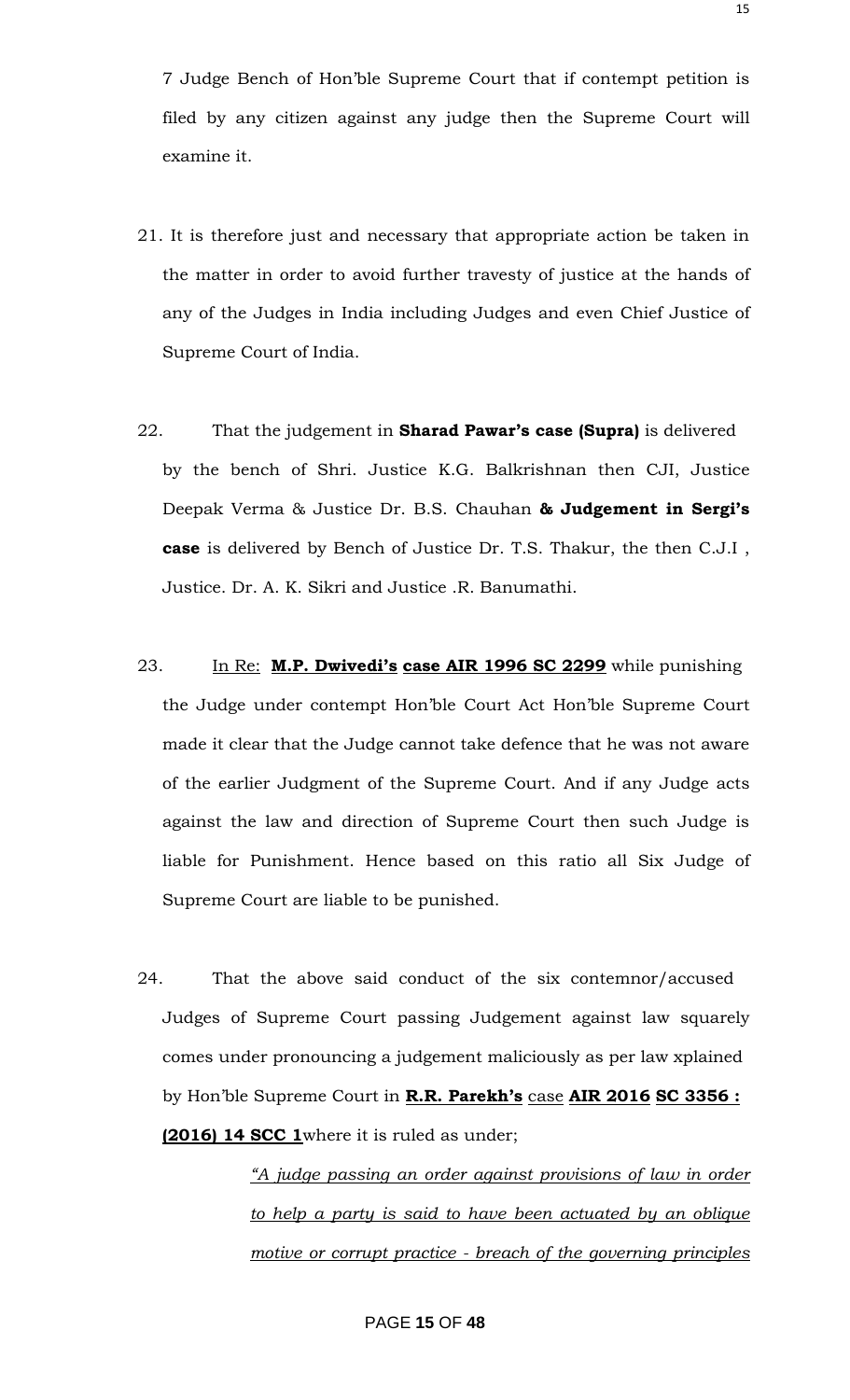*of law or procedure by a Judge is indicative of judicial officer has been actuated by an oblique motive or corrupt practice - No direct evidence is necessary - A charge of misconduct against a Judge has to be established on a preponderance of probabilities - The Appellant had absolutely no convincing explanation for this course of conduct - Punishment of compulsory retirement directed.*

PAGE **16** OF **48** *A wanton breach of the governing principles of law or procedure by a Judge is indicative of judicial officer has been actuated by an oblique motive or corrupt practice. In the absence of a cogent explanation to the contrary, it is for the disciplinary authority to determine whether a pattern has emerged on the basis of which an inference that the judicial officer was actuated by extraneous considerations can be drawn - It is not the correctness of the verdict but the conduct of the officer which is in question- . There is on the one hand a genuine public interest in protecting fearless and honest officers of the district judiciary from motivated criticism and attack. Equally there is a genuine public interest in holding a person who is guilty of wrong doing responsible for his or his actions. Neither aspect of public interest can be ignored. Both are vital to the preservation of the integrity of the administration of justice - A charge of misconduct against a Judge has to be established on a preponderance of probabilities - No reasons appear from the record of the judgment, for We have duly perused the judgments rendered by the Appellant and find merit in the finding of the High Court that the Appellant paid no heed whatsoever to the provisions of Section 135 under which the sentence of imprisonment shall not be less than three years, in the absence of special and adequate reasons to the contrary to be recorded in the judgment of the Court. Most significant is the*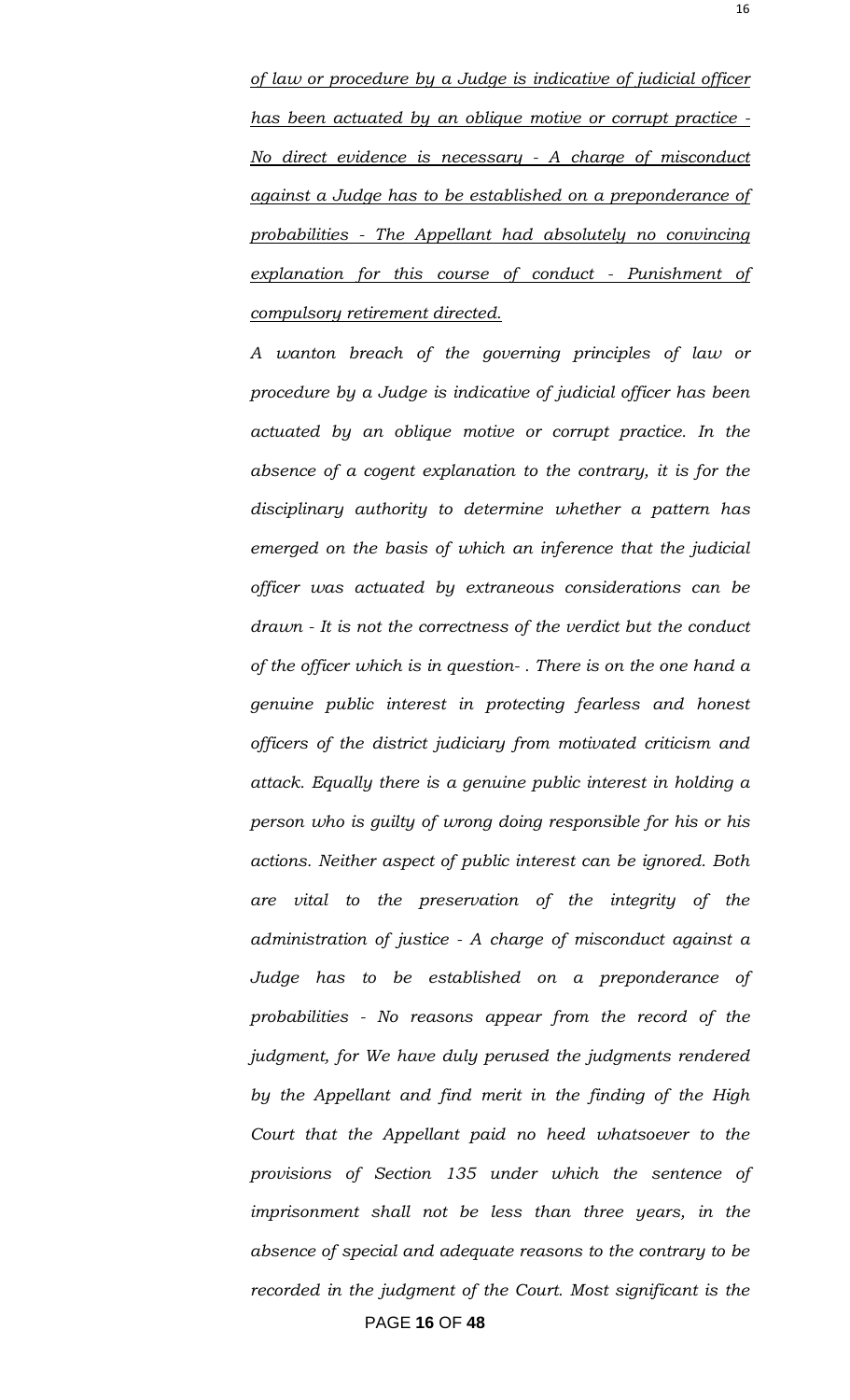*fact that the Appellant imposed a sentence in the case of each accused in such a manner that after the order was passed no accused would remain in jail any longer. Two of the accused were handed down sentences of five months and three months in such a manner that after taking account of the setoff of the period during which they had remained as undertrial prisoners, they would be released from jail. The Appellant had absolutely no convincing explanation for this course of conduct."*

## 25. In **A.M. Mathur vs. Pramod Kumar Gupta; (1990) 2 SCC 533**, it was held that ;

*the quality in decision making is as much necessary for Judges to command respect as to protect the independence of the judiciary.*

## 26. In **Raghbir Singh Vs. State of Haryana AIR 1980 SC 1087**, the Supreme Court has observed as under;

*"We conclude with the disconcerting note sounded by Abraham Lincoln: "If you once forfeit the confidence of your fellow citizens you can never*

*regain their respect and esteem. It is true that you can fool all the people some of the time, and some of the people all the time, but you cannot fool all the people all the time."*

27. In **Rajendra Sail Vs. Madhya Pradesh High Court Bar Association; (2005) 6 SCC 109",** the Apex Court has held thus:

> *"It is also necessary to always bear in mind that the judiciary is the last resort of redressal for resolution of disputes between State and subject, and high and low. The confidence of people in the institute of judiciary is*

> > PAGE **17** OF **48**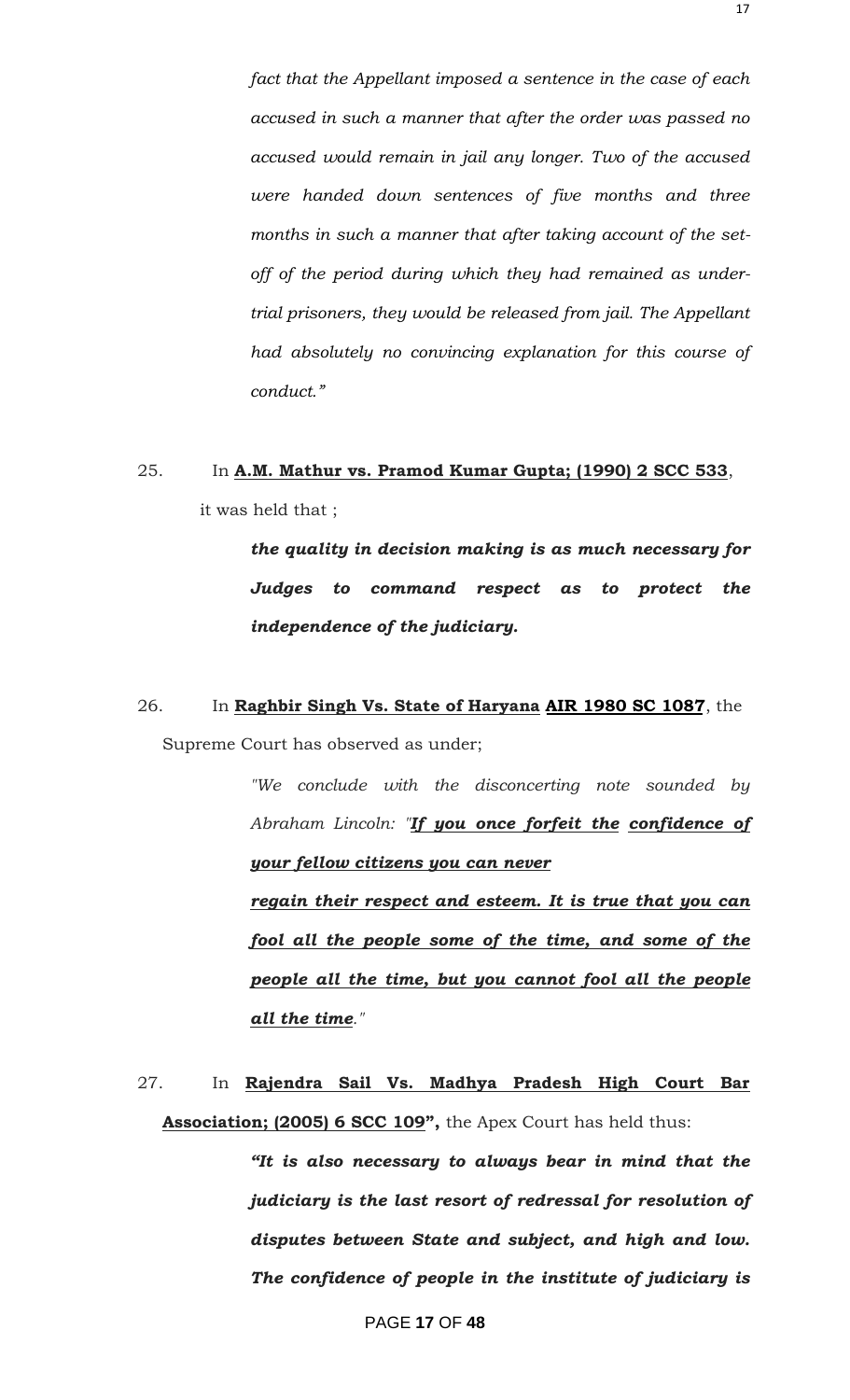*necessary to be preserved at any cost. That is its main asset. Loss of confidence in institution of judiciary would be end of Rule of law. (Para 32)*

*The judiciary will be judged by the people by what the judiciary does. Nothing is more important to the proper functioning of the Constitution than a strong and effective judiciary which is respected and obeyed by the people and also the administration.*

### 28. That is **Somabhai Patel's Case AIR 2001 SC 1975** it is ruled that the level of understanding of a Judge has great impact on the

litigants. It is ruled as under;

*"The level of judicial officer's understanding can have serious impact on other litigants. We do not know what has been his past record? In this view, we direct that a copy of the order shall be sent forthwith to the Registrar General of the High Court."*

*Misinterpretation of order of Supreme Court - Civil Judge of Senior Division erred in reading and understanding the Order of Supreme Court – Even a newly appointed judge is not expected to do such mistakes - Contempt proceedings initiated against the Judge - Judge tendered unconditional apology."*

# 29. In **Tarak Singh's Case (2005) 1 SCC 201**, it has been ruled that; *"The Judiciary is the repository of public faith. It is the trustee of the people. It is the last hope of the people. After every knock of all the doors fail, people approach the judiciary as a last resort. It is the only temple worshipped by every citizen of this nation, regardless of religion, caste, sex or place of birth because of the*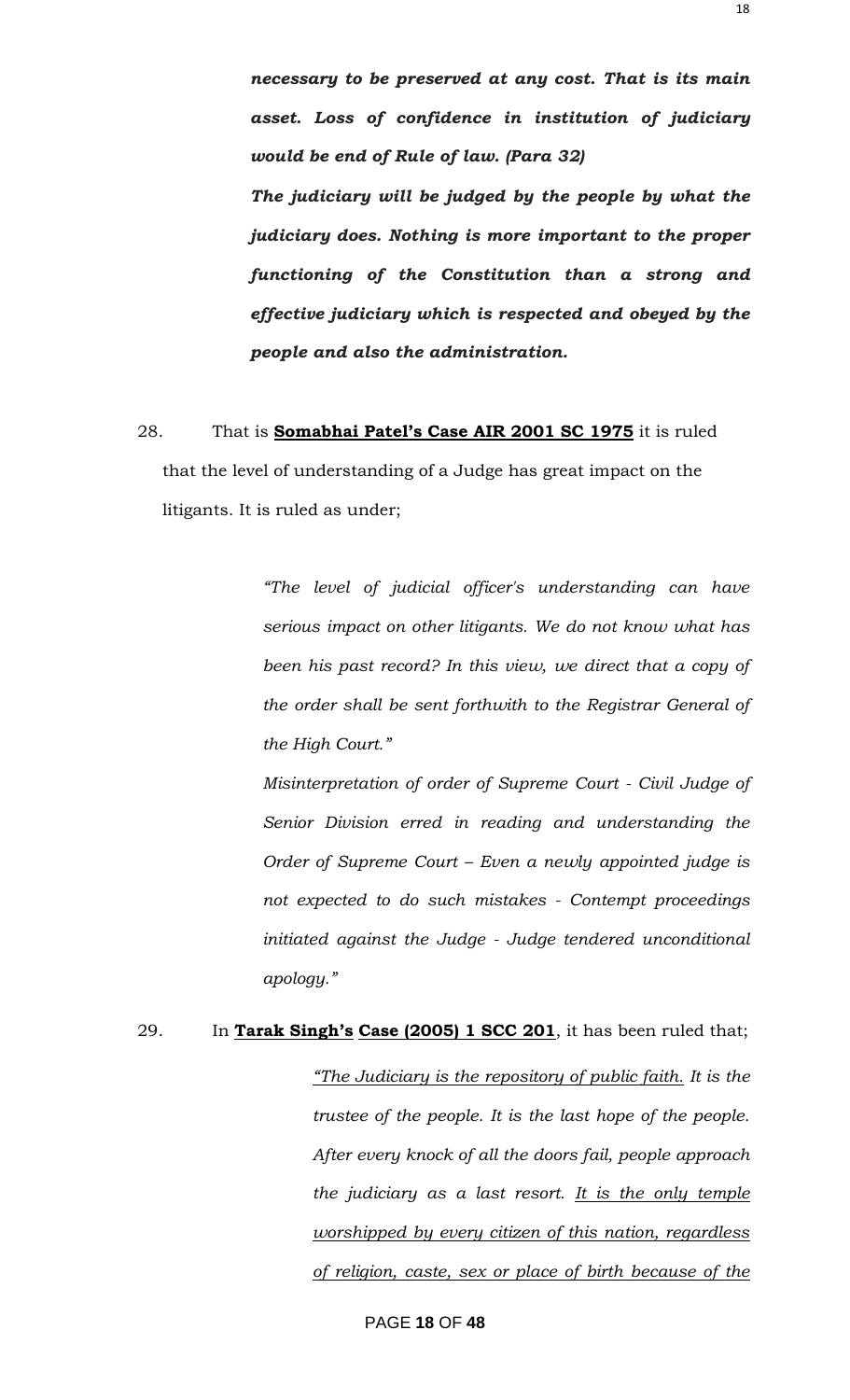*power he wields. A Judge is being judged with more strictness than others. Integrity is the hallmark of judicial discipline, apart from others. It is high time the judiciary must take utmost care to see that the temple of justice does not crack from inside which will lead to a catastrophe in the justice delivery system resulting in the failure of public confidence in the system. We must remember that woodpeckers inside pose larger threat than the storm outside."*

30. That all the above the six judges of the Hon"ble Supreme Court are ex-facie in contempt of Hon"ble Supreme Court and as it seems apparently that the orders are passed in favour of the big personalities like Sharad Pawar, with ulterior motive to help them to bring out of the clutches of law therefore, the judges passing such orders are also liable for prosecution under section 218, 219, 120 (B) and 34 etc. of IPC.

Section 218 of IPC reads as under ;

# *Section 218. Public servant framing incorrect record or writing with intent to save person from punishment or property from forfeiture*

*Whoever, being a public servant, and being as such public servant, charged with the preparation of any record or other writing, frames that record or writing in a manner which he knows to be incorrect, with intent to cause, or knowing it to be likely that he will thereby cause, loss or injury to the public or to any person, or with intent thereby to save, or knowing it to be likely that he will thereby save, any person from legal punishment, or with intent to save, or knowing that he is likely thereby to save, any property from forfeiture or other charge to which it is liable by law, shall be* 

#### PAGE **19** OF **48**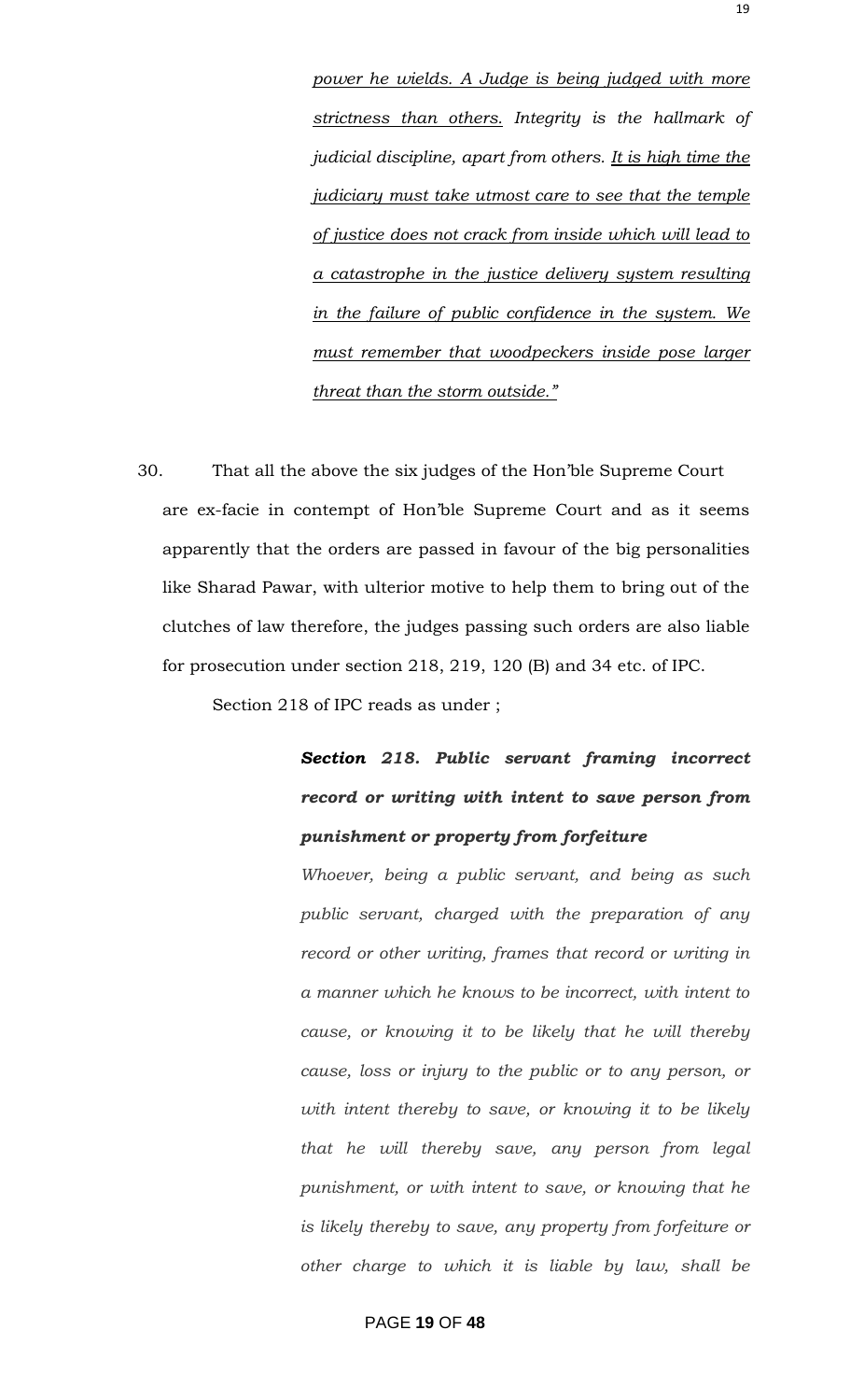*punished with imprisonment of either description for a term which may extend to three years, or with fine, or with both.*

Section 219 of IPC reads as under ;

### *Section 219. Public servant in judicial proceeding corruptly making report, etc., contrary to law*

*Whoever, being a public servant, corruptly or maliciously makes or pronounces in any stage of a judicial proceeding, any report, order, verdict, or decision which he knows to be contrary to law, shall be punished with imprisonment of either description for a term which may extend to seven years, or with fine, or with both.*

### 31. **In Anverkhan Mahamadkhan Vs. emperor AIR 1921 Bombay 115 it is ruled as under ;**

*I.P.C.218 – The gist of the section is the stiffening of truth and the perversion of the course of justice in cases where an offence has been committed it is not necessary even to prove the intention to screen any particular person. It is sufficient that he know it to be likely that justice will not be executed and that someone will escape from punishment."*

That the defence of good faith is not available to the six accused judges in view of section 52 of I.P.C. which says that nothing can be said to have been done in good faith if it is done without due care and caution.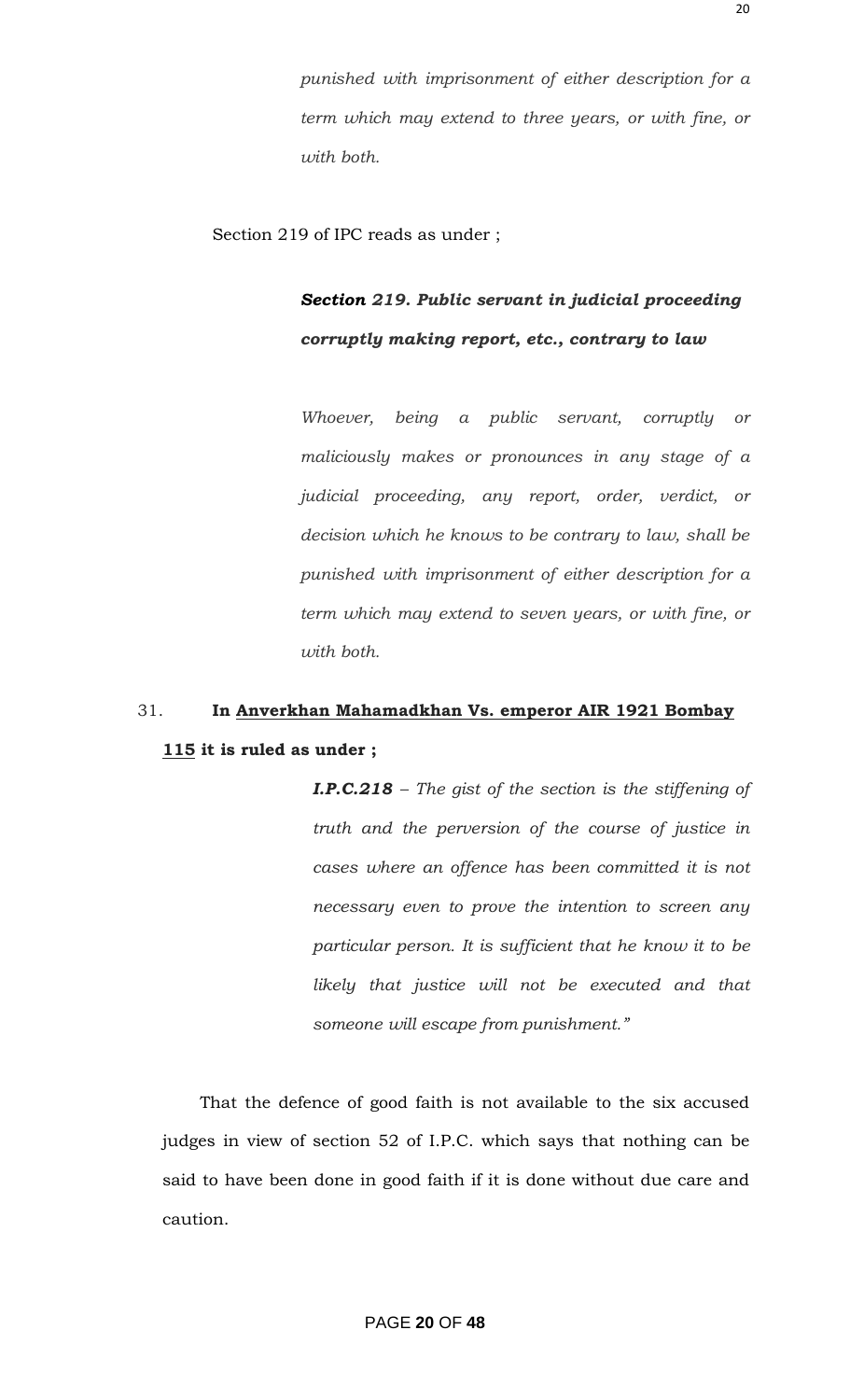- 33. That recently Hon"ble Supreme Court had issued Contempt notice to Justice Markandey Katju , Former Judge of Supreme Court to show that no one is above law.
- 34. Duty of the designated Senior Advocates who helped such corrupt Judges: Apart from the duty of the judges it was also the duty of the Advocates appearing for the parties to cite the earlier landmark reported Judgements and to place the correct position of the law before Court even if it was against their client.

## 35. Hon"ble Bombay High Court in **Heena Dharia's case 2016 SCC online Bom 9859** had reminded the duties of the advocates as under ;

*35. Wholly unrelated to any preliminary issue or the question of limitation, or to any estate, partition or administration action, is the decision of AM Khanwilkar J (as he then was) in Chandrakant Govind Sutar v MK Associates & Anr. MANU/MH/0761/2002 : 2003 (4) Bom CR 169 : 2003 (1) Mh LJ 1011. Counsel for the petitioner raised certain contentions on the maintainability of a civil revision application. Khanwilkar J pronounced his judgement in open Court, finding for the petitioner. Immediately thereafter, counsel for the petitioner brought to the court's notice that certain relevant decisions on maintainability had not been placed. He requested that the judgement be not signed and instead kept for re-hearing on the question of maintainability. At that fresh hearing, petitioner's counsel placed decisions that clinched the issue - against the petitioner. The civil revision application was dismissed. The counsel in question was A.S. Oka, now Mr. Justice Oka, and this is what Khanwilkar J was moved to observe in the concluding paragraph of his judgement:*

*"9. While parting I would like to make a special mention regarding the fairness of Mr. Oka, Advocate. He conducted the matter with a sense of detachment. In his own inimitable style he did the wonderful act of*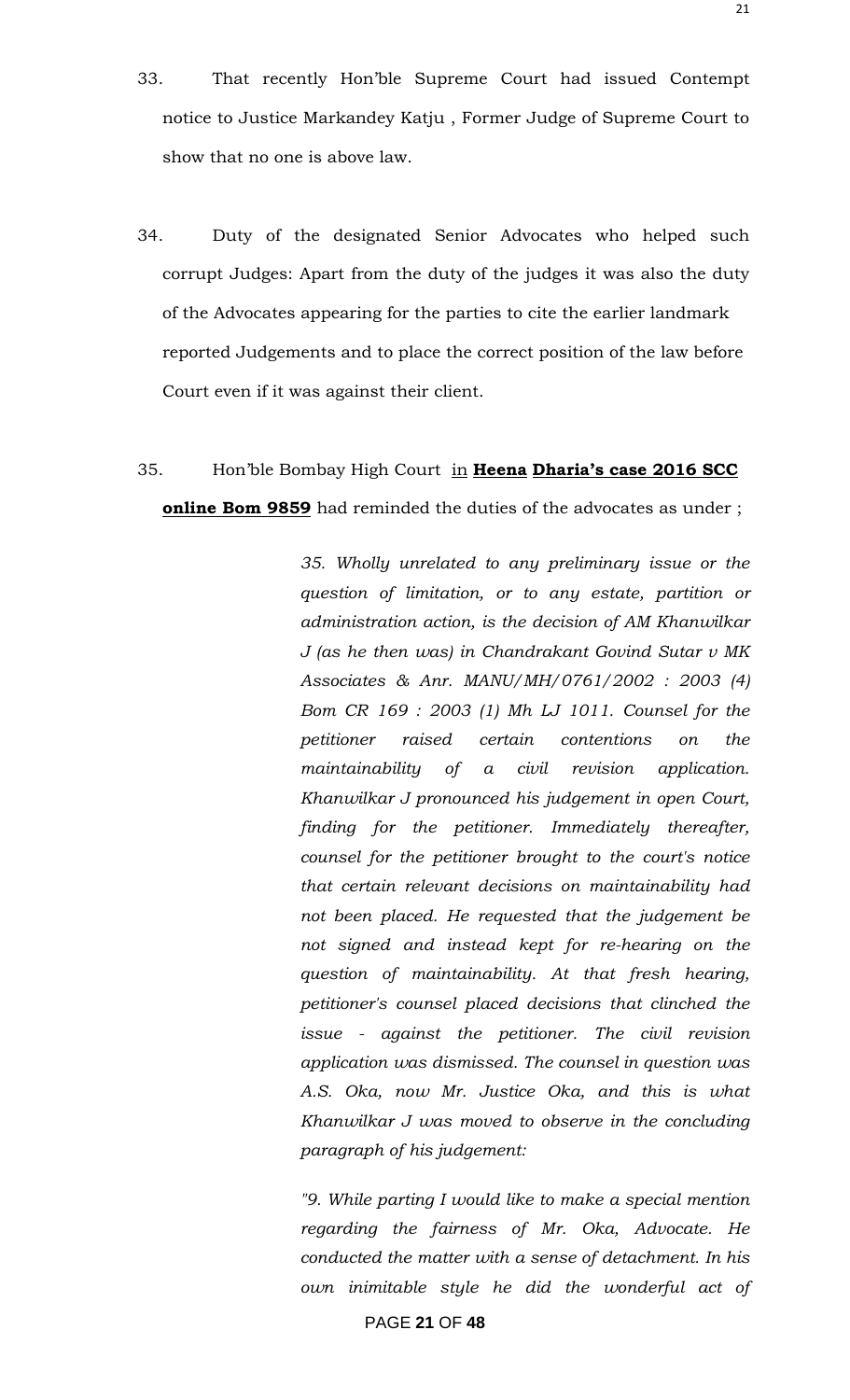*balancing of his duty to his client and as an officer of the Court concerned in the administration of justice. He has fully discharged his overriding duty to the Court to the standards of his profession, and to the public, by not withholding authorities which go against his client. As Lord Denning MR in Randel v W. (1996) 3 All E. R. 657 observed:*

*"Counsel has time and again to choose between his duty to his client and his duty to the Court. This is a conflict often difficult to resolve; and he should not be under pressure to decide it wrongly. Whereas when the Advocate puts his first duty to the Court, he has nothing to fear. But it is a mistake to suppose that he (the Advocate) is the mouthpiece of his client to say what he wants. The Code which obligates the Advocate to disregard the instructions of his client, if they conflict with his duty to the Court, is not a code of law - it is a code of honour. If he breaks it, he is offending against the rules of the profession and is subject to its discipline."*

*This view is quoted with approval by the Apex Court in Re. T.V. Choudhary, MANU/SC/0873/1987 : [1987] 3 SCR 146 (E.S. Reddi v Chief Secretary, Government of AP & Anr.)."*

*The cause before Khanwilkar J may have been lost, but the law gained, and justice was served.*

*36. Thirteen years ago, Khanwilkar J wrote of a code of honour. That was a time when we did not have the range, width and speed of resources we do today. With the proliferation of online databases and access to past orders on the High Court website, there is no excuse at all for not cross-checking the status of a judgement. I have had no other or greater access in conducting this research; all of it was easily available to counsel at my Bar. Merely because a judgement is found in an online database does not make it a binding precedent without checking whether it has been confirmed or set aside in appeal. Frequently, appellate orders reversing reported decisions of the lower court are not themselves reported.*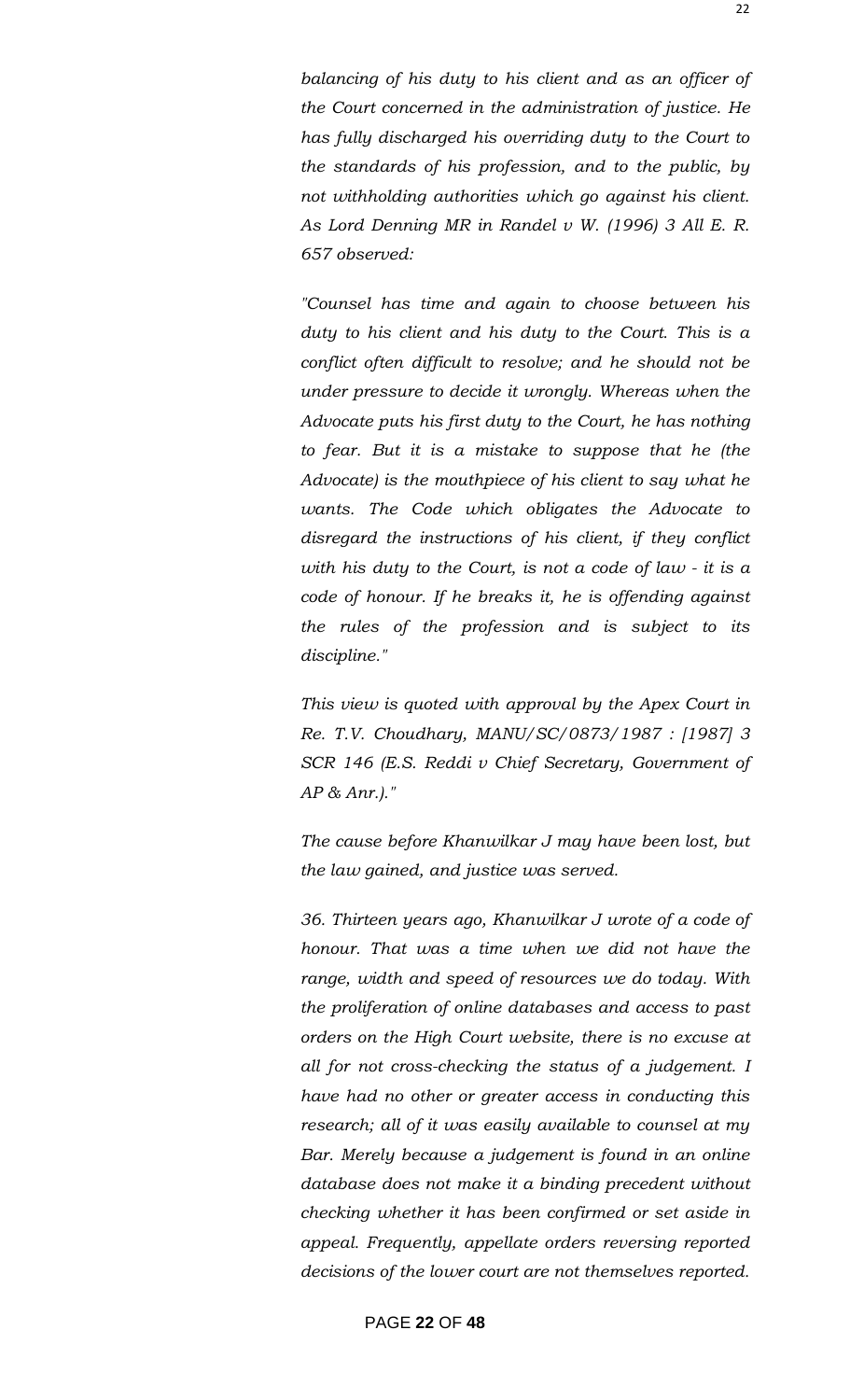*The task of an advocate is perhaps more onerous as a result; but his duty to the court, that duty of fidelity to the law, is not in any lessened. If anything, it is higher now.*

*37. Judges need the Bar and look to it for a dispassionate guidance through the law's thickets. When we are encouraged instead to lose our way, that need is fatally imperilled.*

36. In **E.S. Reddy's case (1987) 3 SCC 258,** Hon"ble Supreme Court had ruled as under;

> *"Duty of Advocates towards Court –he has to act fairly and place all the truth even if it is against his client he should not withhold the authority or documents which tells against his client. It is a mistake to suppose that he is a mouthpiece of his client to say that he wants. He must disregard with instruction of his client which conflicts with their duty to the Court.*

> *Duty and responsibility of senior counsel - By virtue of the pre-eminence which Senior Counsel enjoy in the profession, they not only carry greater responsibilities but they also act as a model to the junior members of the profession. A Senior Counsel more or less occupies a position akin to a Queen's counsel in England next after the Attorney General and the Solicitor General. It is an honor and privilege conferred on Advocates of standing and experience by the Chief Justice and the Judges of this Court."*

37. In **Ujwala Patil's case MANU /MH/1406/2016**, Hon"ble Bombay High Court had ruled as under ;

*"Advocate - Standard of moral, ethical and*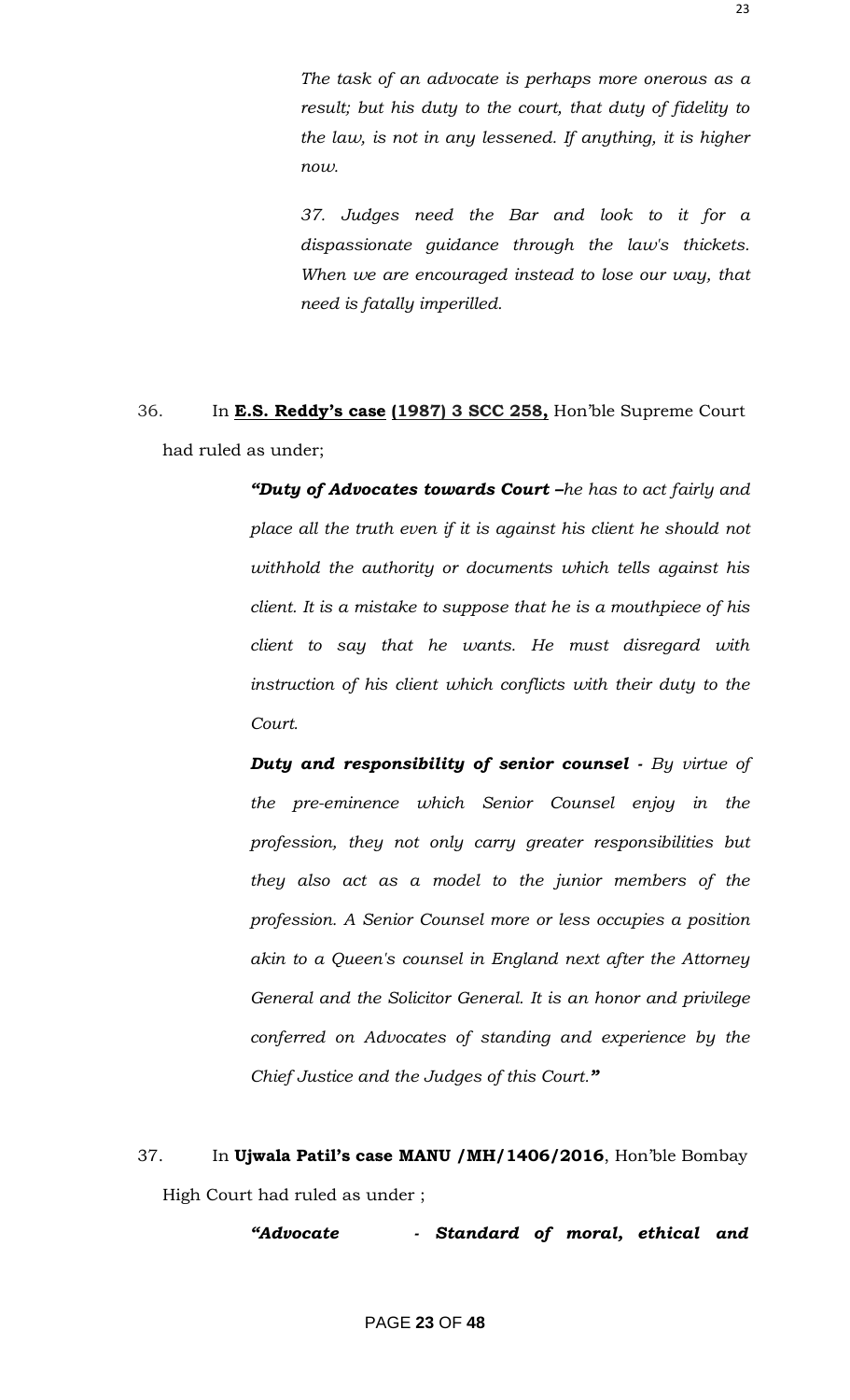*professional conduct :- It has a duty to the Court which is paramount. It is a mistake to suppose that he is the mouthpiece of his client to say what he wants or his tool to do what he directs. He is none of these things. He owes allegiance to a higher cause. It is the cause of truth and justice. He must not consciously misstate the facts. He must not knowingly conceal the truth. He must not unjustly make a charge of fraud, that is, without evidence to support it. He must produce all the relevant authorities, even those that are against him."*

38. Hence it is humbly requested by the Complainant that the appropriate action be taken against guilty people thereby sending a clear message that;

> *"No one is above law" and Law is equal for all as mandated in Article 14 of the Constitution of India.*

39. The conduct of accused Judges in passing wrong orders to help high profile accused is condemned by Hon"ble Supreme Court in **Indian Performing Rights Society Right Ltd. Vs. Sanjay Dalia MANU/2015/SC/0716** had ruled that;

# *"It is the duty of all Courts of Justice said LORD CAMPBELL", "to take care for general good of the community that the hard cases do not make bad law".*

40. Avery Judge is expected know the least that; a to A statute is best interpreted when we know why it was enacted. **RBI Vs. Peerless**

#### **General Finance & Investment Company (1987) 1 SCC 424** V.R.

KrishnaIyer J. in his unique words held that**;**

*"Adopting the principle of literal construction of the statute alone, in all circumstances without examining the context and scheme of the statute, may not sub serve the purpose of the statute. Such approach would be" to see the skin and miss the* 

### PAGE **24** OF **48**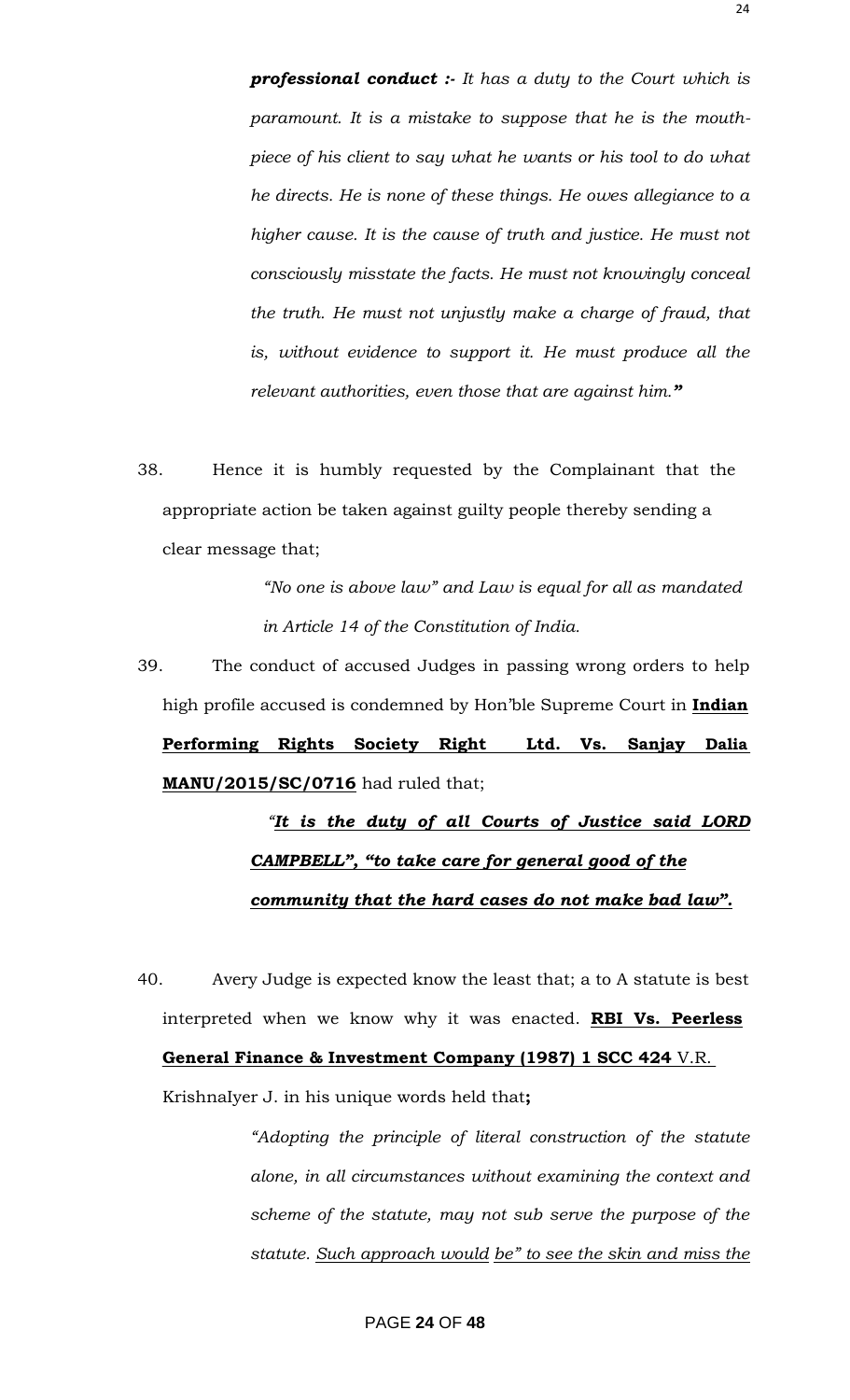*soul" Whereas, "the judicial key to construction is the composite perception of Deha and Dehi of the provision.(Board of Mining Examination Vs. Ramjee (1977) 2 SCC 256). This principle was followed by Supreme Court in (2013) 3 SCC 489 (Ajay Maken Vs. Adesh Kumar Gupta Vs. Another)"*

SUCH CORRUPT JUDGES ARE RESPONSIBLE FOR LOSS OF CONFIDENCE OF PEOPLE FROM JUSTICE DELIVERY SYSTEM

41. In case of **"Madhav Hayawadanrao Hoskot vs. State of Maharashtra; (1978) 3 SCC 544** Justice Shri V.R. Krishna Iyer reproduced the well-known words of Mr. Justice William J. Brennan, Jr. and held as under:

> *"16. Nothing rankles (cause annoyance) more in the human heart than a brooding sense (fear / anxiety) of injustice. Democracy"s very life depends upon making the machinery of justice so effective that every citizen shall believe in and benefit by its impartiality and fairness."*

> *The social service which the Judges render to community is the removal of a sense / fear of injustice from the hearts of people, which unfortunately is not being done, and the people (victims & dejected litigants) have been left abandoned to suffer and bear their existing painful conditions, and absolutely on the mercy of GOD.*

IT IS THE DUTY OF EVERYONE TO SEE THAT THE IMAGE OF THE JUDICIARY IS NOT TARNISHED.

# 42. In **State of Rajasthan vs. Prakash Chand & Ors.; (19918) 1 SCC 1**, it was held that –

*It must be remembered that it is the duty of every member of the legal fraternity to ensure that the image*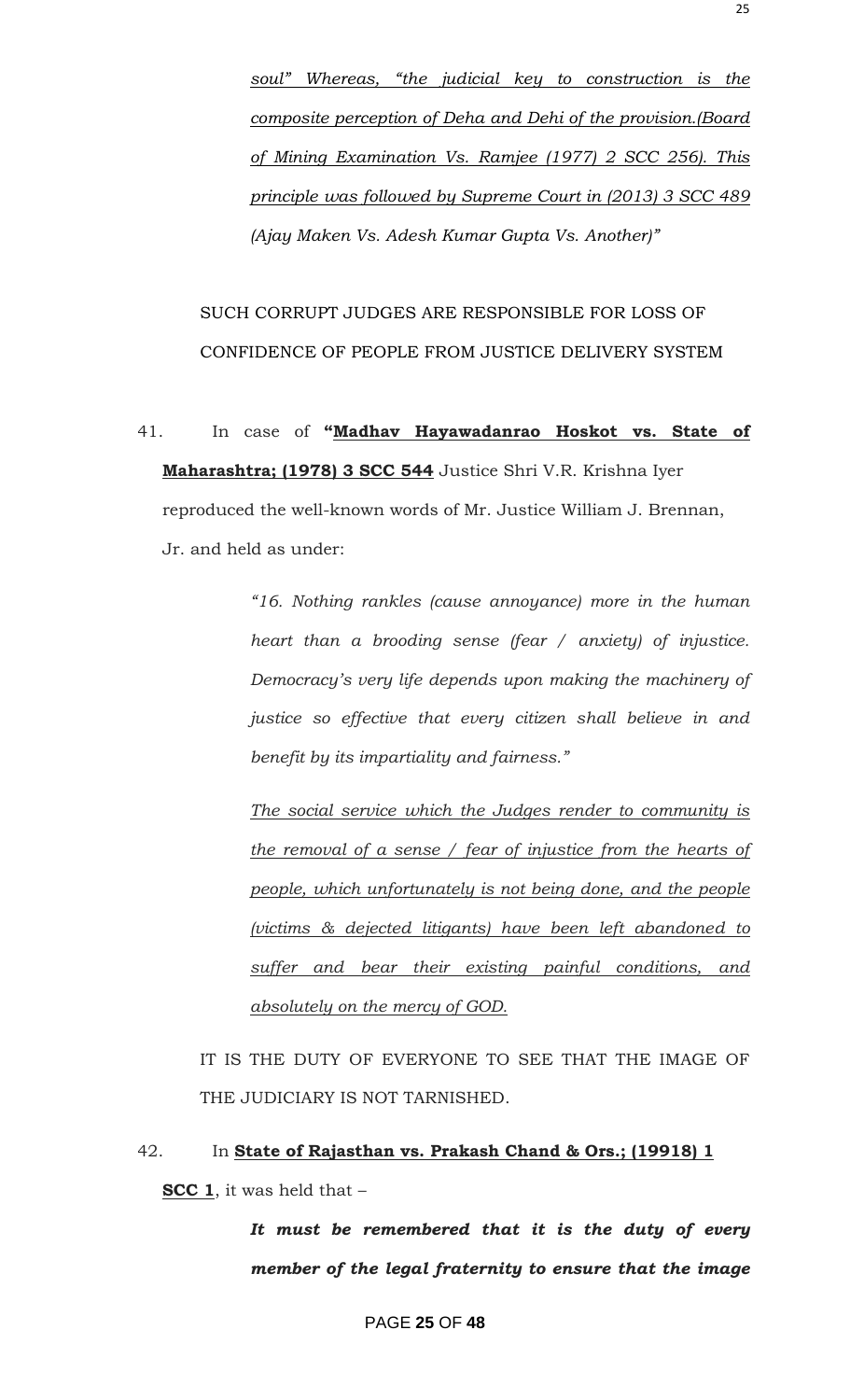*of the judiciary is not tarnished and its respectability eroded. … Judicial authoritarianism is what the proceedings in the instant case smack of. It cannot be permitted under any guise. … It needs no emphasis to say that all actions of a Judge must be judicious in character. Erosion of credibility of the judiciary, in the public mind, for whatever reasons, is greatest threat to the independence of the judiciary. Eternal vigilance by the Judges to guard against any such latent internal danger is, therefore, necessary, lest we "suffer from self-inflicted mortal wounds". We must remember that the constitution does not give unlimited powers to any one including the Judge of all levels. The societal perception of Judges as being detached and impartial referees is the greatest strength of the judiciary and every member of the judiciary must ensure that this perception does not receive a setback consciously or unconsciously. Authenticity of the judicial process rests on public confidence and public confidence rests on legitimacy of judicial process. Sources of legitimacy are in the impersonal application by the Judge of recognised objective principles which owe their existence to a system as distinguished from subjective moods, predilections, emotions and prejudices.*

QUALITIES OF A GOOD JUDGE LEAST EXPECTATIONS FROM ANY JUDGE.

43. While delivering 2ndlecture on M.C. Setalvad Memorial Lecture Series sometime in the year 2006, the Hon"ble Mr. Justice Y.K.

Sabharwal (the then CJI) expressed that –

*"A Judge would always be polite & considerate and imbued with a sense of humility. He would not disturb*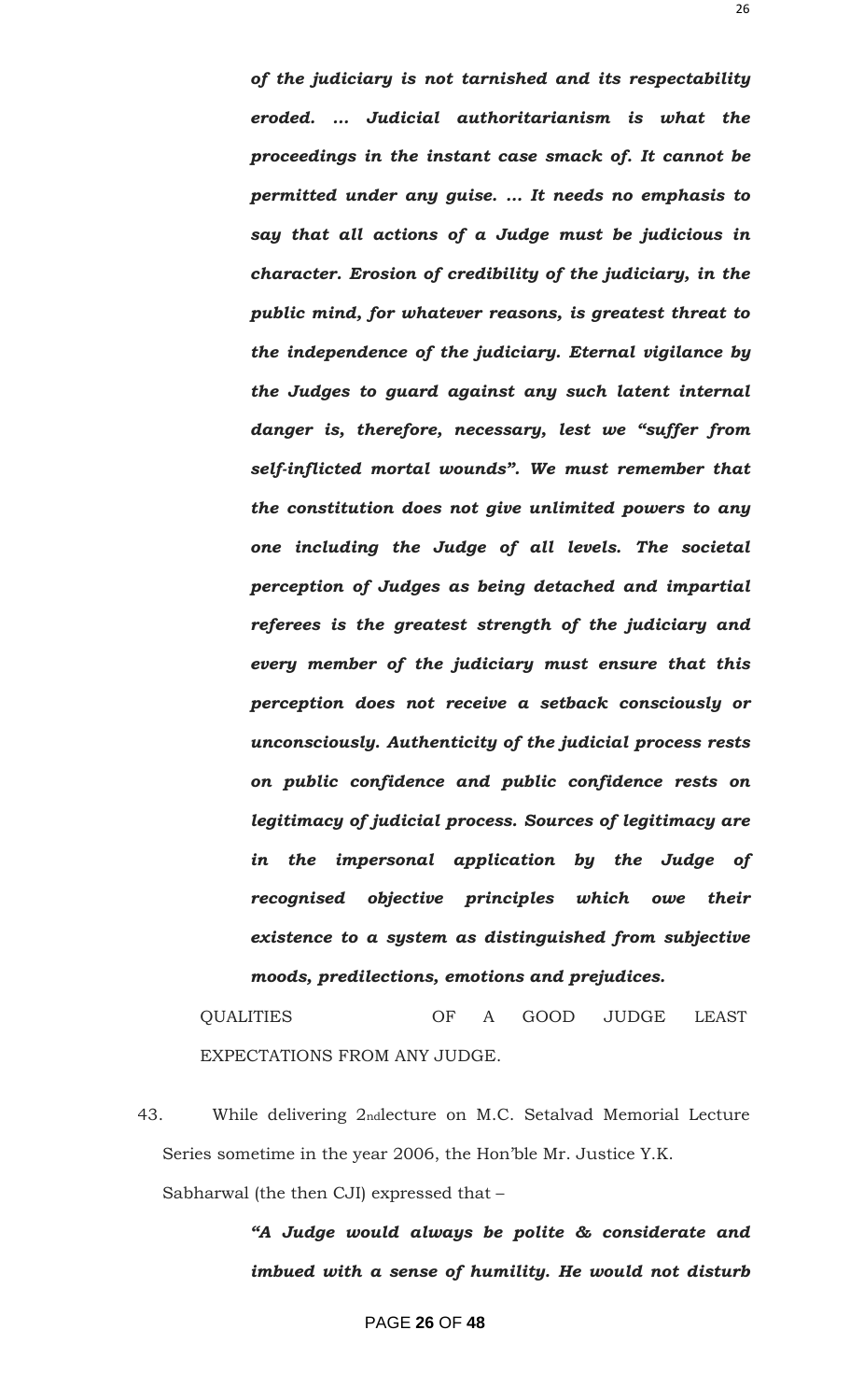*the submissions of the lawyers midway only to project a "know-all" image for himself. This also means that he would be sitting with an open mind, eager to be advised by the counsel or the parties."*

44. In **Jennison Vs. Baker 1972 (1) ALL. E.R. 997***, at page 1006"*,

it has been observed, which is approved by our Supreme Court thus:

*"The law should not be seen to sit by limply, while those who defy it go free, and those who seek its protection lose hope."*

45. On the point of predictability of the outcome of a case and transparency in the judiciary, the reputed and well-known learned authors and legal experts of Bangladesh in *"The Desired Qualities of a Good Judge"*, have expressed thus:

> *"In all acts of judgment, the Judges should be transparent so that not only the lawyers but also the litigants can easily predict the outcome of a case. Transparency and predictability are essential for the judiciary as an institution of public credibility."*

- 46. Other qualities of a good judge have been described by the said author as under:
	- *(i) A judge is a pillar of our entire justice system and the public expects highest and irreproachable conduct from anyone performing a judicial function.*
	- *(ii) Judges must be knowledgeable about the law, willing to undertake in-depth legal research, and able to write decisions that are clear, logical and cogent. Their judgment should be sound and they should be able to*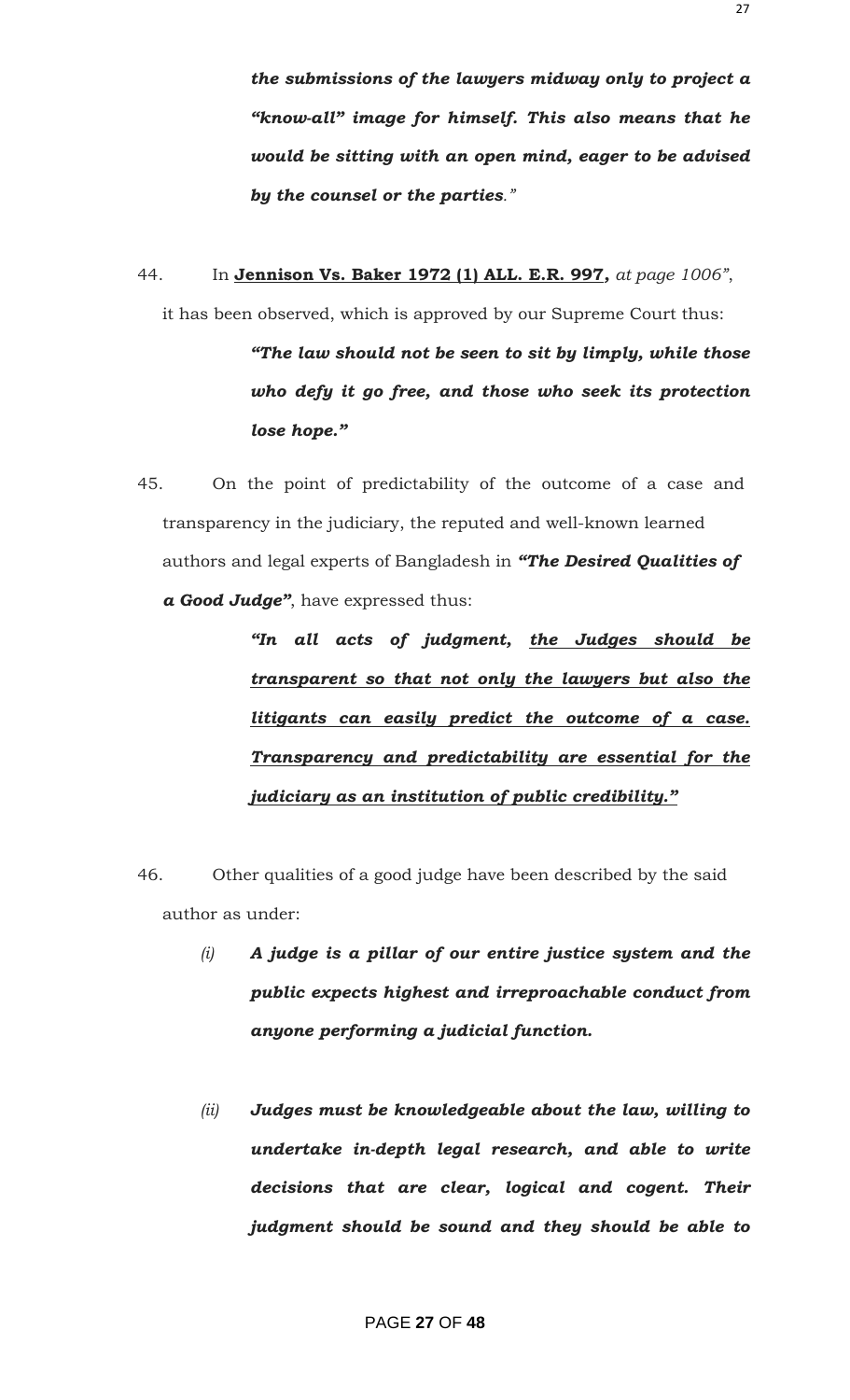*make informed decisions that will stand up to close scrutiny.*

- *(iii) Centuries ago Justinian said that precepts of law are three in number i.e. to live honestly, to give every man his due and to injure none.*
- *(iv) Judiciary as an organ of the state has to administer fair justice according to the direction of the Constitution and the mandate of law.*
- *(v) Every judge is a role model to the society to which he belongs. The same are embodied in all the religious scriptures. Socrates once stated that a judge must listen courteously, answer wisely, considers soberly and decides impartially.*
- *(vi) The qualities of a good judge include patience, wisdom, courage, firmness, alertness, incorruptibility and the gifts of sympathy and insight. In a democracy, a judge is accorded great respect by the state as well as its citizens. He is not only permitted to assert his freedom and impartiality but also expected to use all his forensic skill to protect the rights of the individual against arbitrariness.*
- *(vii) Simon Rifkind laid down "The courtroom, sooner or later, becomes the image of the judge. It will rise or fall to the level of the judge who presides over it… No one can doubt that to sit in the presence of a truly great judge is one of the great and moving experiences of a lifetime."*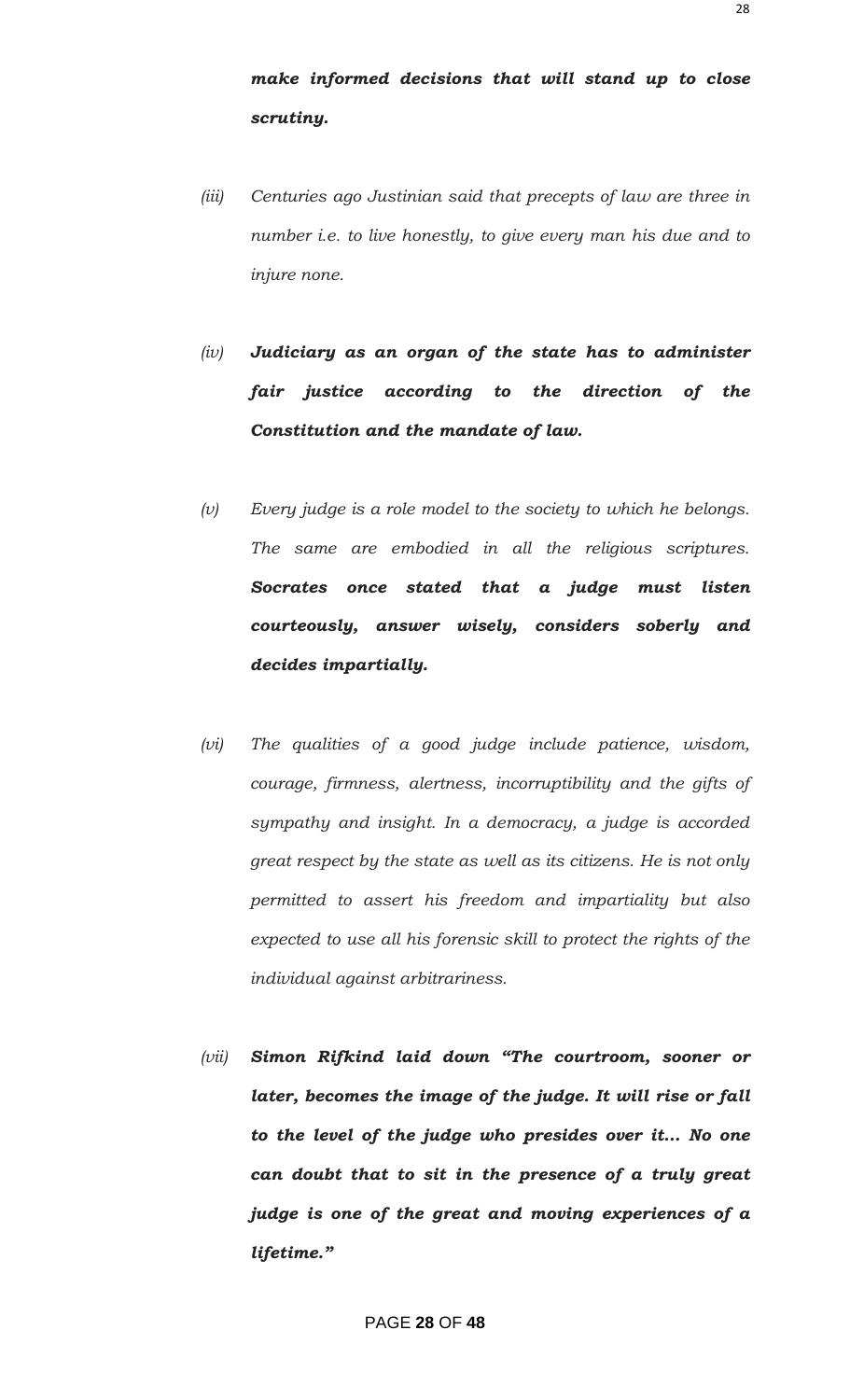- *(viii) There is no alternative of qualified and qualitative judges who religiously follow the rule of law and administer good governance.*
- *(ix) The social service, which the Judge renders to the community, is the removal of a sense of injustice.*
- *(x) Judiciary handled by legal person is the custodian of life and property of the people at large, and so the pivotal and central role as played by the judicial officers should endowed higher degree of qualities in consonance with the principles of "standard of care", "duty of care" and "reasonable person" as necessary with judicial functionaries.*
- *(xi) The American Bar Association once published an article called Good Trial Judges in which it discussed the difference in the qualities of a good judge and a bad judge and noted that practicing before a "good judge is a real pleasure," and "practicing before a bad judge is misery.*
- *(xii) The Judges exercise the judicial power on trust. Normally when one sits in the seat of justice,he is expected to be honest, trustworthy, truthful and a highly responsible person. The public perception of a Judge is very important. Marshal, Chief Justice of the United States Supreme Court said, "we must never forget that the only real source of power we as judges can tap is the respect of the people. It is undeniable that the Courts are acting for the people who have reposed confidence in them." That is why Lord Denning*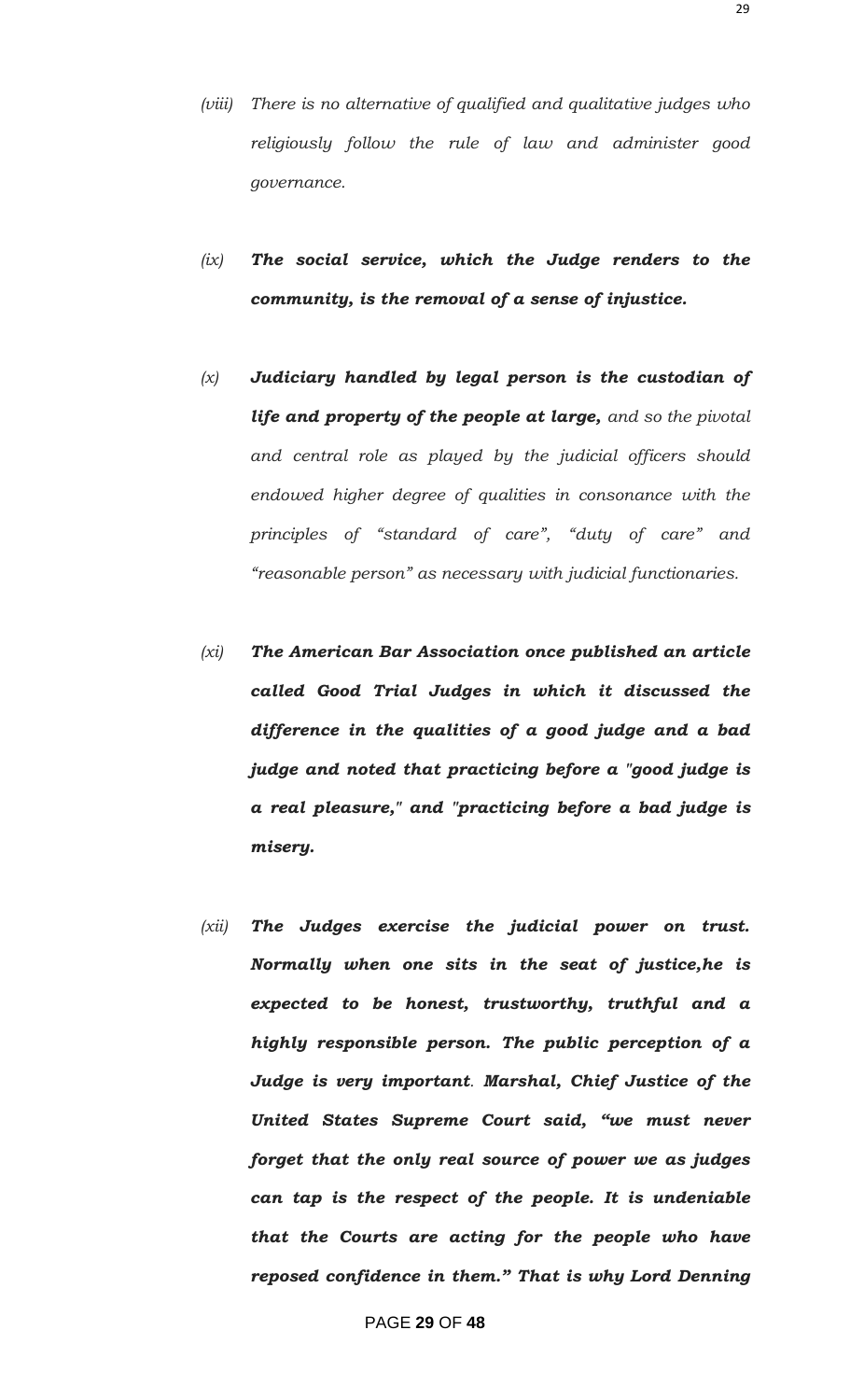*said, "Justice is rooted in confidence, and confidence is destroyed when the right-minded go away thinking that the Judge is biased".*

- *(xiii) A Judge ought to be wise enough to know that he is fallible and therefore, ever ready to learn; great and honest enough to discard all mere pride of opinion, and follow truth wherever it may lead, and courageous enough to acknowledge his errors.*
- *(xiv) Judge ought to be more learned than witty, more reverend than plausible and more advised than confident. Above all things, integrity is their portion and proper virtue. Moreover, patience and gravity of hearing is also an essential part of justice, and an over speaking Judge is known as well tuned cymbal.*
- *(xv) It is the duty of the Judges to follow the law,as they cannot do anything whatever they like. In the language of Benjamin N. Cardozo – "The Judge even when he is free, is still not wholly free. He is not to innovate at pleasure. He is not a knight-errant, roaming at will in pursuit of his own ideal of beauty or of goodness. He is to draw his inspiration from consecrated principles".*
- *(xvi) Judges should be knowledgeable about the law, willing to undertake in-depth legal research, and able to write decisions that are clear and cogent.*
- *(xvii) If a Judge leaves the law and makes his own decisions, even if in substance they are just, he loses the*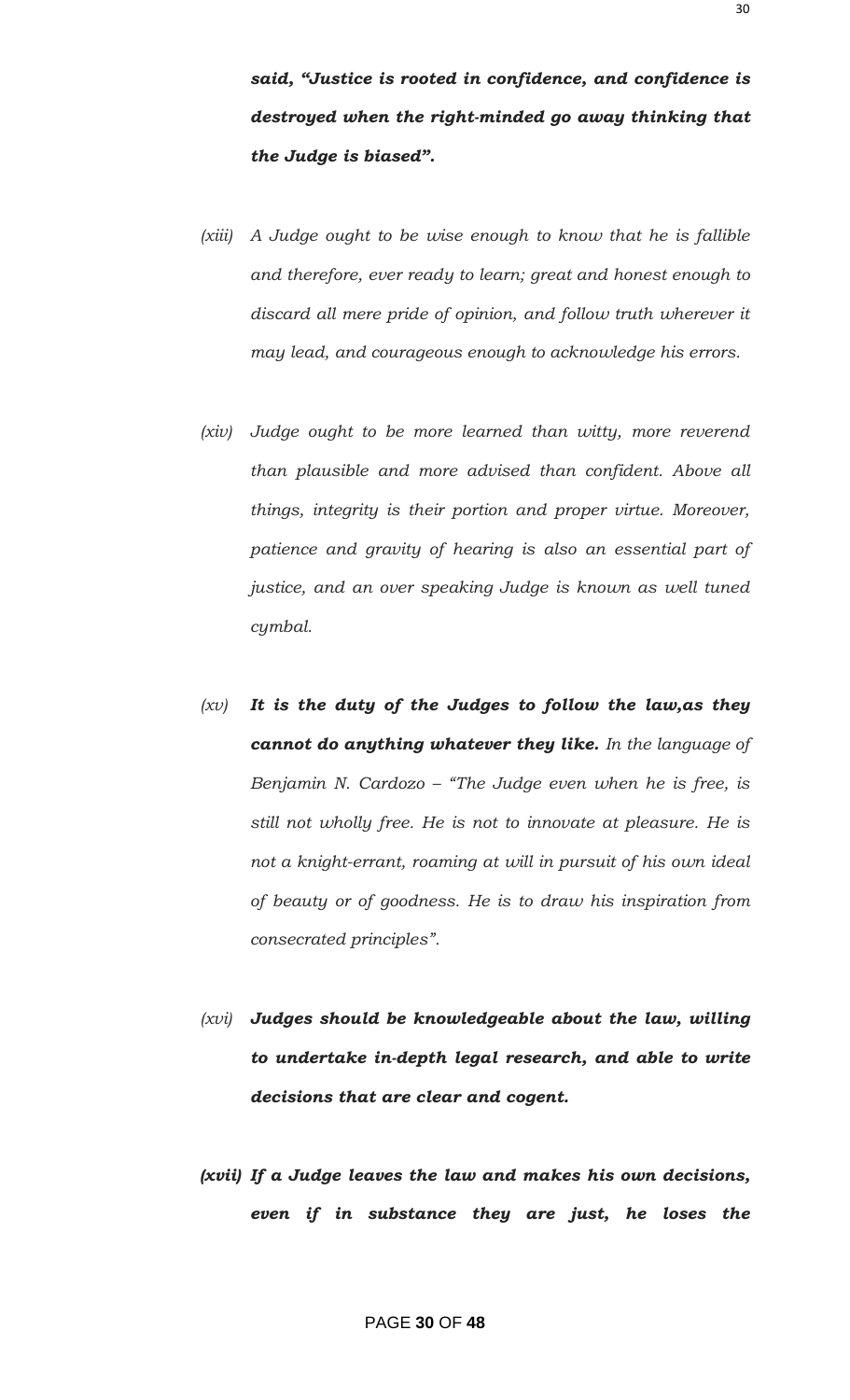31

- *(xviii) A Judge has to be not only impartial but seen to be impartial too.*
- *(xix) Every judge is a role model to the society to which he belongs. The judges are certainly, accountable but they are accountable to their conscience and people"s confidence. As observed by Lord Atkin – "Justice is not a cloistered virtue and she must be allowed to suffer the criticism and respectful, though outspoken, comments of ordinary men".*
- *(xx) With regard to the accountability of the Judges of the subordinate Courts and Tribunals it may be mentioned that the Constitution authorizes the High Court Division to use full power of superintendence and control over subordinate Courts and Tribunals. Under the Constitution, a guideline in the nature of Code of Conduct can be formulated for the Judges of the subordinate courts for the effective control and supervision of the High Courts Division. In this method, the judicial accountability of the Judges of the subordinate courts could be ensured.*
- 47. The common thread which can be called out from above judgments is that whenever any person acts contrary to law then no leniency is shown to anyone and even newly appointed Junior Judges of lower Court then are punished by the Supreme Court (vide AIR 1996 SC 2299, AIR 2001 SC 1975) the person who is Judge of Supreme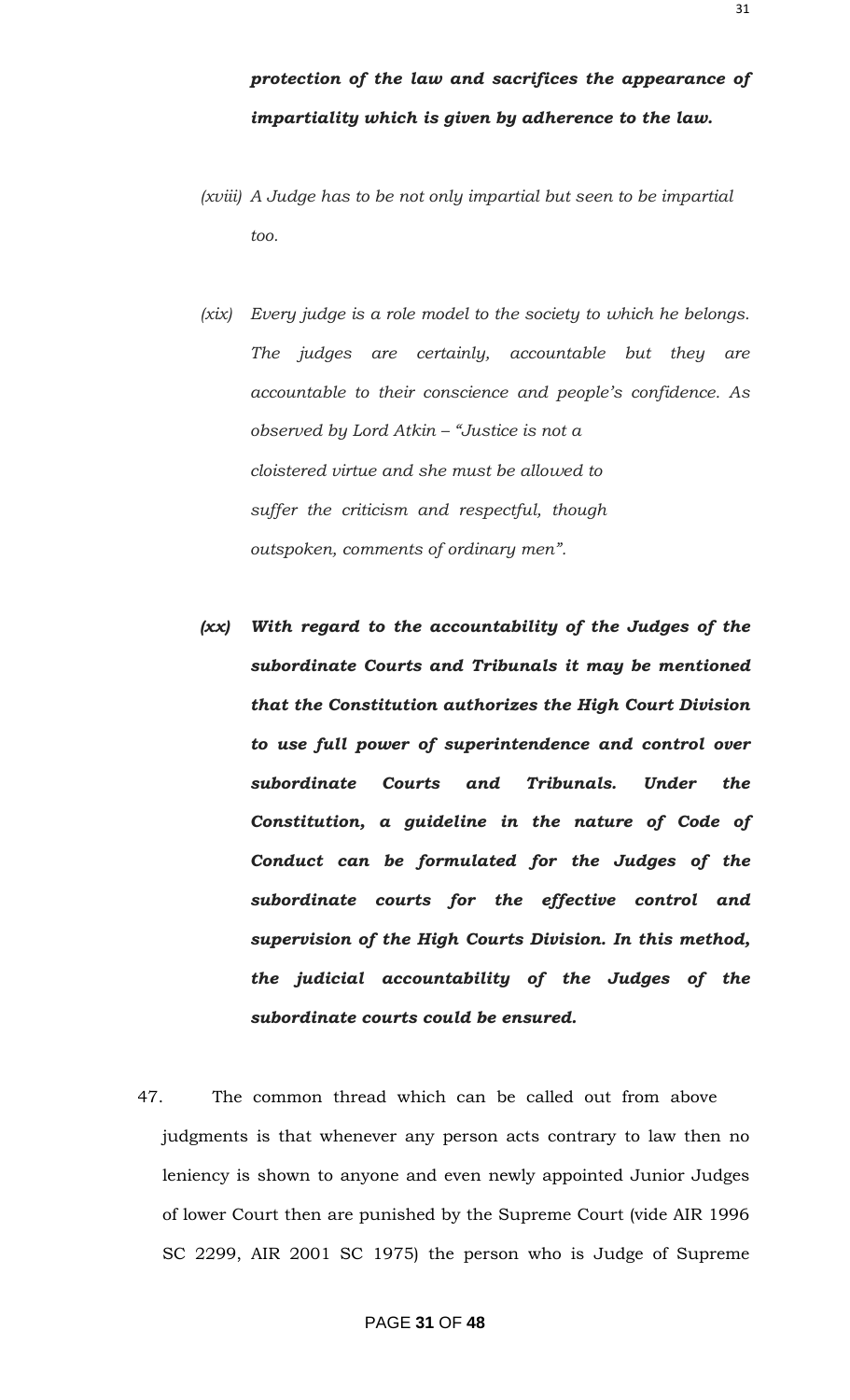Court i.e. highest Court of the country and whose even obiter dicta are also binding as a precedent to everyone in the country as per 141 of Constitution of India does not deserve any leniency. In fact higher the past more the responsibility and therefore guilty Supreme Court Judges deserves fall punishment of 7 years imprisonment as per section 218, 213 of Indian Penal Code and separate punishment of six months under Contempt of Courts Act. Needless to mention here that two accused Judges out of above six Judges i.e. Mr. K.G. Balakrishnan and Dr. T.S. Thakur, were on the post of Chief Justice of India, then what footprints are they leaving for other junior judges of this country?

#### In **Rajeev Dawar's case's 136 (2007) DLT 321,** it is observed that;

"*Advocate having put in more than 25 years of practice - Held, for maintaining the stream of justice unsullied, it is essential that aberration committed by those who are integral part of the administration of justice are sternly and firmly dealt with. Magnanimity and latitude should be available to those who are not knowledgeable or conversant with the system or commit the offence unwittingly or innocently - The advocate has committed criminal contempt and is liable to be punished for the same. We impose a fine of Rs. 2000/-*"

- 48. Full Bench of Hon"ble Supreme Court in the Case of **M.S. Ahlawat V. State 2000 Cr.L.J. 388** had observed about the mistake of 2 Judges of Supreme Court in matter under sec. 340 of Cr.P.C. and observed that " To perpetuate error is no virtue but to correct it is an compulsion of Judicial conscience".
- 49. Similarly Hon"ble Supreme Court in **Perumal Vs. Janaki (2014) 5 SCC 377** had in strong words criticized the High Court Judge for passing order under sec. 340 of Cr.P.C. It is observed;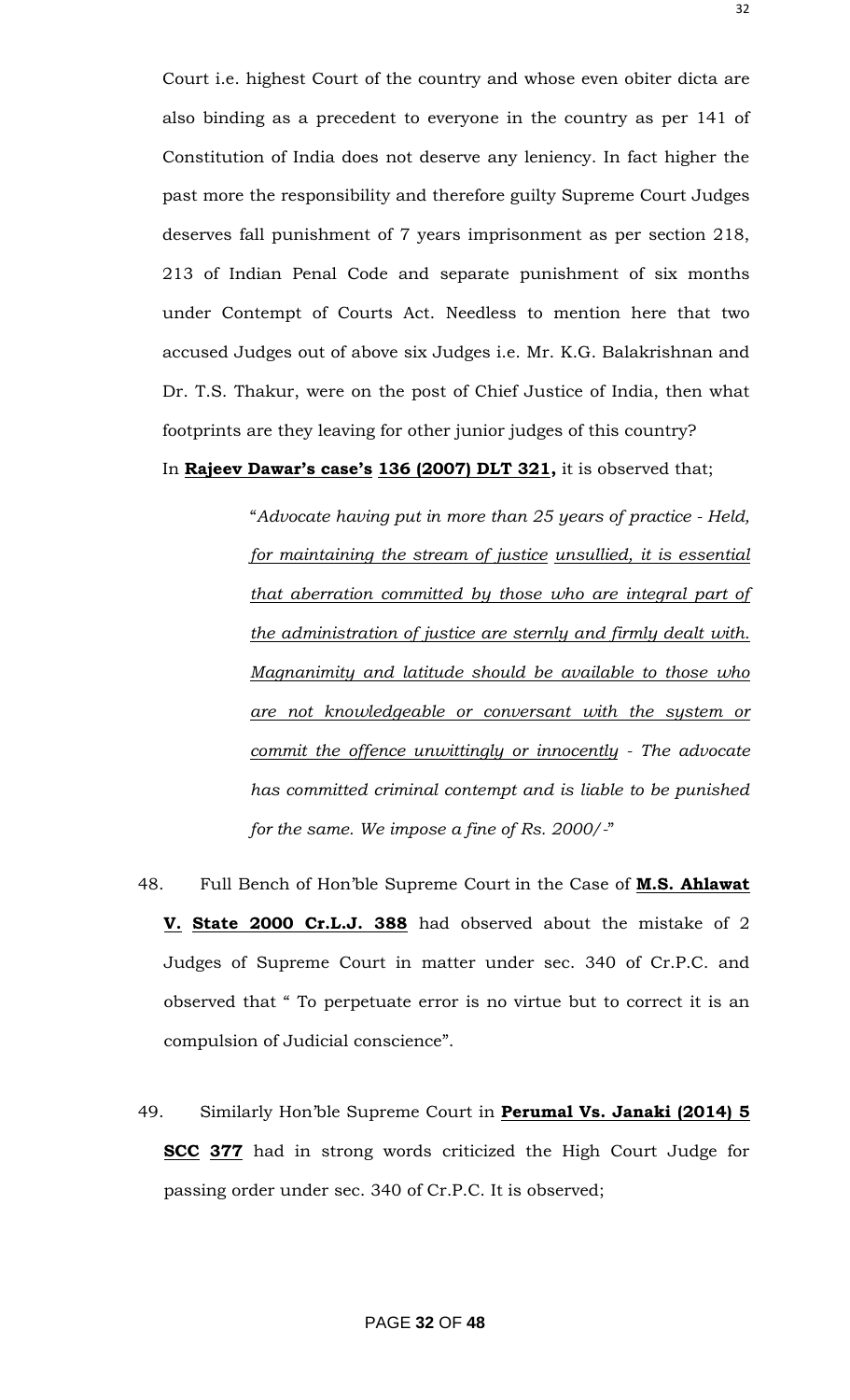*"As was pointed earlier by this Court in a different context "there is no rule of law that common sense should be put in cold storage"[7]. Our Constitution is designed on the theory of checks and balances. A theory which is the product of the belief that all power corrupts - such belief is based on experience."*

That from various other Judgments and more particularly in the case of Perumal V. Janaki's Case (Supra) it is clear that Hon'ble Supreme Court considers mistakes of High court Judges very seriously as "Absolute power corrupts and the Judge put his common sense in cold storage' and also Hon'ble Supreme Court condemned all advocates found guilty by strict action/strictures all advocates seriously as done in **E.S. Reddy's** Case **1987 SCC 3 258** and in **Nalinkanti's** Case **AIR 2004 SC 4277**. Where it is observed as under;

### *"The Advocate relying on overruled judgment is guilty of professional misconduct.*

*It was certainly the duty of the counsel for the respondent before the High Court to bring to the notice of the Court that the decision relied upon before the High Court has been overruled by this Court and it was duty of the learned counsel not to cite an overruled judgment .*

*It is a very unfortunate situation that learned counsel for the accused who is supposed to know the decision did not bring this aspect to the notice of the learned single Judge. Members of the Bar are officers of the Court. They have a bounden duty to assist the Court and not mislead it. Citing judgment of a Court which has been overruled by a larger Bench of the same High Court or this Court without disclosing the fact that it has been overruled is a matter of serious concern. It is one thing* that the Court notices the judgment overruling the earlier *decision and decides on the applicability of the later judgment*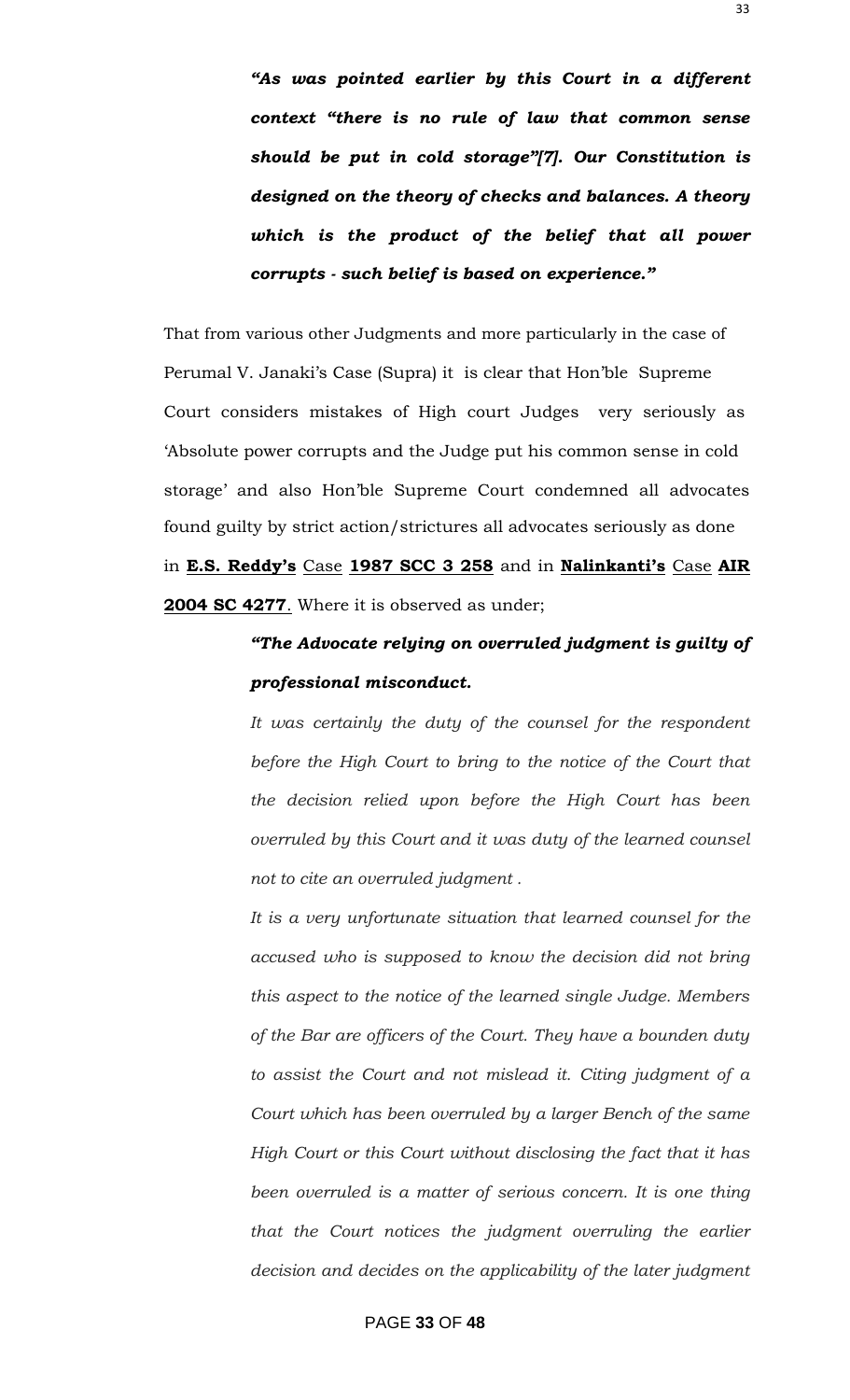*to the facts under consideration on it - It was certainly the duty of the counsel for the respondent before the High Court to bring to the notice of the Court that the decision relied upon by the petitioner before the High Court has been overruled by this Court. Moreover, it was duty of the learned counsel appearing for the petitioner before the High Court not to cite an overruled judgment – We can only express our anguish at the falling standards of professional conducts. (Para 6) "*

### **50.** In the case of a mistake of Sessions Judge in **Smt. Prabha Sharma V. Sunil Goyal (2017) 11 SCC 77** it is ruled that;

*" Article 141 of the Constitution of India - disciplinary proceedings against Additional District Judge for not following the Judgments of the High Court and Supreme Court - judicial officers are bound to follow the Judgments of the High Court and also the binding nature of the Judgments of this Court in terms of Article 141 of the Constitution of India. We make it clear that the High Court is at liberty to proceed with the disciplinary proceedings and arrive at an independent decision."*

**52.** But when the mistakes of Judges of Supreme Court are exposed, then Supreme Court tries to cover that mistakes, by adopting a mild stand as done in M.S. Ahlawat's Case 2000 Cr.L.J. 388 where the stand taken it as under;

> *"Section 340 Cr.P.C. – Why two Judge Bench of Supreme Court have not followed the procedure of section 340 of Cr.P.C. This Court has always adopted this procedure, The order made by court is therefore without jurisdiction and without following due procedure prescribed under law. We have not been able to appreciate as to why this procedure was given a go-bye in the*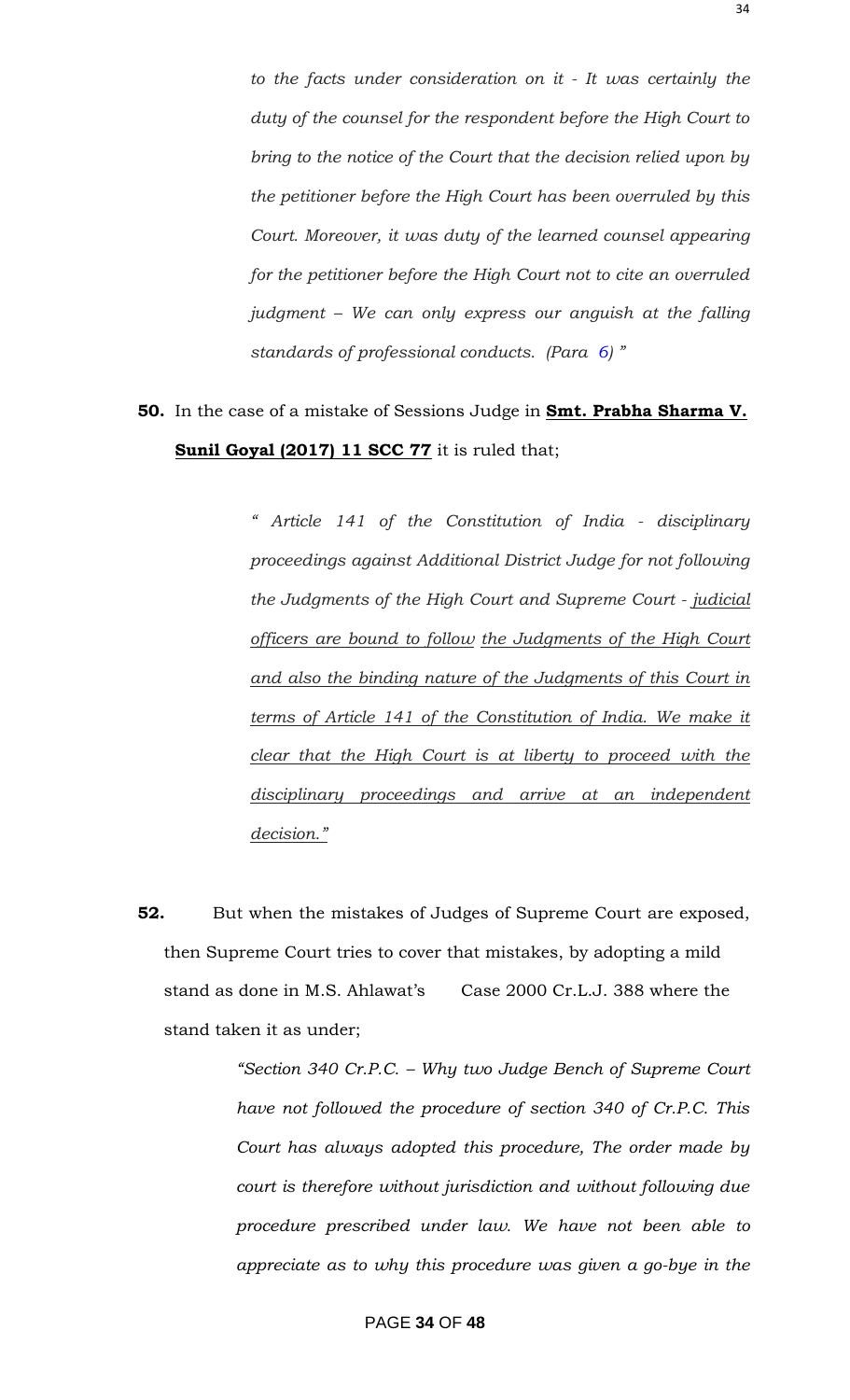*present case. May be the provisions of section 340 of Cr. P.C. were not brought to the notice of the learned Division Bench".*

### **53.** Hon"ble Supreme Court in **Nand Lal Mishra Vs. Kanhaiyalal Mishra AIR 1960 SC 882,** had ruled that ;

There cannot be double standards in courts of Justice.

*" In the courts of law, there cannot be a doublestandard - one for the highly placed and another for the rest: the Magistrate Court has no concern with personalities who are parties to the case before him but only with its merits"*

Hon'ble H.C. in Arunachalam Swami's case AIR 1956 Bombay had ruled that, Article 14 of the Constitution of India mandates quality before law and equal protection of law. The equality of statutory law and also procedural law.

- 54.Constitution Bench of Hon"ble Supreme Court in K. Veerswami"s case (1991) 1 SCC, had ruled that if no action is taken against the guilty judges then it will shake the confidence of public in the justice system and Courts.
- 55.That most of the above six accused judges are retired but those who are on post should be asked to resign in view of their poor level of understanding or for their criminal conduct and proven misbehavior with tendency to defy the law to help the high profile accused.
- 56. I am also concerned with those litigants whose SLPs were dismissed by above said six judges by passing a one-line order as "SLP dismissed" without assigning any reason. If such corrupt Judges are unable to apply the law when it is argued at length then how and in what manner they should have understood the case of any party by only reading the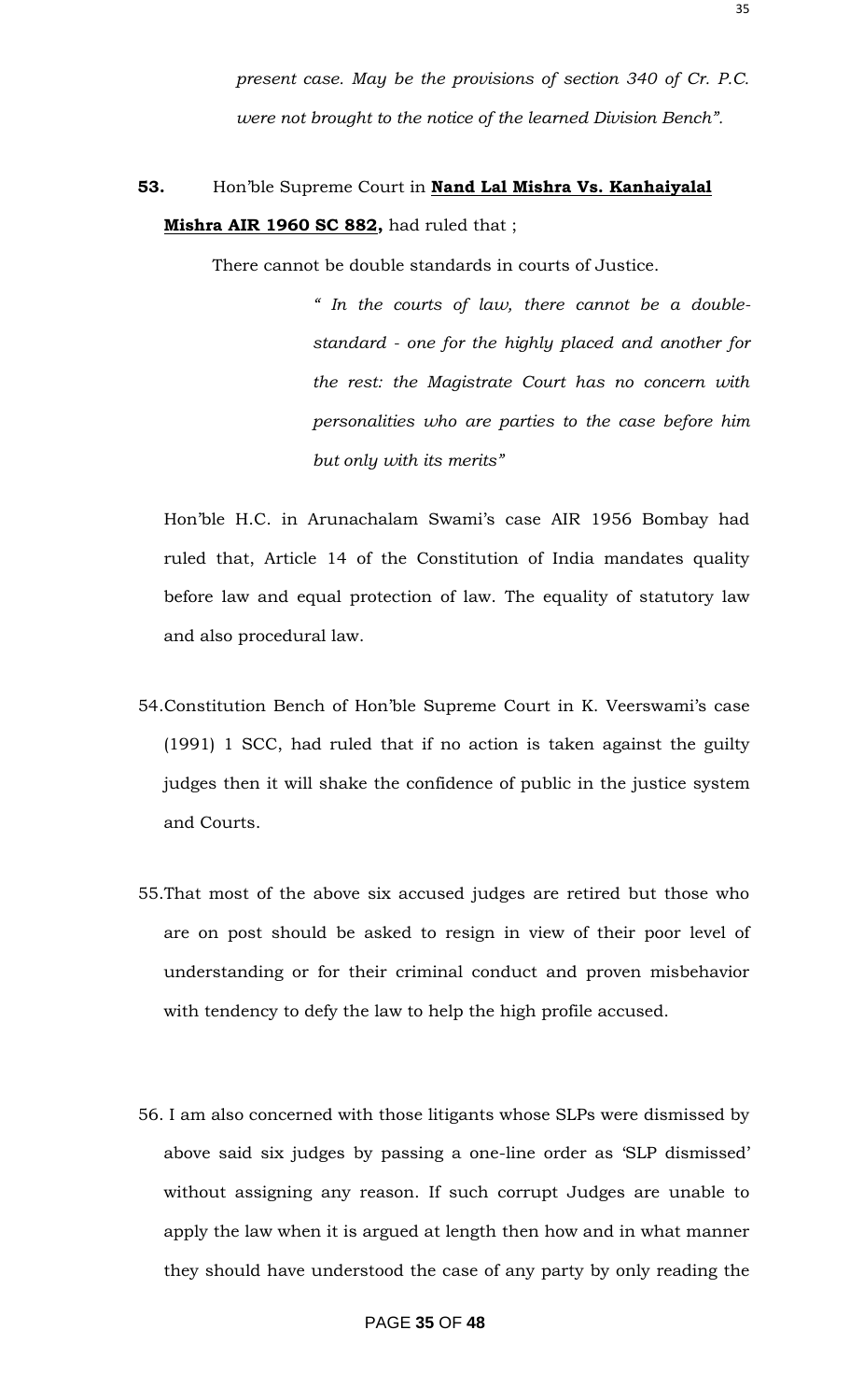SLP and then dismissing it by saying that they read it in their home. This country cannot afford such incompetent, criminal minded judges in any court and more particularly in Supreme Court and High Courts, where a single line order by them is sufficient to make or break or destroy the whole life and career of any person, family or society.

57.The Supreme Court itself had suffered a lot because of incompetence and corrupt judges' judgments. A few glaring examples are;

#### *a. Re. Justice Karnan"s case (supra) AIR 2017 SC*

*where Justice Karnan passed order convicting 7 judges of Supreme Court and also gave directions to seize the passport of Supreme Court Judges.*

#### *b. AIR 2004 SC 3976 Vijay Shekhar"s case*

*Where a corrupt Magistrate issued arrest warrant against Hon"ble Chief Justice of India, Hon"ble President of India etc. for a bribe of Rs. 6,000/- per warrant.*

#### *c. (2005) 1 GLR 743*

### *Where Magistrate issued arrest warrants against Acting Chief Justice of Bombay High Court.*

58.In many of the cases, Fraud on Power by judges is being exposed. The said judges may or may not be punished but no directions to prevent such misuse were ever issued by Hon"ble Supreme Court or Hon"ble High Court. In fact directions in D.K. Basu's case (1997), Vishakha guidelines, directions to install CCTV in all police stations were issued but when it comes to transperacy in Court and Judiciary the Superior Court Judges are found to be reluctant. The glaring example is of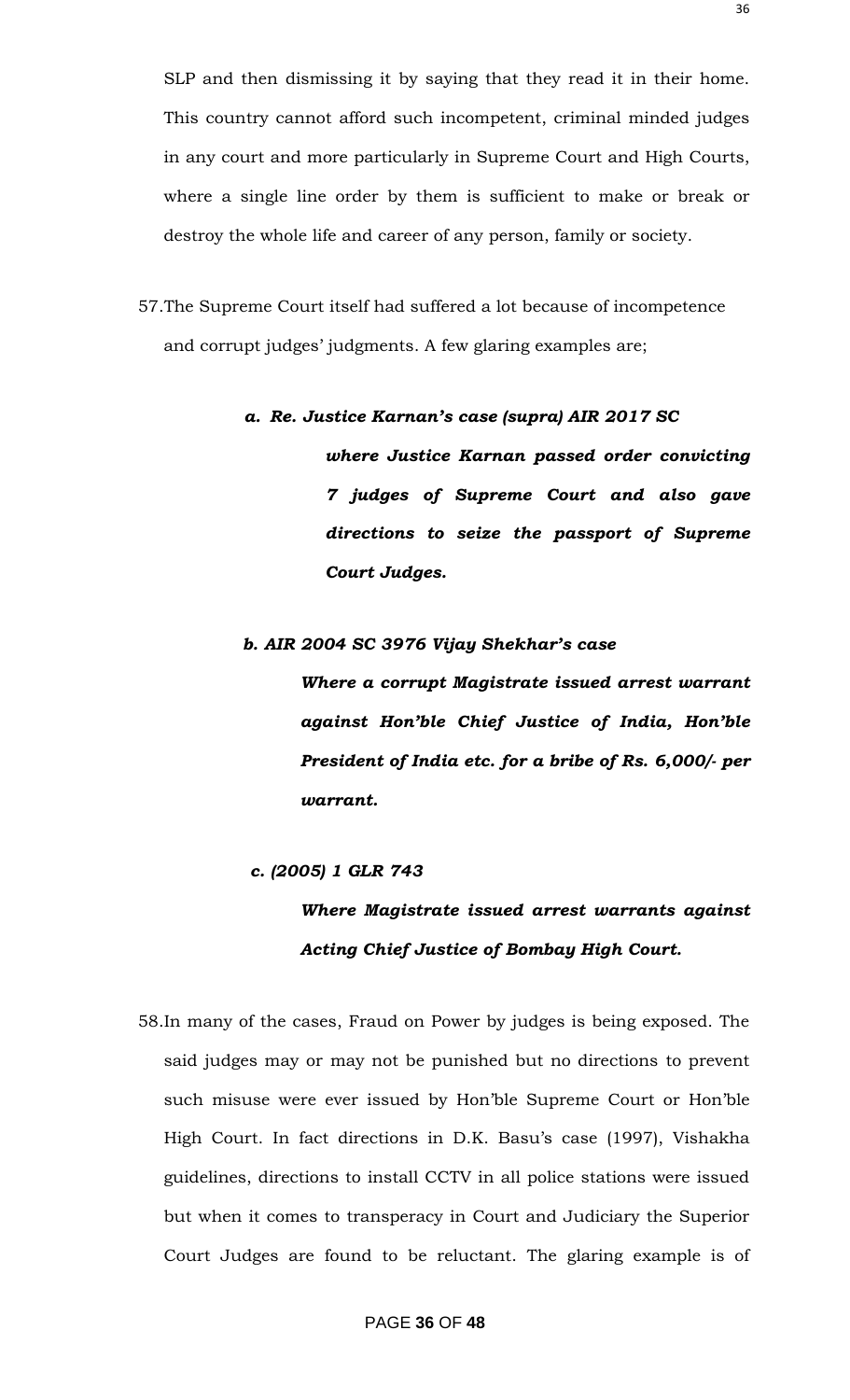installation of CCTV cameras in Court proceedings. It took a very long battle and after rejection by various courts and after Shri. Anna Hazareji's call for 'Jail Bharo Andolan' along with the members of Indian Bar Association lastly make it happen in Pradyuman Bist's case 2017 (4) Crimes 283 (SC). Needless to mention here that Shri. Justice H.L. Dattu, the then CJI refused the Hon"ble Prime Minister – Shri. Narendra Modi"s request for CCTV recordings in Courts proceedings.

59.This creates a doubt in the mind of a common man that whether really the Judges of Courts of law more particularly of Supreme Court are willing to work for Transparency and fairness in Judicial System or they want to become the law unto themselves expecting others to obey the law.

This is not good for a sound democracy.

If the orders/judgments of Hon"ble Supreme Court are not followed by judges themselves then the other people will also go on the same line and it will create chaos.

60.Indian Bar Association is suggesting to adopt the recommendation of Adv. Nilesh Ojha, National President of Indian Bar Association, given in the "Fair and Fast Justice Bill – 2018" drafted by him, which is taken note by Hon'ble Prime Minister Shri. Narendra Modi. The recommendations of Advocate Nilesh C. Ojha in proposed "Fair and

Fast Justice Bill should be applied in the present case are as under;

#### *"FAIR AND FAST JUSTICE BILL – 2018"*

*1) The number/strength of judges of all courts be doubled. (if today if the umber is 10,000 then it should be made 20,000.)*

*2) The salary of all the judges increased thrice. (if it is now 1 lakh then it be made 3 lakh)*

*3) The salary of all High Court and Supreme Court Judges should be Rs 10 lakh and the salalry of Chief Justice of High Court and Supreme Court be 12 and 15 lakh respectively and the salary of President be 20 lakh.*

*4) The residential premises of all the judges including those of HC and SC under vigilance of Video reocording.*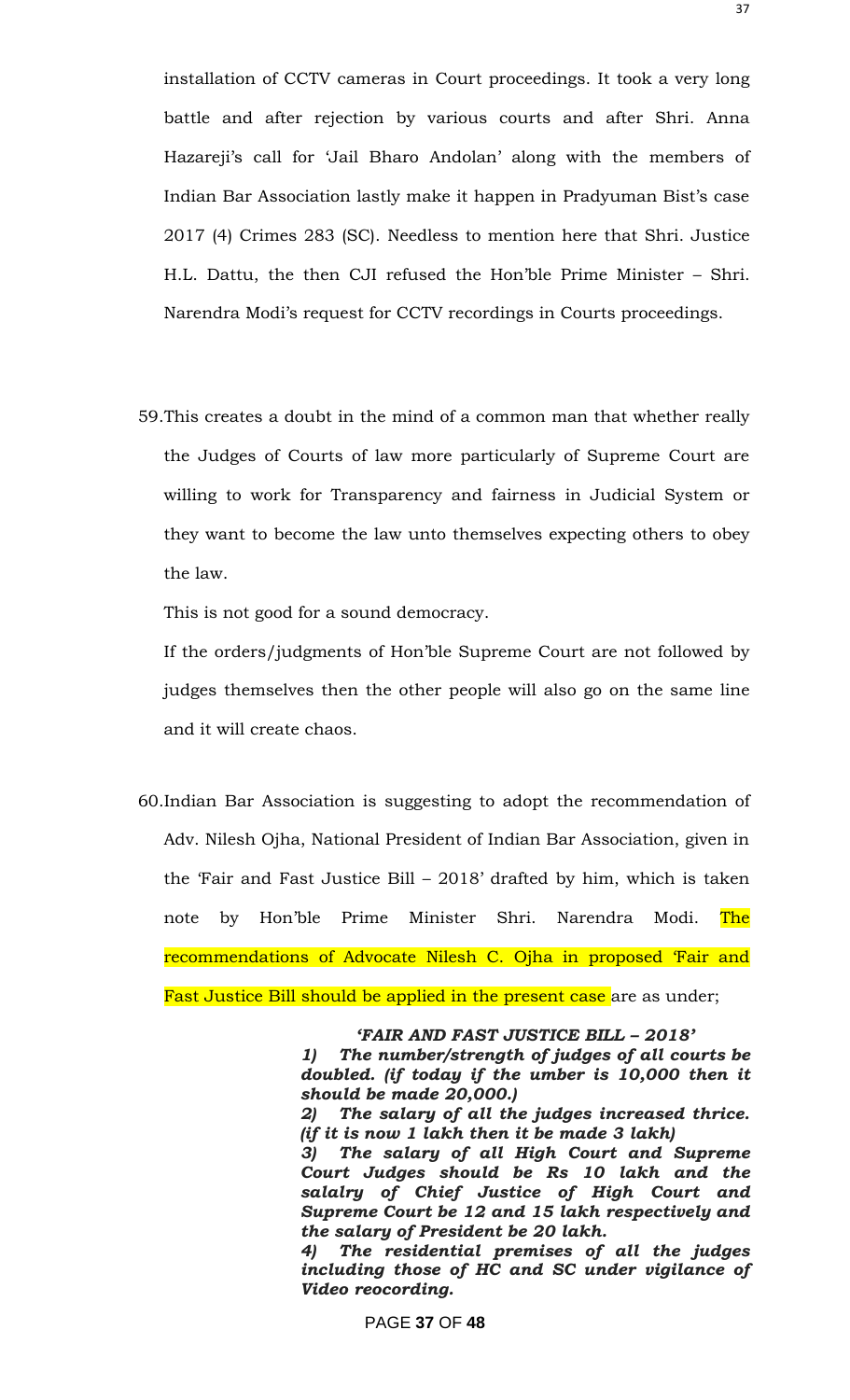*6) IPC section 219 be amended or new section 219A be inserted thereby the punishment for the judges found guilty of corruption shall extend upto maximum imprisonment of life but in case shall not be less than 5 years.*

*7) No relative of any judge shall be allowed have any work or dealing with the office of judge including practicing as a lawyer. The judge violating this provision, shall be punishable under 219A, IPC which shall be cognizable and nonbailable under which punishment shall be imprisonment for minimum 2 years but which may extend to 10 years.*

*8) It shall be mandatory for all to strictly comply with Article 14 of Constitution guaranteeing equalitly before law and equal protection of law [AIR 1956 Bom 695]. Any judge guilty of this shall be punishable under section 219A of IPC and liable to imprisonment for minimum 5 years but which may extend to 10 years. Ex:-A) If in a case of a poor litigant, next date of hearing is given after two months but in the similar other matter if it is before two months, then such incident shall be treated as violative of Article 14. B) If argument advanced by a senior lawyer is heard for a long time but argument of a junior lawyer is not being heard with same patience or any case cited by him is sidelined then such approach shall be treated as discrimination and violation of Article 14.*

*[2004 (3) Crimes 33 Vijay Shekhar vs Union of India]:- If any authority misuses it powers to please anyone by ignoring material on record and by considering extraneous factor is a fraud on power by that Judge or authority.*

*9) Special Judicial Commission shall be established to hear the complaints against the judges.*

| <b>NATIONAL</b>                                                                                         | <b>STATE</b>                                                                                                           |
|---------------------------------------------------------------------------------------------------------|------------------------------------------------------------------------------------------------------------------------|
| <b>JUDICIAL</b>                                                                                         | <b>JUDICIAL</b>                                                                                                        |
| <b>COMMISSION</b>                                                                                       | <b>COMMISSION</b>                                                                                                      |
| Equivalent to Supreme<br>Court-where<br>complaints against SC<br>and HC judges shall be<br>entertained. | Equivalent to<br>High<br>Court where<br>the<br>complaints<br>against<br>judges<br>subordinate<br>shall be entertained. |

*10) Special National Judicial Commission shall consist of 50 judges having status equivalent Supreme Court Judges and in this commission the complaints against SC and HC judges shall be entertained. The Principal Bench of this commission shall sit at Delhi alongwith its benches sitting at capital cities of all the States. 11) The judges appointed in this commission shall* 

*not be transferred to any High Court. The children of such judges shall be given free education and shall have reservation into Government Jobs.*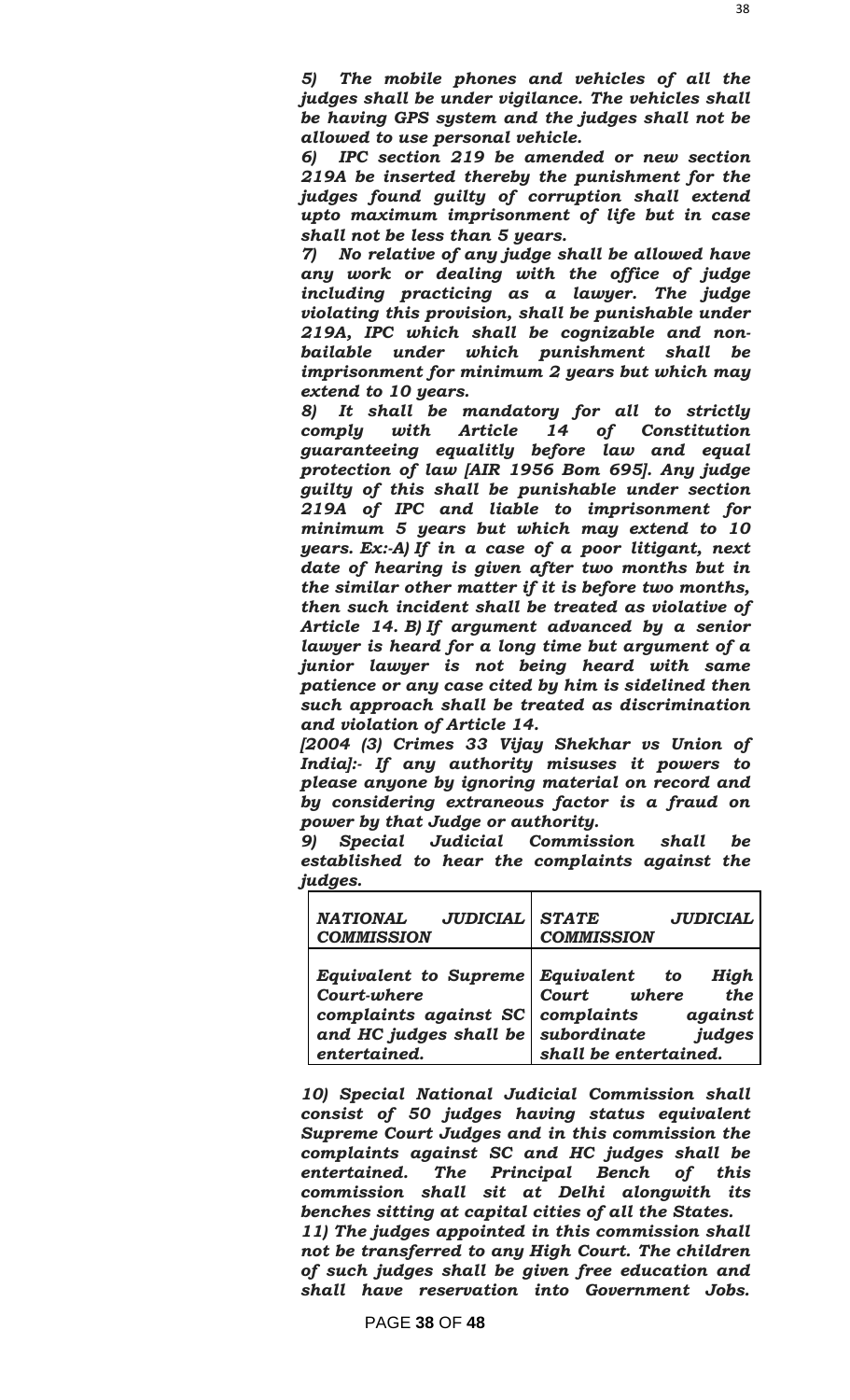*These judges shall be accountable to the office of President only.*

*12) No case, after this law has come into force, filed in any court shall be pending for a period exceeding 6 months. However, if the case is voluminous like that of Kasab Trial where the number of witnesses may be high, this period shall be extended but in no case it shall not be extended beyond one year. The violation of this provision shall be an offence and the judge guilty thereof shall be removed after giving a notice or shall be fined with Rs 10 lakh or sentenced upto 1 year. Such cases shall be entertained in special courts to be set up under this law.*

*13) The language of the HC and SC shall be in English but if any advocate desires to have any translator then such translator shall be made available even on the oral request. Therefore, the translators from regional languages to English, shall be appointed in the Supreme Court.*

*14) No petition filed in Supreme Court shall be dismissed in limine or by an order running into one or two lines. It shall be mandatory for all the courts including the Supreme Court to decide every case considering all the points raised, citations referred to, and legal grounds advanced by advocate in support of his arguments.*

 *1. "Reason is the heartbeat of a judgment without which it is lifeless". [2008 All MR (Cri) (SC)]*

 *2."The reasons ascribed may not be lengthy but they should be cogent, germane and reflective… Giving reasons for an order is the sacrosanct requirement of law which is the aim of the every civilized society. And intellect respects it". [(2013) 14 SCC 348]*

*15. All courts, including high courts and the supreme court shall be governed by this law and any violation hereof shall be punishable under section 219 and 219 A of the IPC with imprisonment which may extend to life imprisonment but shall not be less than 5 years.*

*16. Section 219, IPC be made cognizable and non bailable offence punishable with imprisonment which may extend to life imprisonment but shall not be less than 5 years.*

*17. it shall be necessary to conclude the trial within six months and to give decision within 7 days from the date concluding the arguments by the respective advocates in any case. However, in appropriate case it may be extended upto 15 days but the judge shall ascribe the reason therefor.*

*18. The judges unable to understand the law shall be forthwith removed from the office and those who appointed such judges shall be proceeded against under this law.*

*19. in every case it shall be necessary for the advocate to advance oral as well as written arguments and one copy thereof reduced or recorded into any pendrive or CD shall be submitted to the court and the same shall form the record of the case. It shall be necessary for*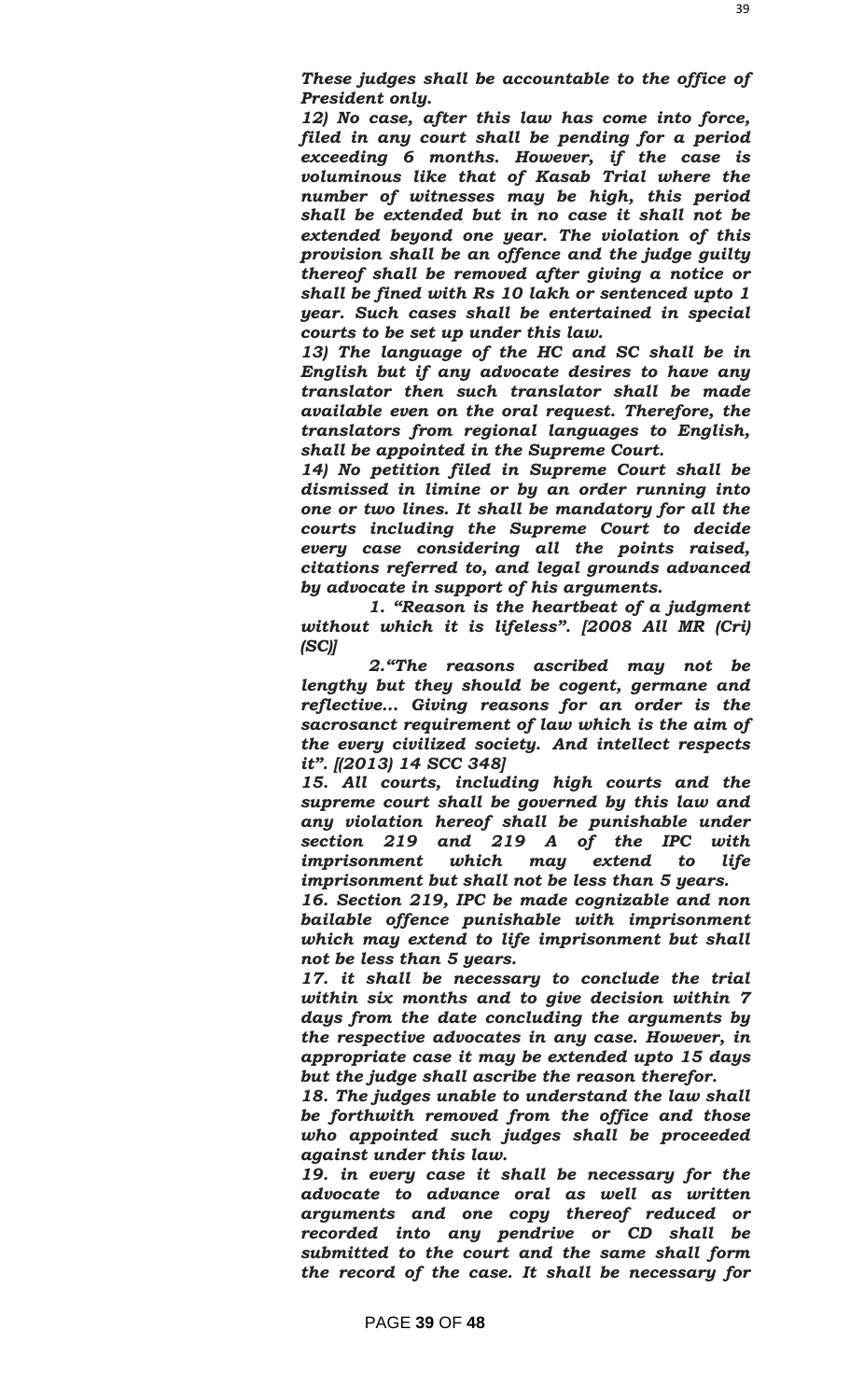*the judge, after hearing the counsels for the parties to see, if there is any amendment in the relevant law. If the judge is of any opinion to decide the case either way then it shall be imperative for him to inform the parties in writing and allow the parties to submit their say in respect any such proposed order. This shall reduce the number of appeals going to higher courts and also deprecate the tendency of deciding cases capriciously.*

*20. the Code of Criminal Procedure shall be applicable in all the cases against the judges. However, where there is no clear provision, the specisl court may take help of Civil Procedure Code or it may have its own procedure provided it shall be in the interest of justice but not to benefit any party.*

*21. The biggest or the major reason of corruption in judiciary is the Discretion conferred on the judges, such as bail to be granted or not depends on the judge. Taking advantage of this discretion, any person may get illegally benefitted. To avoid this situation, every provision of law shall be explained with the help of maximum explanations lest there remains any confusion. Such as:-*

*A) Where the investigation is possible without securing the custody of accused, then it shall be necessary to bail out the accused.*

*B) Where the Complaint is old, or where the case pertains to land or property, or any other family disputes, criminal, civil cases, the statutory provision shall be explained by way of as many as required number of explanations to the article / section / rule /order / regulation etc so that the judge shall have no chance to distort the meaning of any provision.*

*23. All courts from Supreme Court to the lowest court in subordinate judiciary, shall draft the order or judgment which shall contain the following particulars:*

*23.1 What is the case or petition about. What are the prayers?*

*23.2 On what law the petitioner"s case is founded?*

*23.3 Whether all such legal points were considered by the Court below?*

*23.4 Whether there is any mistake in trial court and if yes how, which and where?*

*23.5 Whether such a mistake is blameworthy or a mistake in good faith?*

*23.6 What is the loss caused to the petitioner/appellant due to such a mistake?*

*23.7 Whether the judge whose order is appealed against had committed such mistake earlier and the same shall be examined from his service book to be maintained online.*

*23.8 If it is found by the Higher Court that the mistake committed by the judge below is repetitive or is blameworthy that it is not pardonable, then the Court shall direct that prosecution against the judge below under section 218, 219 and 220, IPC*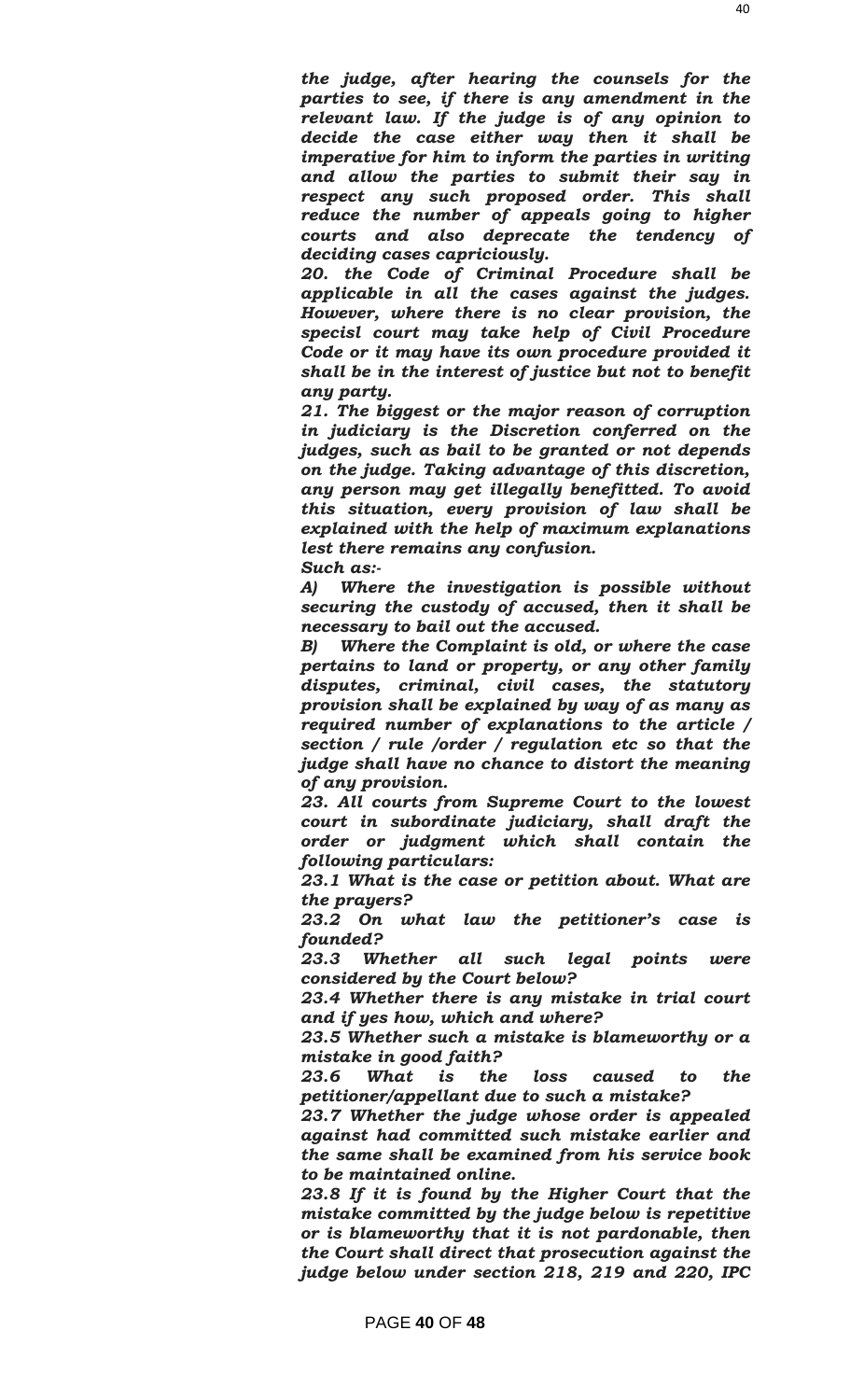*be launched in the special court and the appellant who suffered loss in terms of money and time and other agony etc, shall be compensated within 7 days from the pocket of the Judge below by following the parameters laid down by Supreme Court in [AIR 1994 SC 787.]*

*23.9 If the higher court doesn"t direct prosecution against the guilty judge then the special court may suo-motu take the cognizance of such matter and summon the judge below and prosecute his.*

*23.10 it shall be mandatory for all the courts to discuss the case law or law points involved in the case, more so when the higher courts decide any such case. [AIR 1990 SC 261]*

*23.11 any act on the part of any judge to distort or misinterpret or misread or an act of ignoring any such citation of any supreme court or high court"s ruling[AIR 1997 SC 2477], in order to benefit any party shall be treated as unpardonable judicial impropriety and shall be offence punishable under section 219 of IPC where punishment shall be minimum 5 years and maximum punishment shall be upto life imprisonment.*

*23.12 in all cases and particularly in family matters, it shall be duty of the judge to examine whether any party has given any false evidence and if yes, then shuch person/party shall be prosecuted for ioffences under section 191,192,193,199,200465,466,471 and 474 of IPC. It shall be mandatory to pass such anorder under section 344 of CrPC where any party including any police officer, lawyer, litigant plaintiff or defendant etc shall be liable to punishment for perjury. [2002 All MR (Cri) 2462], [1998 Cri LJ 2908], [AIR 1996 SC 2326] and [AIR 1996 2299]*

*23.13 Under this law, there shall be laid down special Code of Conduct for the judicial officers/judges, which shall define as to how their conduct of the judges shall be in the courts and home and breach of the same shall be treated as an offence punishable by this law. e.g. There shall be clear regulation on the conducts like any judge is having liquor or drink in any bar or going to any dance bar or smoking on the road or teasing or taunting any lady on the road etc and any breach thereof shall be punishable by law with imprisonment which may extend to 5 years but shall not be less than 1 year.*

*23.14 When any lawyer is elevated to the Bench as a judge, then such judge shall not function at the place where he practiced before becoming the judge.*

*23.15 All judges from high court to subordinate court shall be transferred after completion of tenure of three years. However, a judge of the high court shall be transferred to other state on completion of six years in a state. This shall keep a check on agents and shall prevent the corruption in the judiciary.*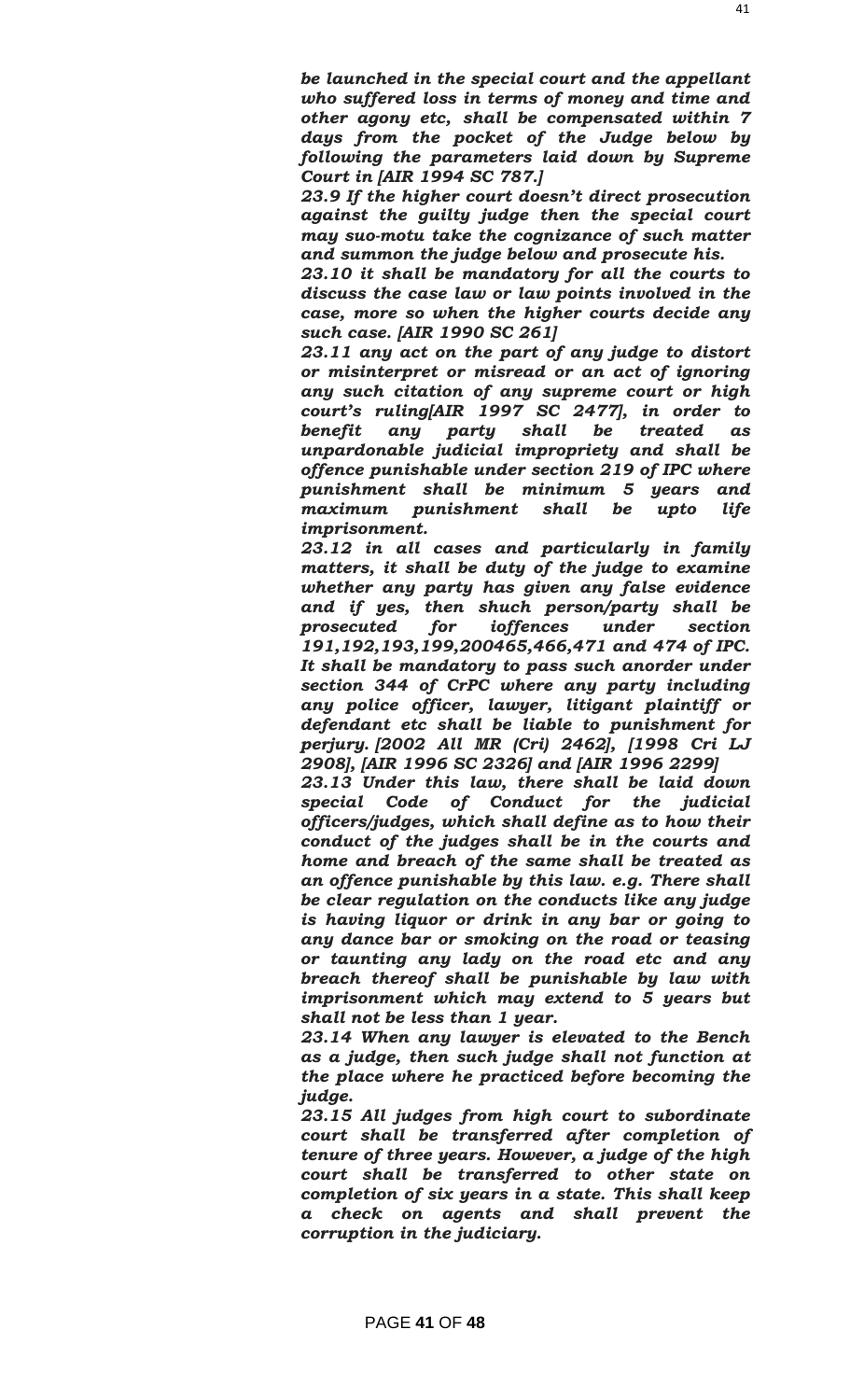61. It has been laid down in K. Veerswami"s case **(1991) 3 SCC 655** that,

*(53) …… The judiciary has no power of the purse or the sword. It survives only by public confidence and it is important to the stability of the society that the confidence of the public is not shaken. The Judge whose character is clouded and whose standards of morality and rectitude are in doubt may not have the judicial independence and may not command confidence of the public. He must voluntarily withdraw from the judicial work and administration.*

*(54) …….. The emphasis on this point should not appear superfluous. Prof. Jackson says "Misbehavior by a Judge, whether it takes place on the bench or off the bench, undermines public confidence in the administration of justice, and also damages public respect for the law of the land; if nothing is seen to be done about it, the damage goes unrepaired. This a must be so when the judge commits a serious criminal offence and remains in office". (Jackson's*

*Machinery of Justice by J.R. Spencer, 8th Edn. pp. 369-70.*

*(55) The proved "misbehaviour" which is the basis for removal of a Judge under clause (4) of Article 124 of the Constitution may also in certain cases involve an offence of criminal misconduct under Section 5(1) of the Act. But that is no ground for withholding criminal prosecution till the Judge is removed by Parliament as suggested by counsel for the appellant. One is the power of Parliament and the other is the jurisdiction of a criminal court. Both are mutually exclusive. Even a government servant who is*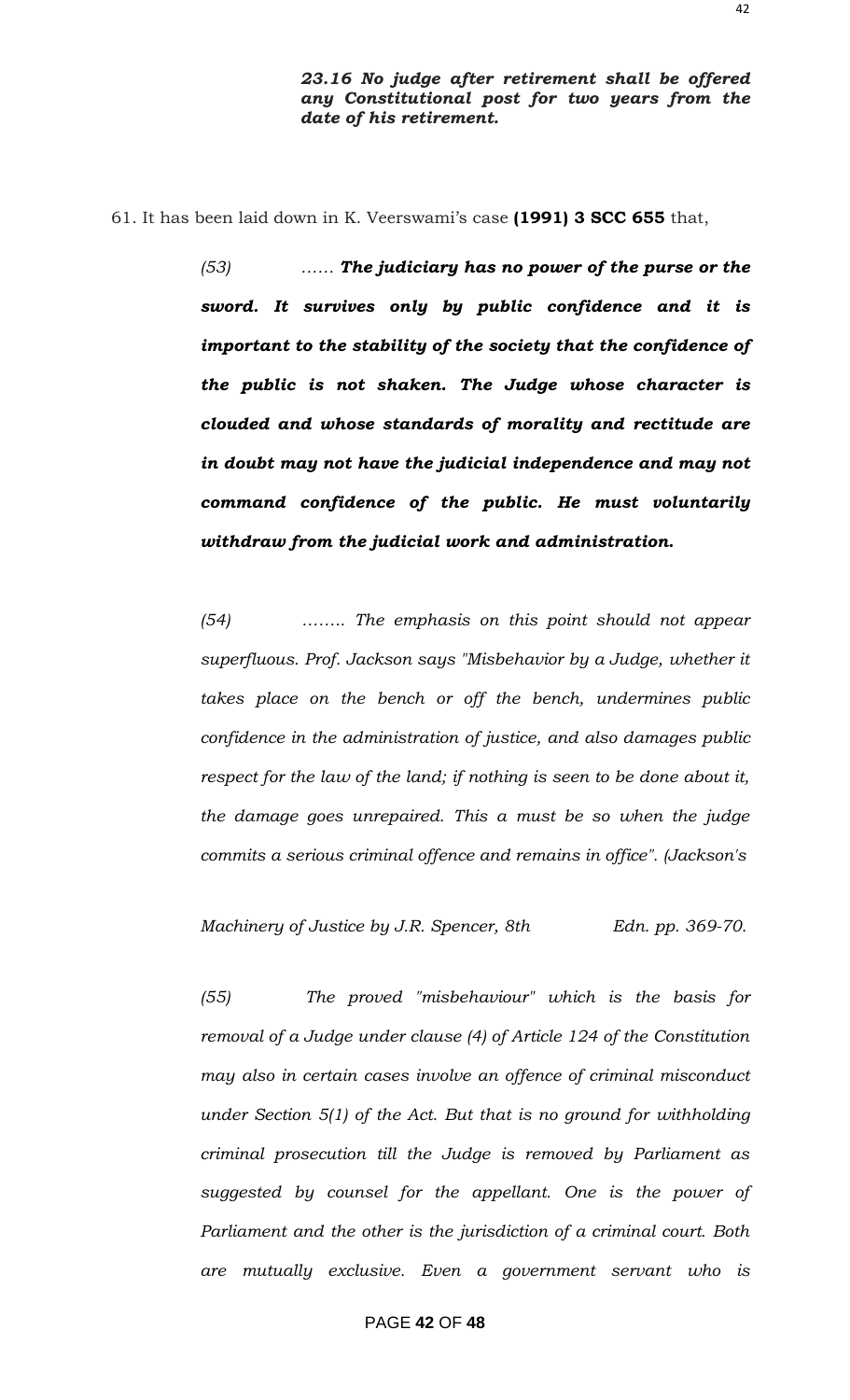*answerable for his misconduct which may also constitute an offence under the Indian Penal Code or under S. 5 of the Act is liable to be prosecuted in addition to a departmental enquiry. If prosecuted in a criminal court he may be punished by way of imprisonment or fine or with both but in departmental enquiry, the highest penalty that could be imposed on him is dismissal. The competent authority may either allow the prosecution to go on in a court of law or subject him to a departmental enquiry or subject him to both concurrently or consecutively. It is not objectionable to initiate criminal proceedings against public servant before exhausting the disciplinary proceedings, and a fortiori,* the *prosecution of a*

### *Judge for criminal misconduct before his removal by Parliament for proved misbehaviour is unobjectionable.*

*"……….But we know of no law providing protection for*

*Judges from criminal prosecution. Article 361(2) confers immunity from criminal prosecution only to the President and Governors of States and to no others. Even that immunity has been limited during their term of office. The Judges are liable to be dealt with just the same way as any other person in respect of criminal offence. It is only in taking of bribes or with regard to the offence of corruption the sanction for criminal prosecution is required.*

*(61) For the reasons which we have endeavored to outline and subject to the directions issued, we hold that for the purpose of clause (c) of S. 6(1 of the Act the President of India is the authority competent to give previous sanction for the prosecution of a Judge of the Supreme court and of the High court.*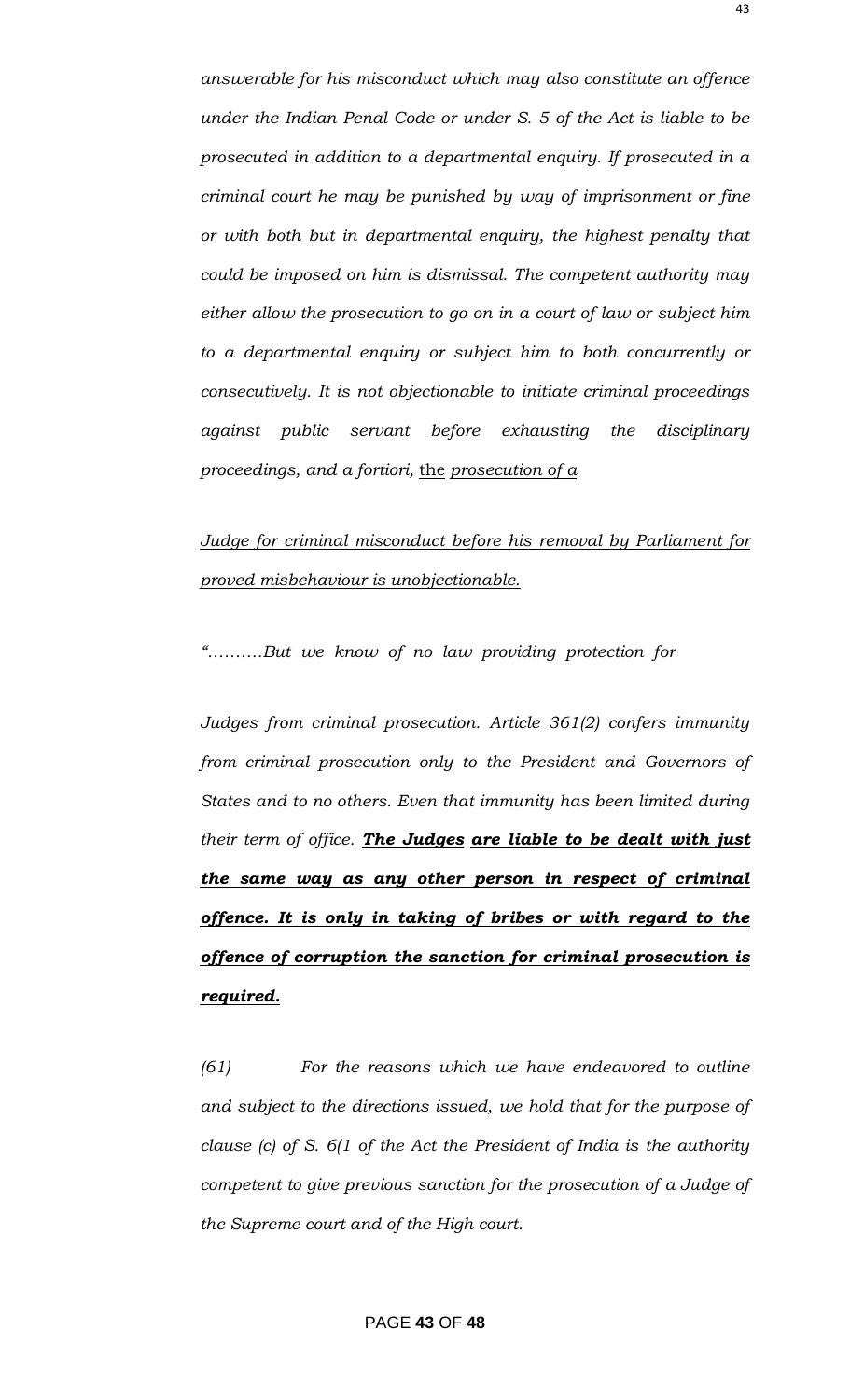*(79) Before parting with the case, we may say a word more. This case has given us much concern. We gave our fullest consideration to the questions raised. We have examined and reexamined the questions before reaching the conclusion. We consider that the society's demand for honesty in a judge is exacting and absolute. The standards of judicial behaviour*, *both, on and off the bench, are normally extremely high. For a Judge to deviate from such standards of honesty and impartiality is to betray the trust reposed in him. No excuse or no legal relativity can condone such betrayal. From the standpoint of justice the size of the bribe or scope of corruption cannot be the scale for measuring a Judge's dishonour. A single dishonest Judge not only dishonours himself and disgraces his office but jeopardizes the integrity of the entire judicial system.*

*(80) A judicial scandal has always been regarded as far more deplorable than a scandal involving either the executive or a member of the legislature. The slightest hint of*

*irregularity or impropriety in the court is a cause for great anxiety and alarm. "A legislator or an administrator may be*

*found guilty of corruption without apparently endangering the foundation of the State. But a Judge must keep himself absolutely above suspicion" to preserve the impartiality and independence of the judiciary and to have the public confidence thereof.*

*Let us take a case where there is a positive finding recorded in such a proceeding that the Judge was habitually accepting bribe, and on that ground he is removed from his office. On the argument of Mr Sibal, the matter will have to be closed with his removal and he will escape the criminal liability and even the ill-gotten money would not*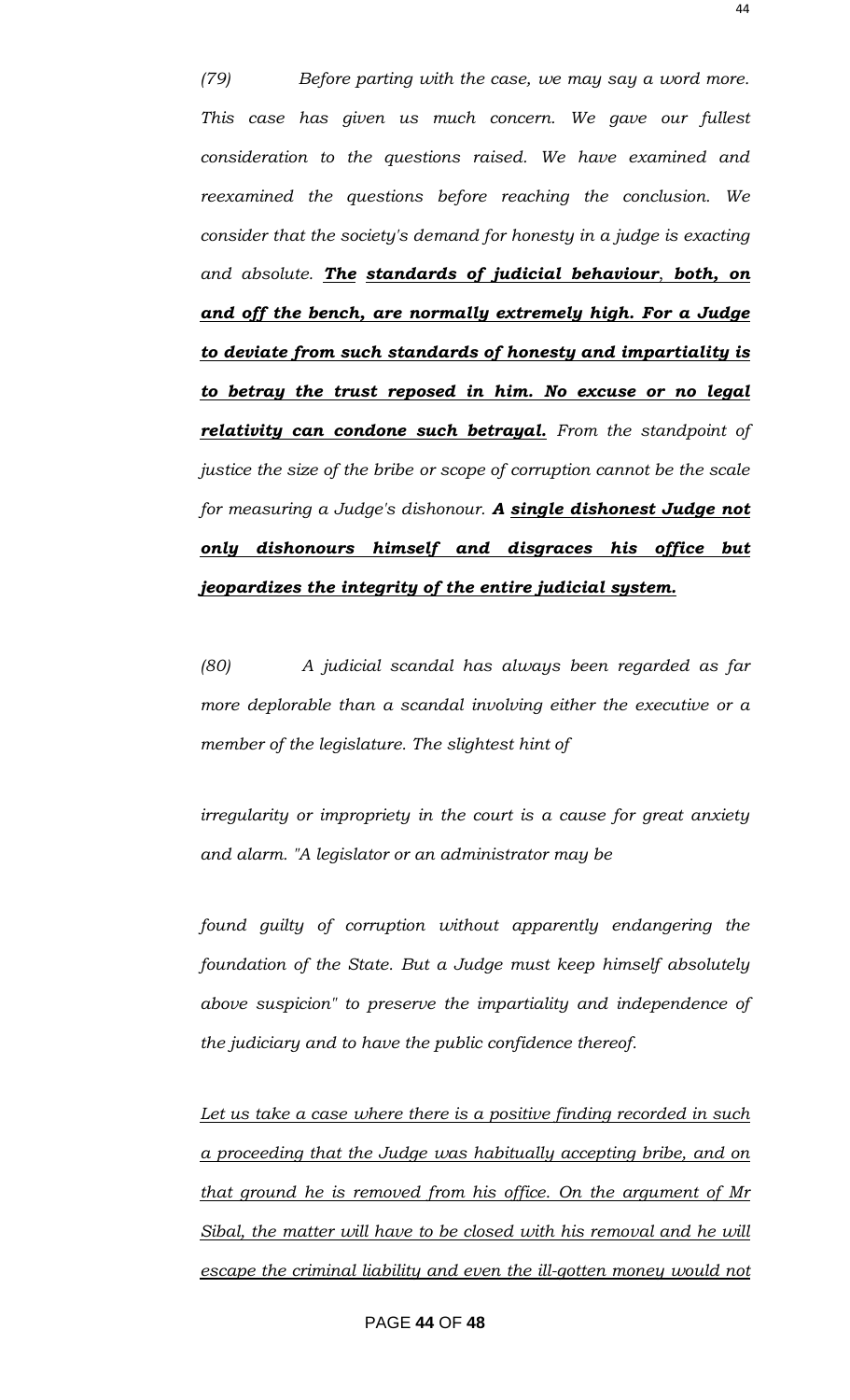*be confiscated. Let us consider* another *situation where an abettor is found guilty under S. 165-A of the Indian Penal Code and is convicted. The main culprit, the Judge, shall escape on the argument of the appellant. In a civilized society the law cannot be assumed to be leading to such disturbing results.*

62. That three judges of six accused judges i.e. Justice T.S. Thakur CJI, Justice A.K. Sikri and Justice Mrs. R. Banumathi were part of the Constitution Bench Judgment in the case of **AIR 2016 SC 3056**.

In the above said judgment they ruled that-

*"Denial of the right undermines public confidence in the justice delivery system and incentivise people to look for short cuts and other for a where they feel that justice will be done quicker. In the long run this also weakens the justice delivery system and pose a threat to the Rule of Law. Access to justice is an egalitarian democracy must be understood to mean qualitative access to justice as well. Life implies not only life in the physical sense but a bundle of rights that makes life worth living. Denial of "access to justice" will affect the quality of human life and violates of right to life guaranteed under Article 21 – it result in denial of the guarantee contained in Article 14 both in relation to equality before law as well as equal protection of laws – Denial of "access to justice" thereby negate the guarantee of equality before laws or equal protection of laws and reduce it to a mere teasing illusion. Article 21 of the Constitution apart, access to justice can be said to be part of the guarantee contained in Article 14 as well. Access to justice is and has been recognised as a part and parcel of right to life in India and in all civilised societies around the globe. The right is so basic and inalienable that no system of governance can possibly ignore its significance, leave alone afford to deny the same to citizens.*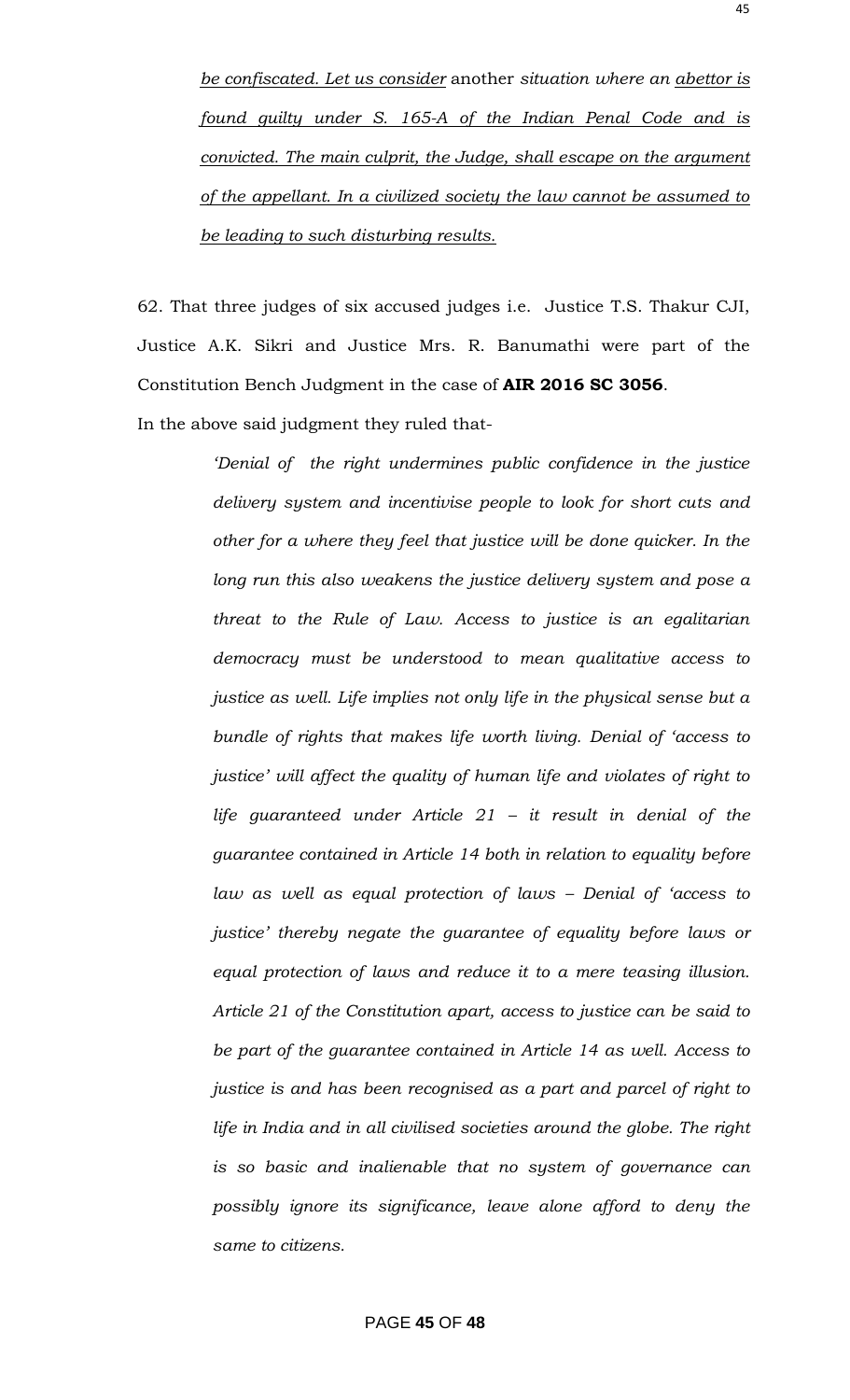*Access to justice is indeed a facet of right to life guaranteed under Article 21 of the Constitution. Access to Justice may as well be the facet of the right guaranteed under Article 14 of the Constitution, which guarantees equality before law and equal protection of laws to not only citizens but non- citizens also. It is because equality before law and equal protection of law is not limited in its application to the realm of executive action that enforced the law. It is as much available in relation to proceedings before Courts and Tribunal and adjudicatory fora where law is applied and justice administered.*

But the same Judges failed to respect their own Judgement and giving lectures to nation to follow the law laid down by them.

#### **Need For Competent & Impartial Judge:-**

63.Fair Trial required a trial before an impartial judge, a fair Prosecutor and an atmosphere of judicial calm [vide: MANU/SC/0994/2013 Selvi J. Jaylalitha, J. 2017/SC/0159/Asha Ranjan] It also includes a capable judge.

Therefore any Judge who is not worthy of it or does not stand to minimum standards expected from a Judge should be forthwith removed.

#### **64. Request: It is therefore humbly requested that;**

- a. Hon"ble Chief Justice of India be pleased to consider this representation as a WRIT as per Article 32 of the Constitution.
- b. Form a Seven Judge Bench or any larger Bench to try and punish under Contempt of Courts Act the six guilty judges viz. Shri. Justice K.G. Balakrishnan, then CJI, Justice Deepak Verma and Justice Dr. B.S. Chauhan, for passing unlawful and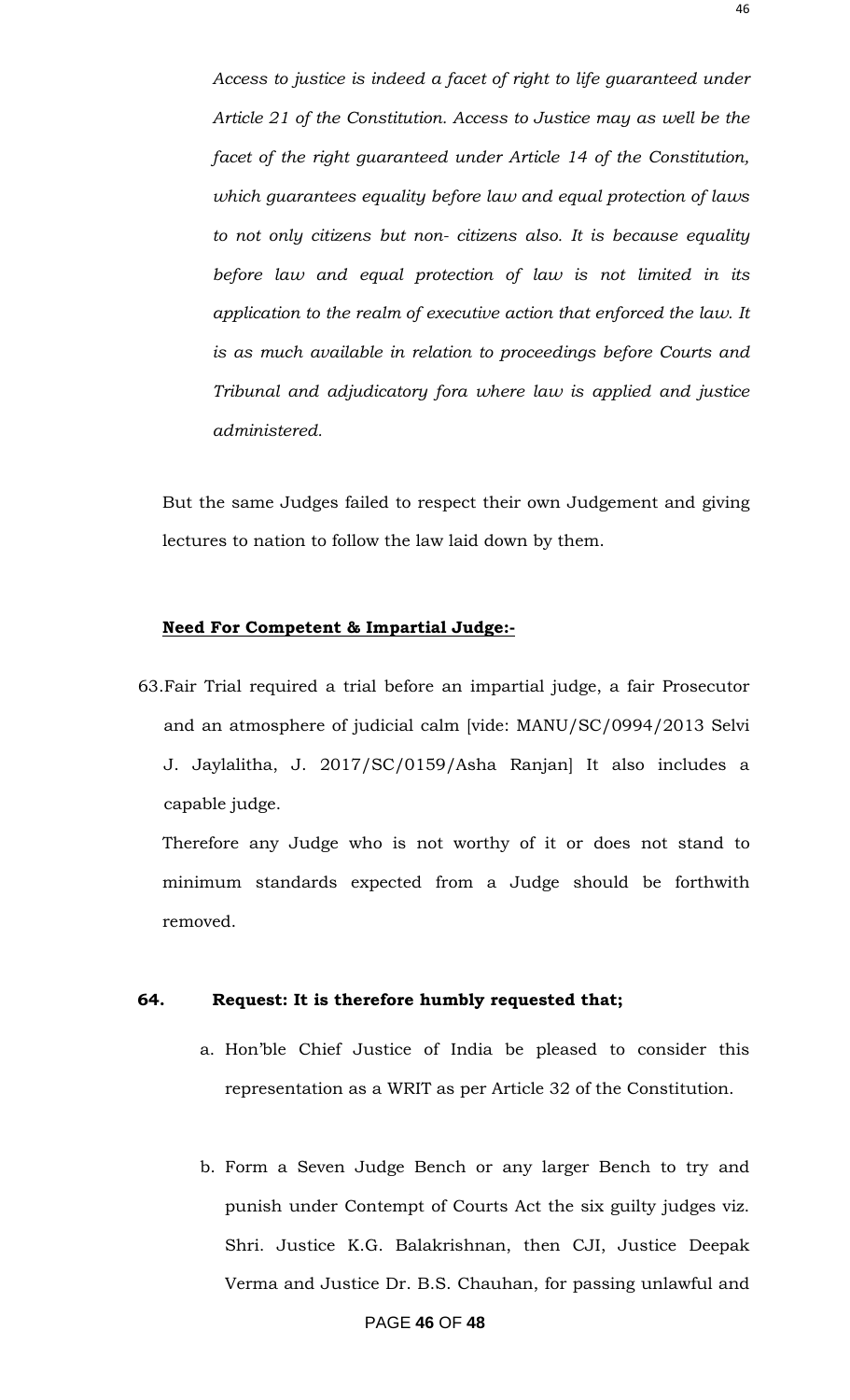illegal order to help accused in the case of : **Sharad Pawar Vs.Jagmohan Dalmiya (2010) 15 SCC 290** and by Justice Dr. T.S. Thakur, then CJI, Justice Dr. A.K. Sikri, Justice R. Banumathi for passing unlawful and illegal order to help accused in the case of **Sergi Vs CTR (2016)12 SCC 713.** In view of law laid down in Re: M.P. Dwivedi AIR 1996 SC 2299 and in Re: Justice C.S. Karnan"s Case AIR 2017 SC 3191, for their willful disregard and defiance of law laid down by Full Bench of Hon"ble Supreme Court in Pritish"s case AIR 2002 SC 236 and in various other cases.

c. Direct C.B.I to investigate the case and proceed further by registering separate F.I.R under section 218, 219, 120 (B) r/w 34 of I.P.C. against guilty Supreme Court Judges. First F.I.R against Shri. Justice K.G. Balkrishanan + 2 for passing order contrary to the law in the case of Sharad Pawar (2010) 15 SCC 290 and Second F.I.R. against Shri. Justice T.S. Thakur + 2 for passing order contrary to law in Sergi Vs. CTR case (2016) 12 SCC 713 in view of law and ratio laid down in Raman Lal"s case 2001 Cr.L.J.800, Justice Nirmal Yadav's case 2011 etc.

#### OR

### **Grant sanction to the applicant for prosecuting the guilty judges**

d. That take urgent steps by directing all courts to not to follow the said two judgements in Sharad Pawar"s Case (2010) 15 SCC 290 and Sergi"s Case (2016) 12 SCC 713 for the purpose of preventing further Contempt of Hon"ble Supreme Court by passing an injunction or any order as ruled by Constitution Bench"s Judgement in Supreme Court Bar Associations Case (1998) 4 SCC. Where it is ruled that in Contempt jurisdiction order can be passed to prevent further Contempt.

#### PAGE **47** OF **48**